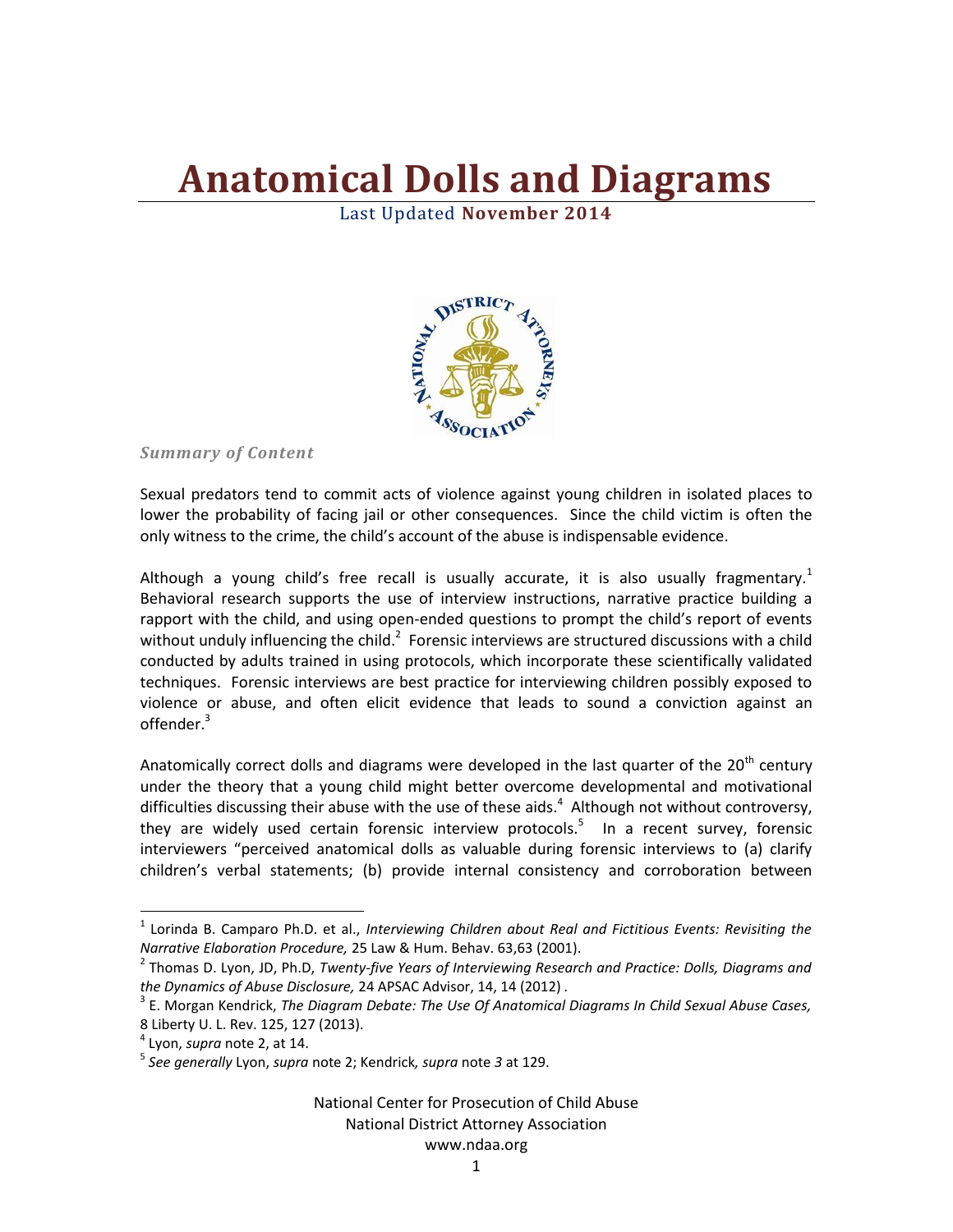children's verbal statements and doll demonstrations; (c) help children distance from their own bodies; and (d) help children communicate with interviewers when they cannot or will not fully verbalize their sexual abuse experiences."<sup>6</sup>

The American Psychological Association states, "in general, such dolls may be useful in helping children to communicate when their language skills or emotional concerns preclude direct verbal responses. These dolls may also be useful communication props to help older children who may have difficulty expressing themselves verbally on sexual topic," when evaluated and interpreted by experienced and competent examiners.<sup>7</sup>

#### *Scope of Compilation<sup>8</sup>*

This document is a survey of U.S. state, federal, and territorial statutes codifying the use of anatomical dolls and diagrams. Please note that we recommend checking both case law and current legislation for later modifications to the statutes listed below. Please see the credit(s) below for the date of enactment and history.

For further assistance, consult the National District Attorneys Association's National Center for Prosecution of Child Abuse at 703.549.9222, or via the free online prosecution assistance service [http://www.ndaa.org/ta\\_form.php](http://www.ndaa.org/ta_form.php)



Funded By U.S. Department of Justice Grant # 2010-MC-CX-K065

6 Heather R. Hlavka, et al., *The Use of Anatomical Dolls as a Demonstration Aid in Child Sexual Abuse Interviews: A Study of Forensic Interviewers' Perceptions,* 19 J. Of Child Sexual Abuse 519, 552 (2010) *available at* [https://www.cornerhousemn.org/images/Use\\_of\\_Anatomical\\_Dolls\\_In\\_CSA\\_Interview.pdf.](https://www.cornerhousemn.org/images/Use_of_Anatomical_Dolls_In_CSA_Interview.pdf)

l

<sup>7</sup> American Psychological Ass'n, *The Use of Anatomically Detailed Dolls in Forensic Evaluations* in Council Policy Manual (Oct. 28, 2014m 4:11 pm), http://www.apa.org/about/policy/dolls.aspx.

<sup>&</sup>lt;sup>8</sup> Search term used: (doll)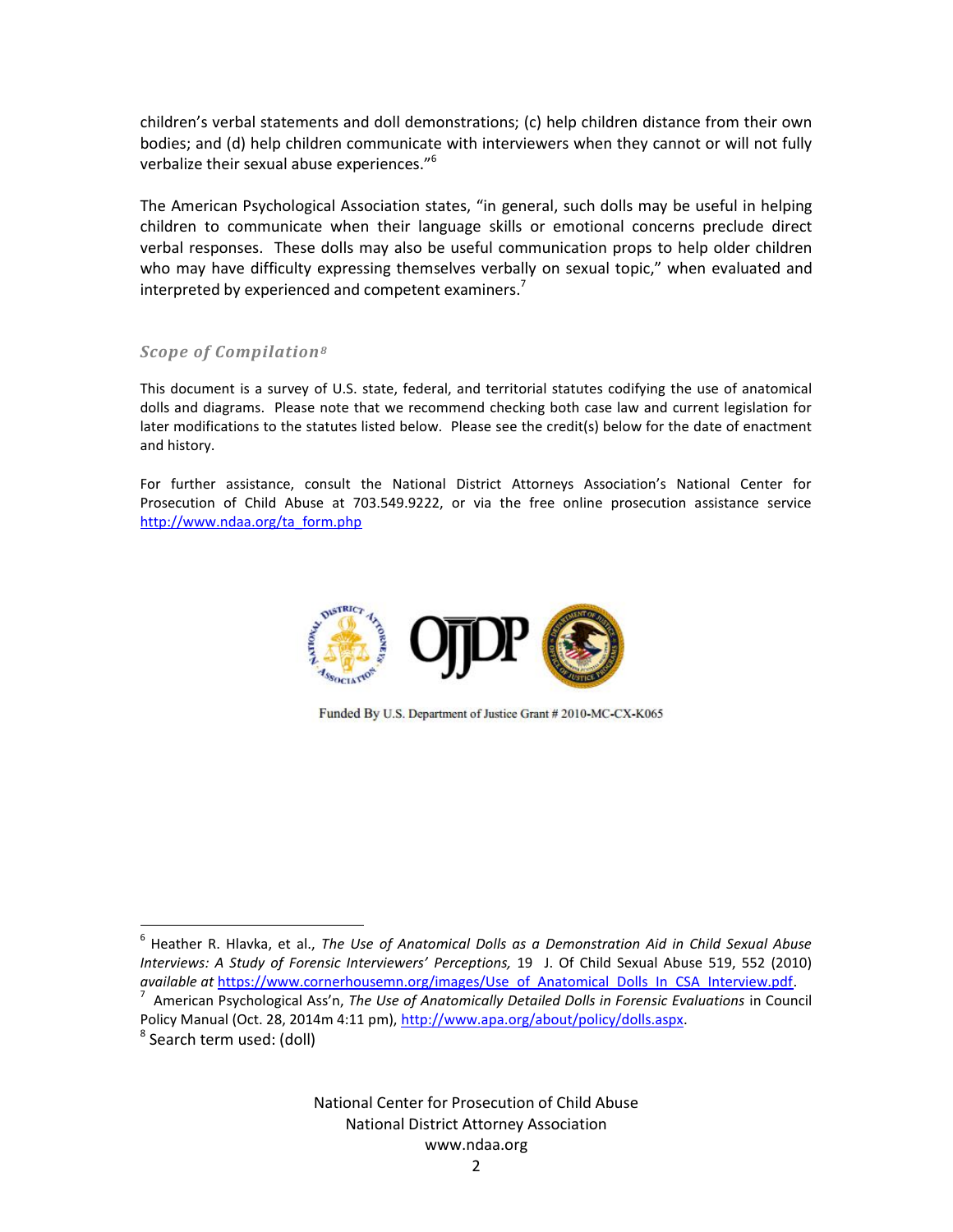# <span id="page-2-0"></span>**Table of Contents**

Click on the state heading to go to the statutes section.

| ALA. CODE § 15-25-5 (2014). Use of anatomically correct dolls or mannequins during testimony or                                                                                                               |
|---------------------------------------------------------------------------------------------------------------------------------------------------------------------------------------------------------------|
|                                                                                                                                                                                                               |
|                                                                                                                                                                                                               |
|                                                                                                                                                                                                               |
|                                                                                                                                                                                                               |
|                                                                                                                                                                                                               |
| CONN. GEN. STAT. § 54-86g (2014). Testimony of victim of child abuse. Court may order testimony taken                                                                                                         |
|                                                                                                                                                                                                               |
|                                                                                                                                                                                                               |
|                                                                                                                                                                                                               |
|                                                                                                                                                                                                               |
|                                                                                                                                                                                                               |
|                                                                                                                                                                                                               |
|                                                                                                                                                                                                               |
|                                                                                                                                                                                                               |
|                                                                                                                                                                                                               |
|                                                                                                                                                                                                               |
|                                                                                                                                                                                                               |
|                                                                                                                                                                                                               |
|                                                                                                                                                                                                               |
|                                                                                                                                                                                                               |
|                                                                                                                                                                                                               |
|                                                                                                                                                                                                               |
| MICH. COMP. LAWS § 24.275a (2014). Child or developmentally disabled witnesses in contested cases;<br>MICH. COMP. LAWS § 38.104a (2014). Testimony at hearing by victim of sexual, physical, or psychological |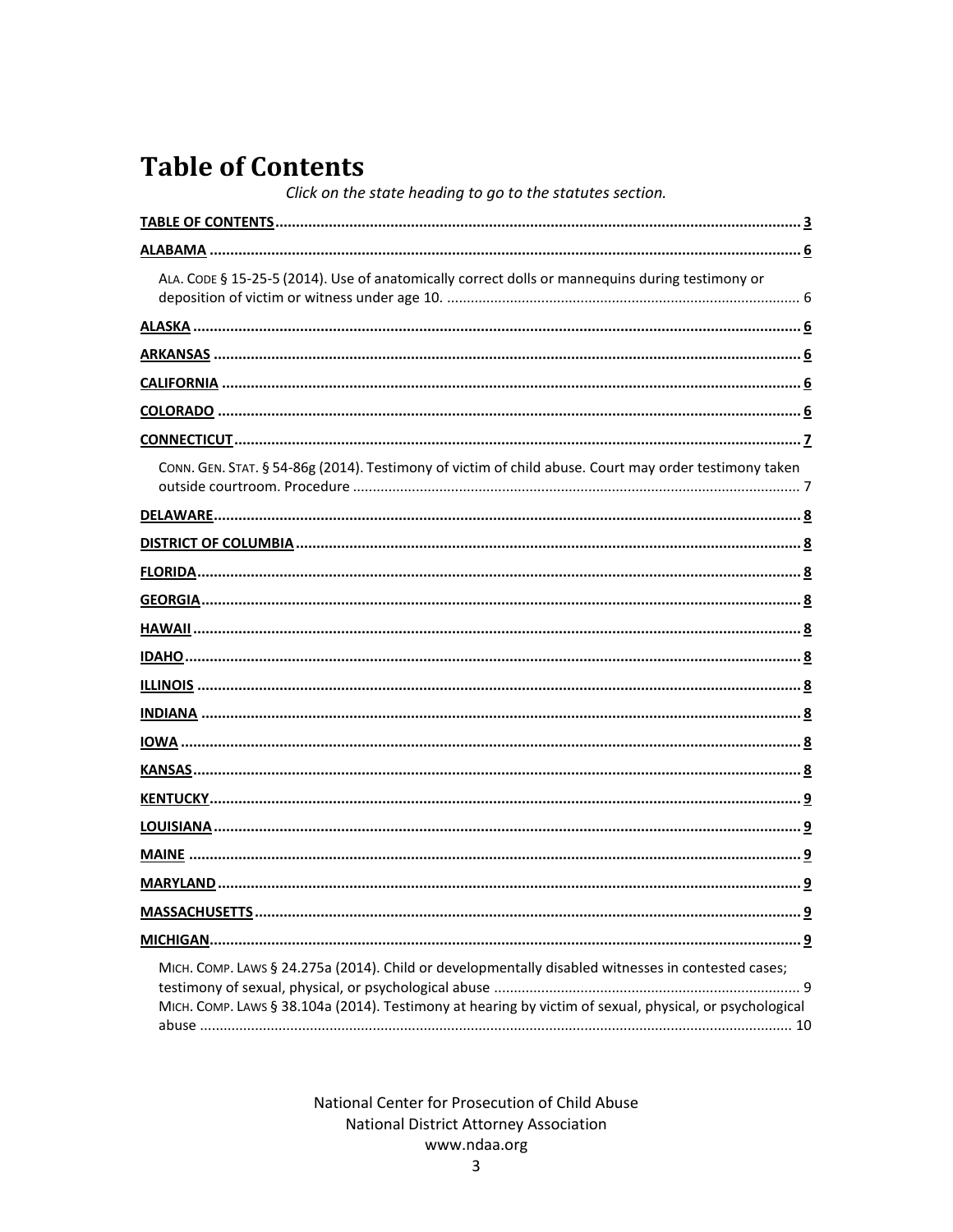| MICH. COMP. LAWS § 600.2163a (2014). Prosecutions and proceedings to which section applicable;<br>children, developmentally disabled, and vulnerable adult alleged victims as witness; use of dolls or<br>mannequins; support person; notice; videorecorded statement; special arrangements to protect<br>welfare of witness; videorecorded deposition; section additional to other protections or procedures; |  |
|----------------------------------------------------------------------------------------------------------------------------------------------------------------------------------------------------------------------------------------------------------------------------------------------------------------------------------------------------------------------------------------------------------------|--|
| MICH. COMP. LAWS § 712A.17b (2014). Testimony of child or developmentally disabled alleged victim of<br>particular offense; videorecording of testimony; release or disclosure of videorecorded statement;                                                                                                                                                                                                     |  |
|                                                                                                                                                                                                                                                                                                                                                                                                                |  |
|                                                                                                                                                                                                                                                                                                                                                                                                                |  |
|                                                                                                                                                                                                                                                                                                                                                                                                                |  |
|                                                                                                                                                                                                                                                                                                                                                                                                                |  |
|                                                                                                                                                                                                                                                                                                                                                                                                                |  |
| Mo. REV. STAT. § 492.304 (2014). Visual and aural recordings of child under fourteen admissible, when                                                                                                                                                                                                                                                                                                          |  |
|                                                                                                                                                                                                                                                                                                                                                                                                                |  |
|                                                                                                                                                                                                                                                                                                                                                                                                                |  |
|                                                                                                                                                                                                                                                                                                                                                                                                                |  |
|                                                                                                                                                                                                                                                                                                                                                                                                                |  |
|                                                                                                                                                                                                                                                                                                                                                                                                                |  |
| N.H. Court Rule 93-A (2014). Minor Victims or Witnesses--Sex-Related Cases 27                                                                                                                                                                                                                                                                                                                                  |  |
| N.H. Family Division Rule 3.9 (2014). Protection of Children in Sex-Related Cases 28                                                                                                                                                                                                                                                                                                                           |  |
|                                                                                                                                                                                                                                                                                                                                                                                                                |  |
| N.J. STAT. Ann. § 2A:84A-16.1 (2014). Anatomically correct dolls or models; use in testimony of children                                                                                                                                                                                                                                                                                                       |  |
|                                                                                                                                                                                                                                                                                                                                                                                                                |  |
|                                                                                                                                                                                                                                                                                                                                                                                                                |  |
|                                                                                                                                                                                                                                                                                                                                                                                                                |  |
|                                                                                                                                                                                                                                                                                                                                                                                                                |  |
| N.Y. Exec. Law § 642-a (2014). § 642-a. Fair treatment of child victims as witnesses 29                                                                                                                                                                                                                                                                                                                        |  |
|                                                                                                                                                                                                                                                                                                                                                                                                                |  |
|                                                                                                                                                                                                                                                                                                                                                                                                                |  |
|                                                                                                                                                                                                                                                                                                                                                                                                                |  |
|                                                                                                                                                                                                                                                                                                                                                                                                                |  |
|                                                                                                                                                                                                                                                                                                                                                                                                                |  |
|                                                                                                                                                                                                                                                                                                                                                                                                                |  |
|                                                                                                                                                                                                                                                                                                                                                                                                                |  |
|                                                                                                                                                                                                                                                                                                                                                                                                                |  |
|                                                                                                                                                                                                                                                                                                                                                                                                                |  |
|                                                                                                                                                                                                                                                                                                                                                                                                                |  |
|                                                                                                                                                                                                                                                                                                                                                                                                                |  |
|                                                                                                                                                                                                                                                                                                                                                                                                                |  |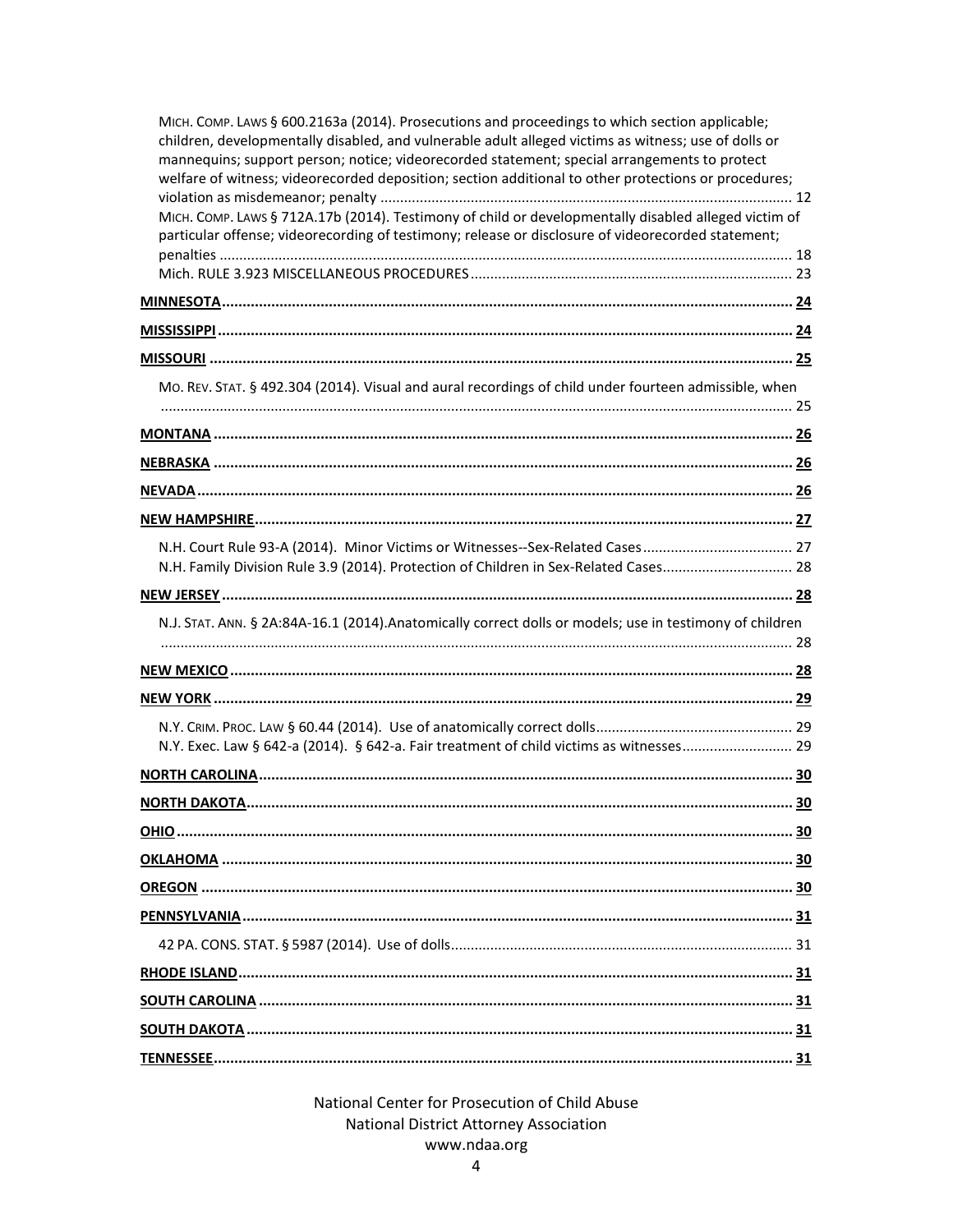| W. VA. CODE ANN. § 61-8-13 (2014). Incest; limits on interviews of children eleven years old or less;<br>W. VA. CODE ANN. § 61-8C-5 (2014). Limits on interviews of children eleven years old or less; evidence 33 |
|--------------------------------------------------------------------------------------------------------------------------------------------------------------------------------------------------------------------|
|                                                                                                                                                                                                                    |
|                                                                                                                                                                                                                    |
|                                                                                                                                                                                                                    |
|                                                                                                                                                                                                                    |
|                                                                                                                                                                                                                    |
|                                                                                                                                                                                                                    |
|                                                                                                                                                                                                                    |
| P.R. LAWS TIT. 34, APP. II § 131.3 (2014). WITNESSES WHO ARE MINORS; ASSISTANCE DURING                                                                                                                             |
|                                                                                                                                                                                                                    |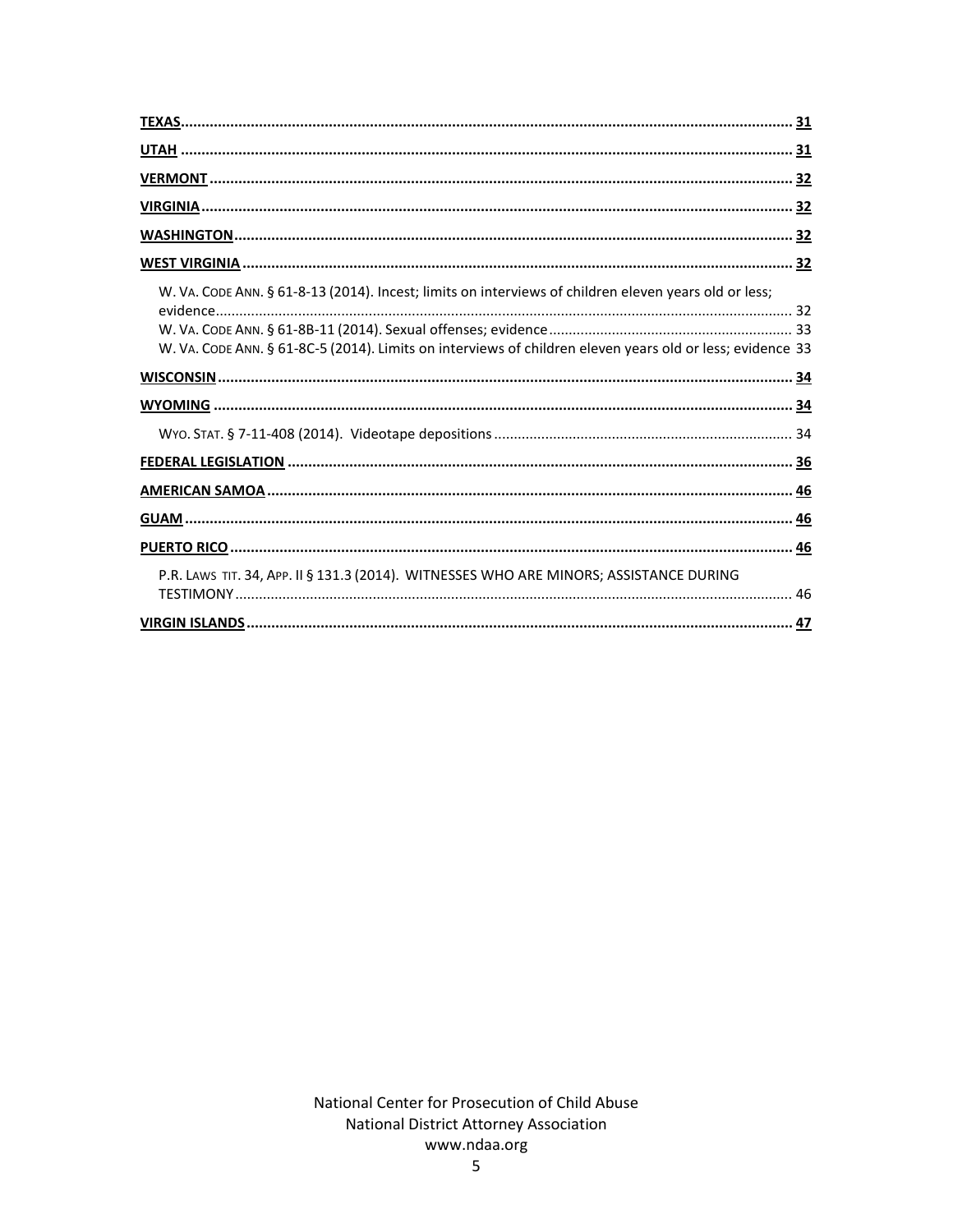# <span id="page-5-0"></span>**ALABAMA**

#### <span id="page-5-1"></span>**ALA. CODE § 15-25-5 (2014). Use of anatomically correct dolls or mannequins during testimony or deposition of victim or witness under age 10.**

In any criminal proceeding and juvenile cases wherein the defendant is alleged to have had unlawful sexual contact or penetration with or on a child, the court shall permit the use of anatomically correct dolls or mannequins to assist an alleged victim or witness who is under the age of 10 in testifying on direct and cross-examination at trial, or in a videotaped deposition as provided in this article.

CREDIT(S) (Acts 1985, No. 85-743, p. 1143, § 5.) Current through Act 2014-457 of the 2014 Regular Session.

# <span id="page-5-2"></span>**ALASKA**

<span id="page-5-3"></span>N/A

#### **ARKANSAS** N/A

# <span id="page-5-4"></span>**CALIFORNIA**

<span id="page-5-5"></span>N/A

# **COLORADO**

<span id="page-5-6"></span>N/A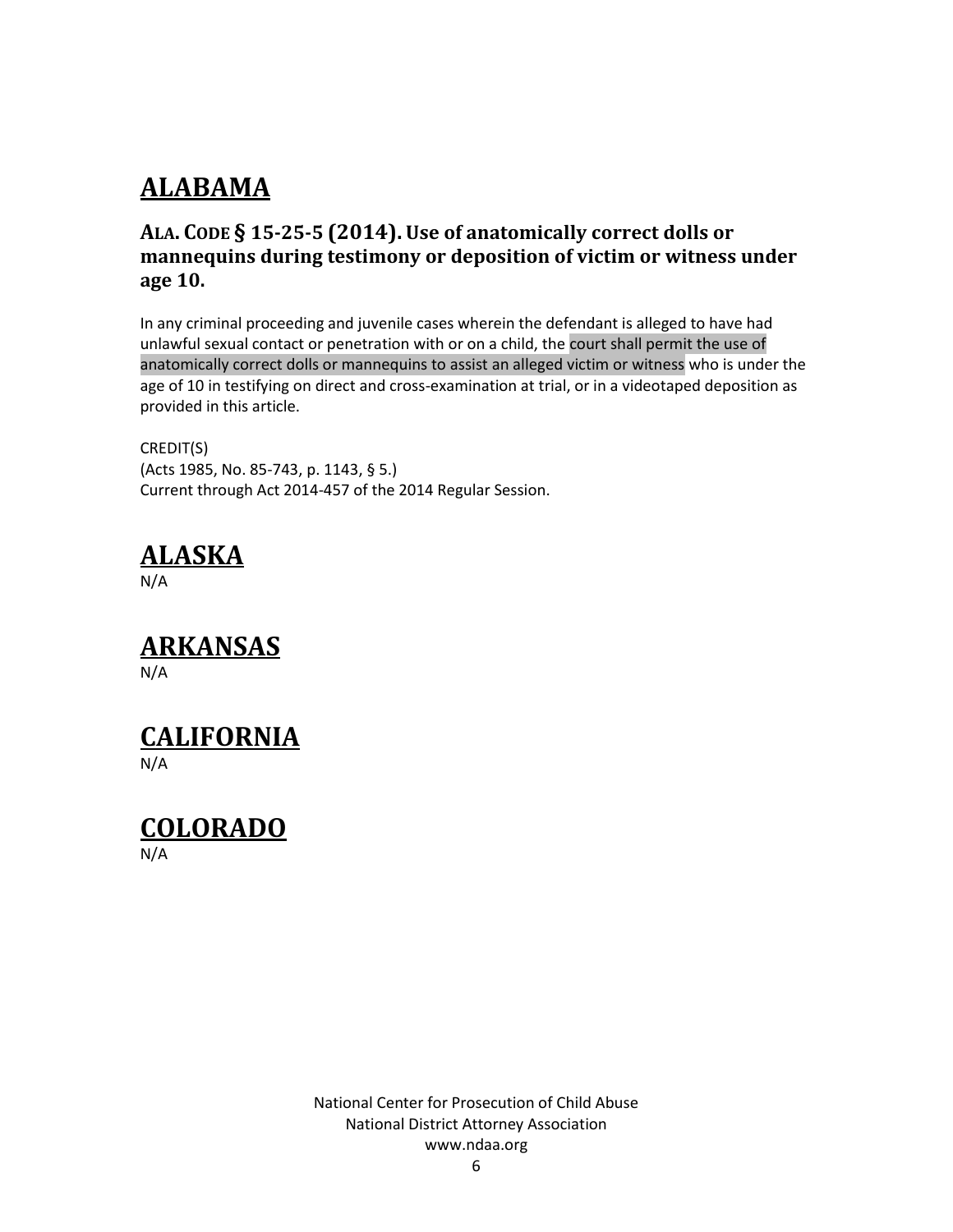# **CONNECTICUT**

#### <span id="page-6-0"></span>**CONN. GEN. STAT. § 54-86g (2014). Testimony of victim of child abuse. Court may order testimony taken outside courtroom. Procedure**

(a) In any criminal prosecution of an offense involving assault, sexual assault or abuse of a child twelve years of age or younger, the court may, upon motion of the attorney for any party, order that the testimony of the child be taken in a room other than the courtroom in the presence and under the supervision of the trial judge hearing the matter and be televised by closed circuit equipment in the courtroom or recorded for later showing before the court. Only the judge, the defendant, the attorneys for the defendant and for the state, persons necessary to operate the equipment and any person who would contribute to the welfare and well-being of the child may be present in the room with the child during his testimony, except that the court may order the defendant excluded from the room or screened from the sight and hearing of the child only if the state proves, by clear and convincing evidence, that the child would be so intimidated, or otherwise inhibited, by the physical presence of the defendant that a compelling need exists to take the testimony of the child outside the physical presence of the defendant in order to insure the reliability of such testimony. If the defendant is excluded from the room or screened from the sight and hearing of the child, the court shall ensure that the defendant is able to observe and hear the testimony of the child, but that the child cannot see or hear the defendant. The defendant shall be able to consult privately with his attorney at all times during the taking of the testimony. The attorneys and the judge may question the child. If the court orders the testimony of a child to be taken under this subsection, the child shall not be required to testify in court at the proceeding for which the testimony was taken.

(b) In any criminal prosecution of an offense involving assault, sexual assault or abuse of a child twelve years of age or younger, the court may, upon motion of the attorney for any party, order that the following procedures be used when the testimony of the child is taken: (1) Persons shall be prohibited from entering and leaving the courtroom during the child's testimony; (2) an adult who is known to the child and with whom the child feels comfortable shall be permitted to sit in close proximity to the child during the child's testimony, provided such person shall not obscure the child from the view of the defendant or the trier of fact; (3) the use of anatomically correct dolls by the child shall be permitted; and (4) the attorneys for the defendant and for the state shall question the child while seated at a table positioned in front of the child, shall remain seated while posing objections and shall ask questions and pose objections in a manner which is not intimidating to the child.

CREDIT(S)

(1985, P.A. 85-587, § 1; 1989, P.A. 89-177, § 1; 1990, P.A. 90- 230, § 94, eff. June 8, 1990.) Current with enactments of Public Acts of the 2014 February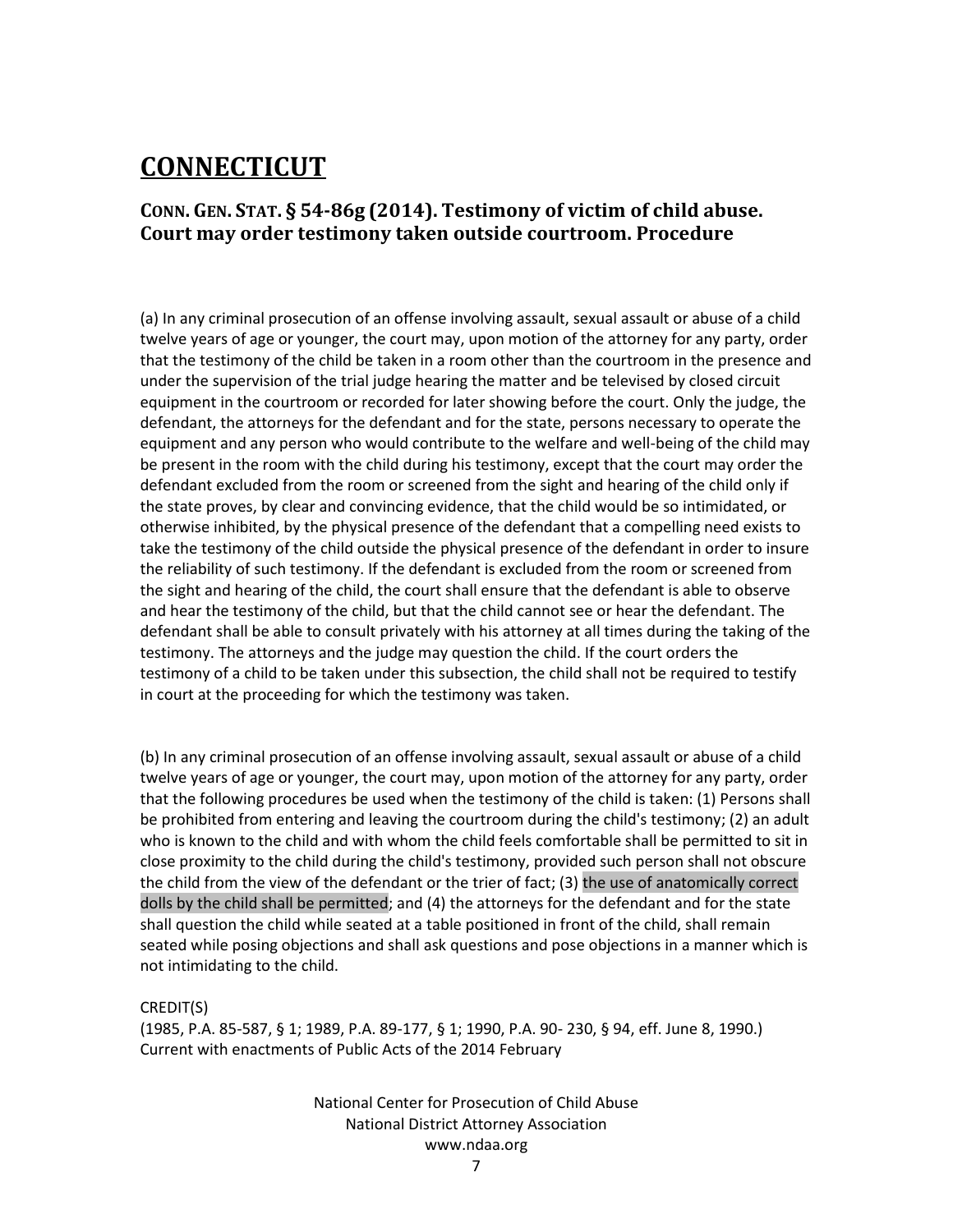### <span id="page-7-0"></span>**DELAWARE**

<span id="page-7-1"></span>N/A

# **DISTRICT OF COLUMBIA**

<span id="page-7-2"></span>N/A

### **FLORIDA**

<span id="page-7-3"></span>N/A

### **GEORGIA**

<span id="page-7-4"></span>N/A

### **HAWAII**

<span id="page-7-5"></span>N/A

# **IDAHO**

<span id="page-7-6"></span> $N/A$ 

## **ILLINOIS**

<span id="page-7-7"></span>N/A

### **INDIANA**

<span id="page-7-8"></span>N/A

## **IOWA**

<span id="page-7-9"></span>N/A

# **KANSAS**

<span id="page-7-10"></span>N/A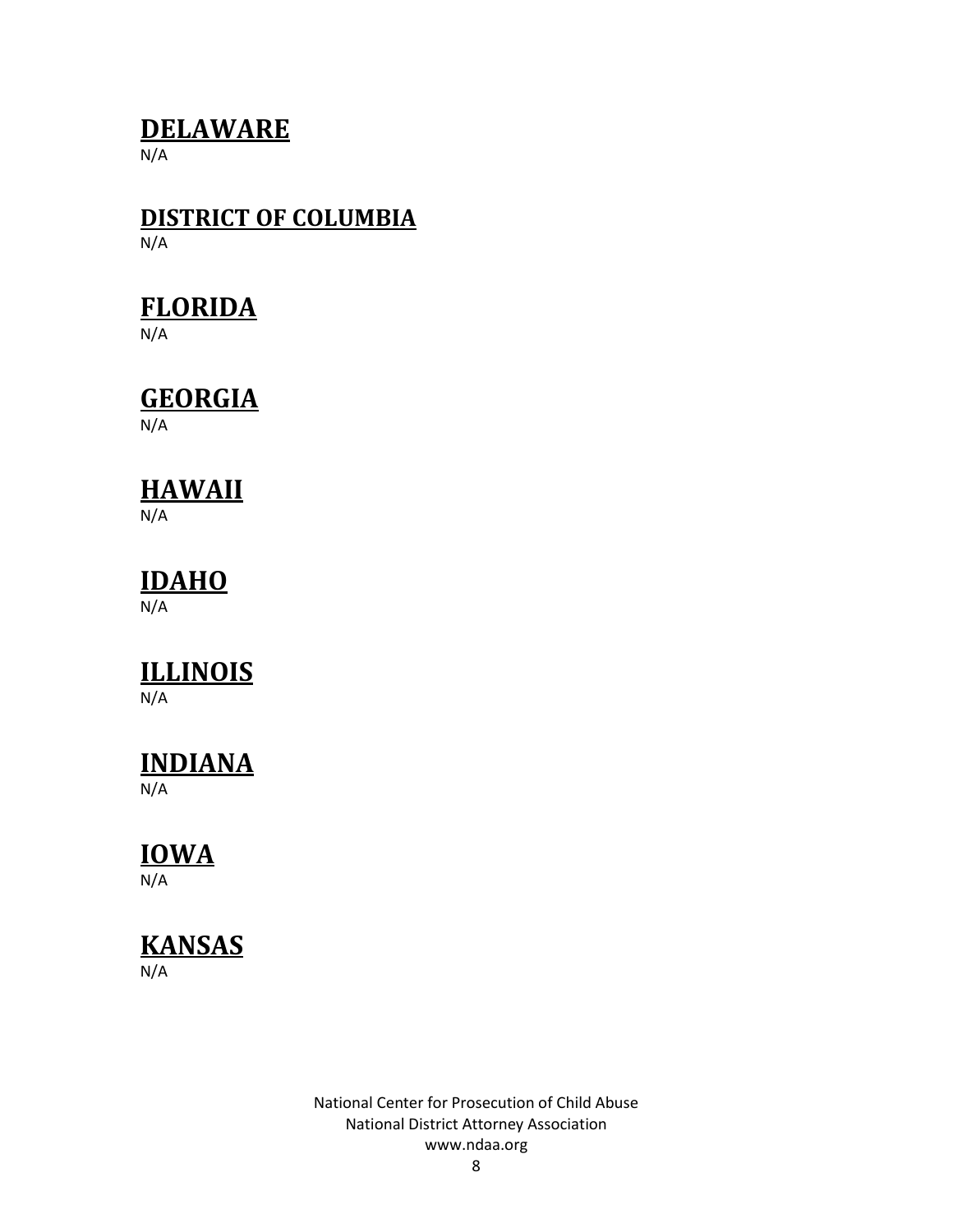### **KENTUCKY**

<span id="page-8-0"></span>N/A

### **LOUISIANA**

<span id="page-8-1"></span>N/A

### **MAINE**

<span id="page-8-2"></span>N/A

### **MARYLAND**

<span id="page-8-3"></span>N/A

## **MASSACHUSETTS**

<span id="page-8-4"></span>N/A

# **MICHIGAN**

#### <span id="page-8-5"></span>**MICH. COMP. LAWS § 24.275a (2014). Child or developmentally disabled witnesses in contested cases; testimony of sexual, physical, or psychological abuse**

Sec. 75a. (1) As used in this section:

(a) "Developmental disability" means that term as defined in section 100a of the mental health code, 1974 PA 258, MCL 330.1100a except that, for the purposes of implementing this section, developmental disability includes only a condition that is attributable to a mental impairment or to a combination of mental and physical impairments, and does not include a condition attributable to a physical impairment unaccompanied by a mental impairment.

(b) "Witness" means an alleged victim under subsection (2) who is either of the following:

- (i) A person under 16 years of age.
- (ii) A person 16 years of age or older with a developmental disability.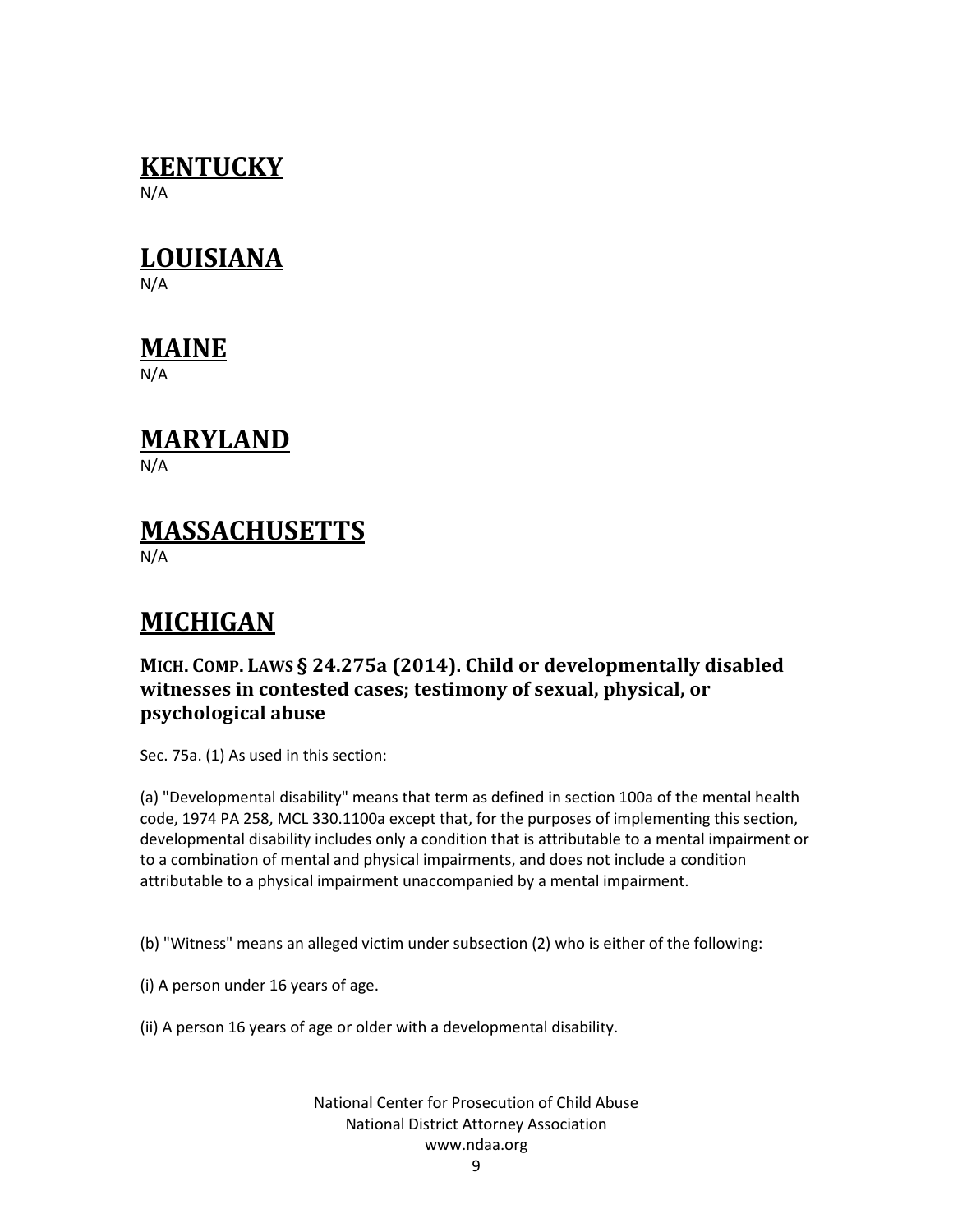(2) This section only applies to a contested case in which a witness testifies as an alleged victim of sexual, physical, or psychological abuse. As used in this subsection, "psychological abuse" means an injury to the witness's mental condition or welfare that is not necessarily permanent but results in substantial and protracted, visibly demonstrable manifestations of mental distress.

(3) If pertinent, the witness shall be permitted the use of dolls or mannequins, including, but not limited to, anatomically correct dolls or mannequins, to assist the witness in testifying on direct and cross-examination.

(4) A witness who is called upon to testify shall be permitted to have a support person sit with, accompany, or be in close proximity to the witness during his or her testimony. A notice of intent to use a support person shall name the support person, identify the relationship the support person has with the witness, and give notice to all parties to the proceeding that the witness may request that the named support person sit with the witness when the witness is called upon to testify during any stage of the proceeding. The notice of intent to use a named support person shall be served upon all parties to the proceeding. The agency shall rule on any objection to the use of a named support person prior to the date at which the witness desires to use the support person.

(5) In a hearing under this section, all persons not necessary to the proceeding shall be excluded during the witness's testimony.

(6) This section is in addition to other protections or procedures afforded to a witness by law or court rule.

#### CREDIT(S)

P.A.1969, No. 306, § 75a, added by P.A.1987, No. 46, § 1, Eff. Jan. 1, 1988. Amended by P.A.1998, No. 327, Imd. Eff. Aug. 3, 1998. The statutes are current through P.A.2014, No. 355, of the 2014 Regular Session, 97th Legislature.

Current with amendments received through 6/15/14

#### <span id="page-9-0"></span>**MICH. COMP. LAWS § 38.104a (2014). Testimony at hearing by victim of sexual, physical, or psychological abuse**

Sec. 4a. (1) As used in this section:

(a) "Developmental disability" means that term as defined in section 100a of the mental health code, 1974 PA 258, MCL 330.1100a except that, for the purposes of implementing this section, developmental disability includes only a condition that is attributable to a mental impairment or to a combination of mental and physical impairments, and does not include a condition attributable to a physical impairment unaccompanied by a mental impairment.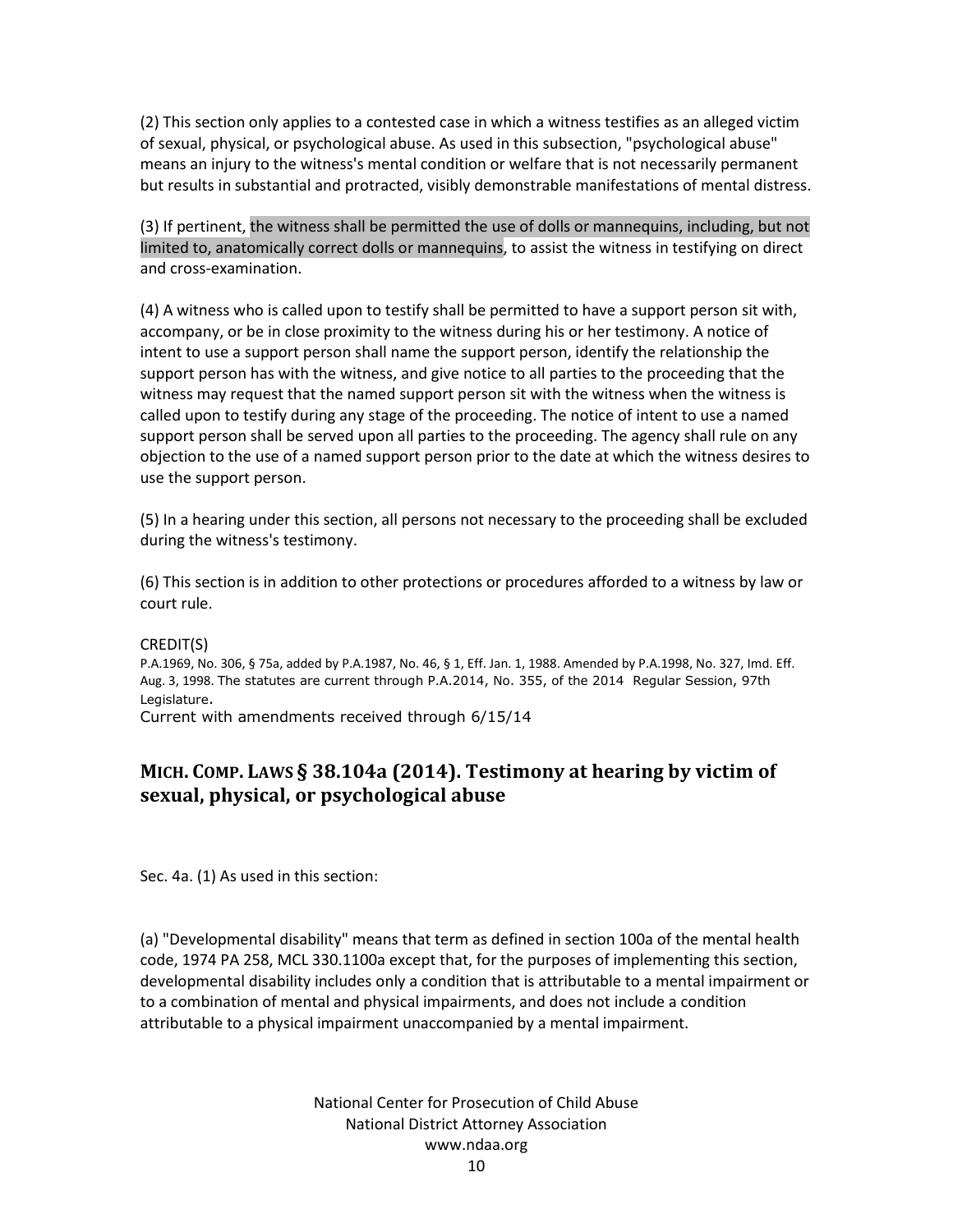(b) "Witness" means an alleged victim under subsection (2) who is either of the following:

(i) A person under 16 years of age.

(ii) A person 16 years of age or older with a developmental disability.

(2) This section only applies to a hearing held under this article in which a witness testifies as an alleged victim of sexual, physical, or psychological abuse. As used in this subsection, "psychological abuse" means an injury to the witness's mental condition or welfare that is not necessarily permanent but results in substantial and protracted, visibly demonstrable manifestations of mental distress.

(3) If pertinent, the witness shall be permitted the use of dolls or mannequins, including, but not limited to, anatomically correct dolls or mannequins, to assist the witness in testifying on direct and cross-examination.

(4) A witness who is called upon to testify shall be permitted to have a support person sit with, accompany, or be in close proximity to the witness during his or her testimony. A notice of intent to use a support person shall name the support person, identify the relationship the support person has with the witness, and give notice to all parties to the proceeding that the witness may request that the named support person sit with the witness when the witness is called upon to testify during any stage of the proceeding. The notice of intent to use a named support person shall be served upon all parties to the proceeding. The controlling board shall rule on any objection to the use of a named support person prior to the date at which the witness desires to use the support person.

(5) In a hearing under this section, all persons not necessary to the proceeding shall be excluded during the witness's testimony.

(6) This section is in addition to other protections or procedures afforded to a witness by law or court rule.

CREDIT(S)

P.A.1937, Ex.Sess., No. 4, Art. IV, § 4a, added by P.A.1987, No. 47, § 1, Eff. Jan. 1, 1988. Amended by P.A.1998, No. 326, Imd. Eff. Aug. 3, 1998. Current with amendments received through 6/15/14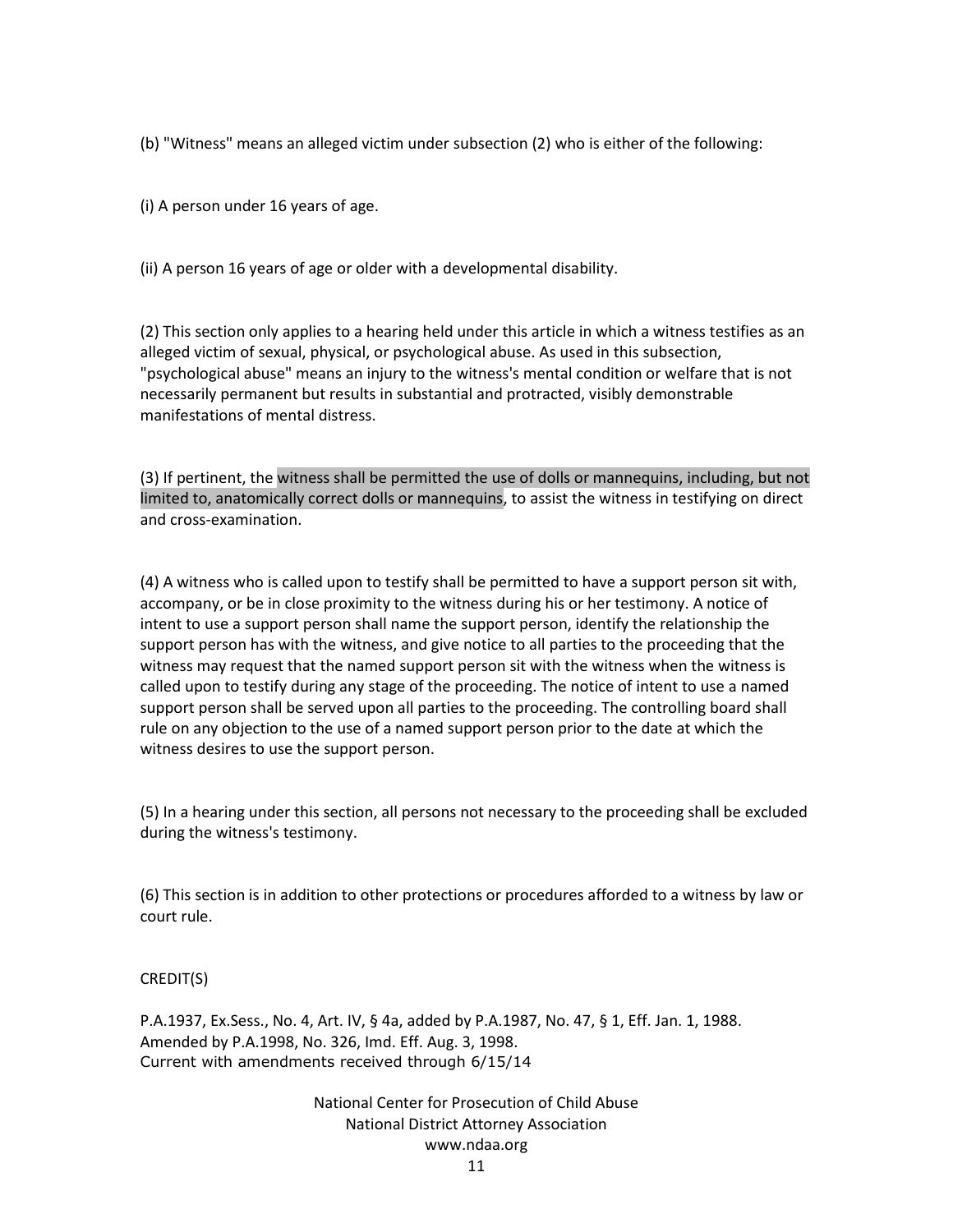<span id="page-11-0"></span>**MICH. COMP. LAWS § 600.2163a (2014). Prosecutions and proceedings to which section applicable; children, developmentally disabled, and vulnerable adult alleged victims as witness; use of dolls or mannequins; support person; notice; videorecorded statement; special arrangements to protect welfare of witness; videorecorded deposition; section additional to other protections or procedures; violation as misdemeanor; penalty**

Sec. 2163a. (1) As used in this section:

(a) "Custodian of the videorecorded statement" means the department of human services, investigating law enforcement agency, prosecuting attorney, or department of attorney general or another person designated under the county protocols established as required by section 8 of the child protection law, 1975 PA 238, MCL 722.628.

(b) "Developmental disability" means that term as defined in section 100a of the mental health code, 1974 PA 258, MCL 330.1100a, except that, for the purposes of implementing this section, developmental disability includes only a condition that is attributable to a mental impairment or to a combination of mental and physical impairments and does not include a condition attributable to a physical impairment unaccompanied by a mental impairment.

(c) "Videorecorded statement" means a witness's statement taken by a custodian of the videorecorded statement as provided in subsection (5). Videorecorded statement does not include a videorecorded deposition taken as provided in subsections (18) and (19).

(d) "Vulnerable adult" means that term as defined in section 145m of the Michigan penal code, 1931 PA 328, MCL 750.145m.

(e) "Witness" means an alleged victim of an offense listed under subsection (2) who is any of the following:

(i) A person under 16 years of age.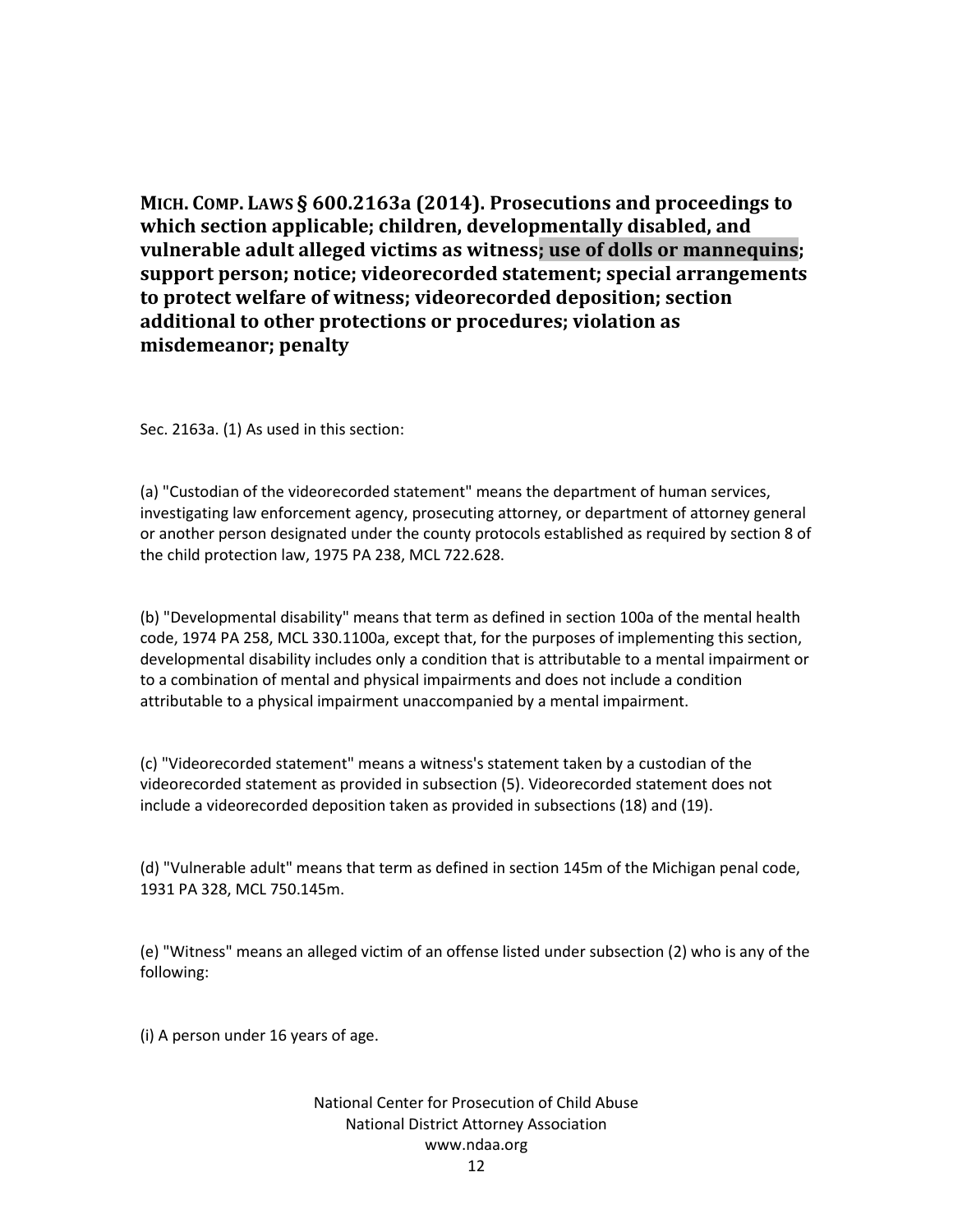(ii) A person 16 years of age or older with a developmental disability.

(iii) A vulnerable adult.

(2) This section only applies to the following:

(a) For purposes of subsection  $(1)(e)(i)$  and  $(ii)$ , prosecutions and proceedings under section 136b, 145c, 520b to 520e, or 520g of the Michigan penal code, 1931 PA 328, MCL 750.136b, 750.145c, 750.520b to 750.520e, and 750.520g, or under former section 136 or 136a of the Michigan penal code, 1931 PA 328.

(b) For purposes of subsection (1)(e)(iii), 1 or more of the following:

(i) Prosecutions and proceedings under section 110a, 145n, 145o, 145p, 174, or 174a of the Michigan penal code, 1931 PA 328, MCL 750.110a, 750.145n, 750.145o, 750.145p, 750.174, and 750.174a.

(ii) Prosecutions and proceedings for an assaultive crime as that term is defined in section 9a of chapter X of the code of criminal procedure, 1927 PA 175, MCL 770.9a.

(3) If pertinent, the witness shall be permitted the use of dolls or mannequins, including, but not limited to, anatomically correct dolls or mannequins, to assist the witness in testifying on direct and cross- examination.

(4) A witness who is called upon to testify shall be permitted to have a support person sit with, accompany, or be in close proximity to the witness during his or her testimony. A notice of intent to use a support person shall name the support person, identify the relationship the support person has with the witness, and give notice to all parties to the proceeding that the witness may request that the named support person sit with the witness when the witness is called upon to testify during any stage of the proceeding. The notice of intent to use a named support person shall be filed with the court and shall be served upon all parties to the proceeding. The court shall rule on a motion objecting to the use of a named support person before the date at which the witness desires to use the support person.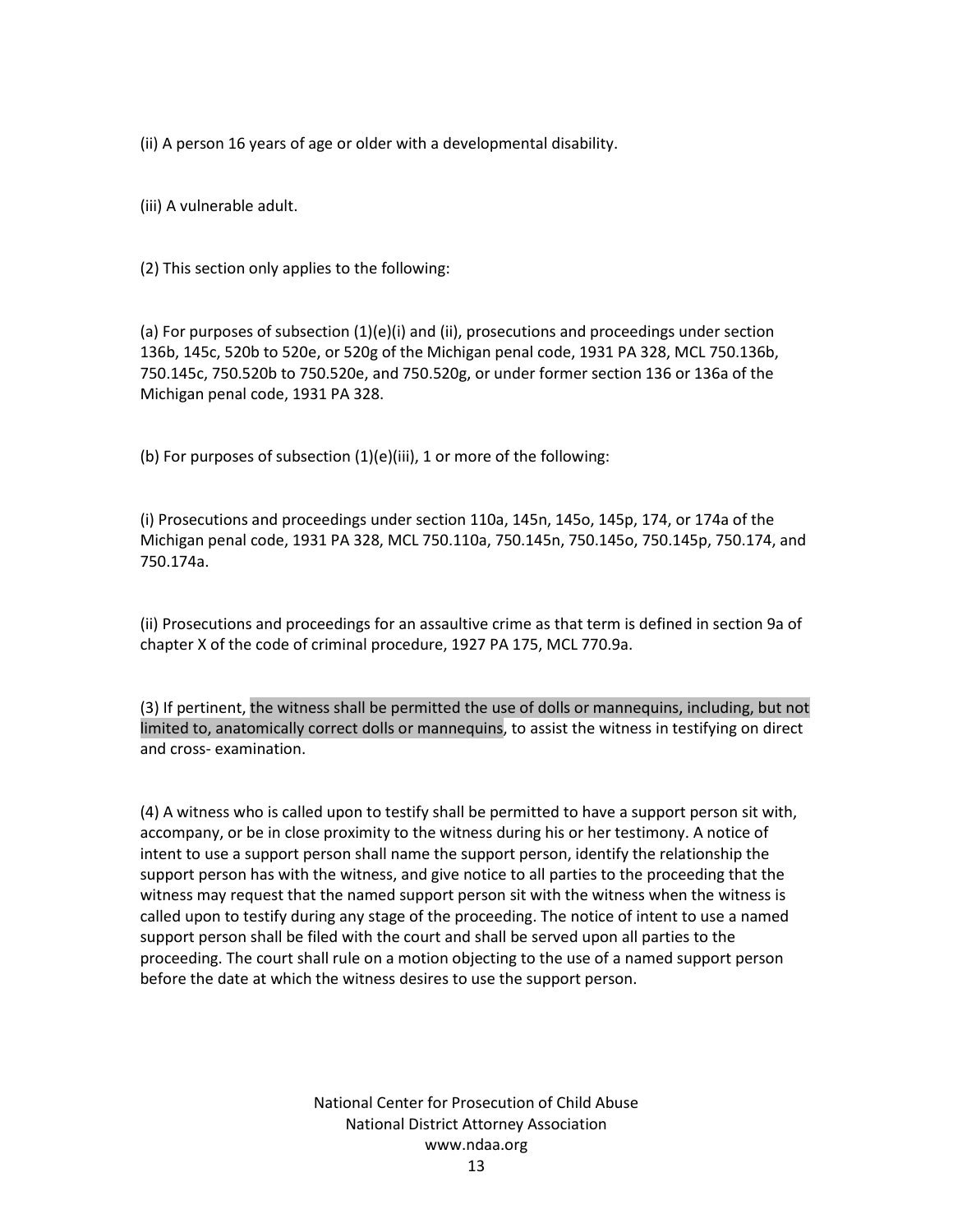(5) A custodian of the videorecorded statement may take a witness's videorecorded statement before the normally scheduled date for the defendant's preliminary examination. The videorecorded statement shall state the date and time that the statement was taken; shall identify the persons present in the room and state whether they were present for the entire videorecording or only a portion of the videorecording; and shall show a time clock that is running during the taking of the videorecorded statement.

(6) A videorecorded statement may be considered in court proceedings only for 1 or more of the following:

(a) It may be admitted as evidence at all pretrial proceedings, except that it may not be introduced at the preliminary examination instead of the live testimony of the witness.

(b) It may be admitted for impeachment purposes.

(c) It may be considered by the court in determining the sentence.

(d) It may be used as a factual basis for a no contest plea or to supplement a guilty plea.

(7) A videorecorded deposition may be considered in court proceedings only as provided by law.

(8) In a videorecorded statement, the questioning of the witness should be full and complete; shall be in accordance with the forensic interview protocol implemented as required by section 8 of the child protection law, 1975 PA 238, MCL 722.628, or as otherwise provided by law; and, if appropriate for the witness's developmental level or mental acuity, shall include, but is not limited to, all of the following areas:

(a) The time and date of the alleged offense or offenses.

(b) The location and area of the alleged offense or offenses.

(c) The relationship, if any, between the witness and the accused.

(d) The details of the offense or offenses.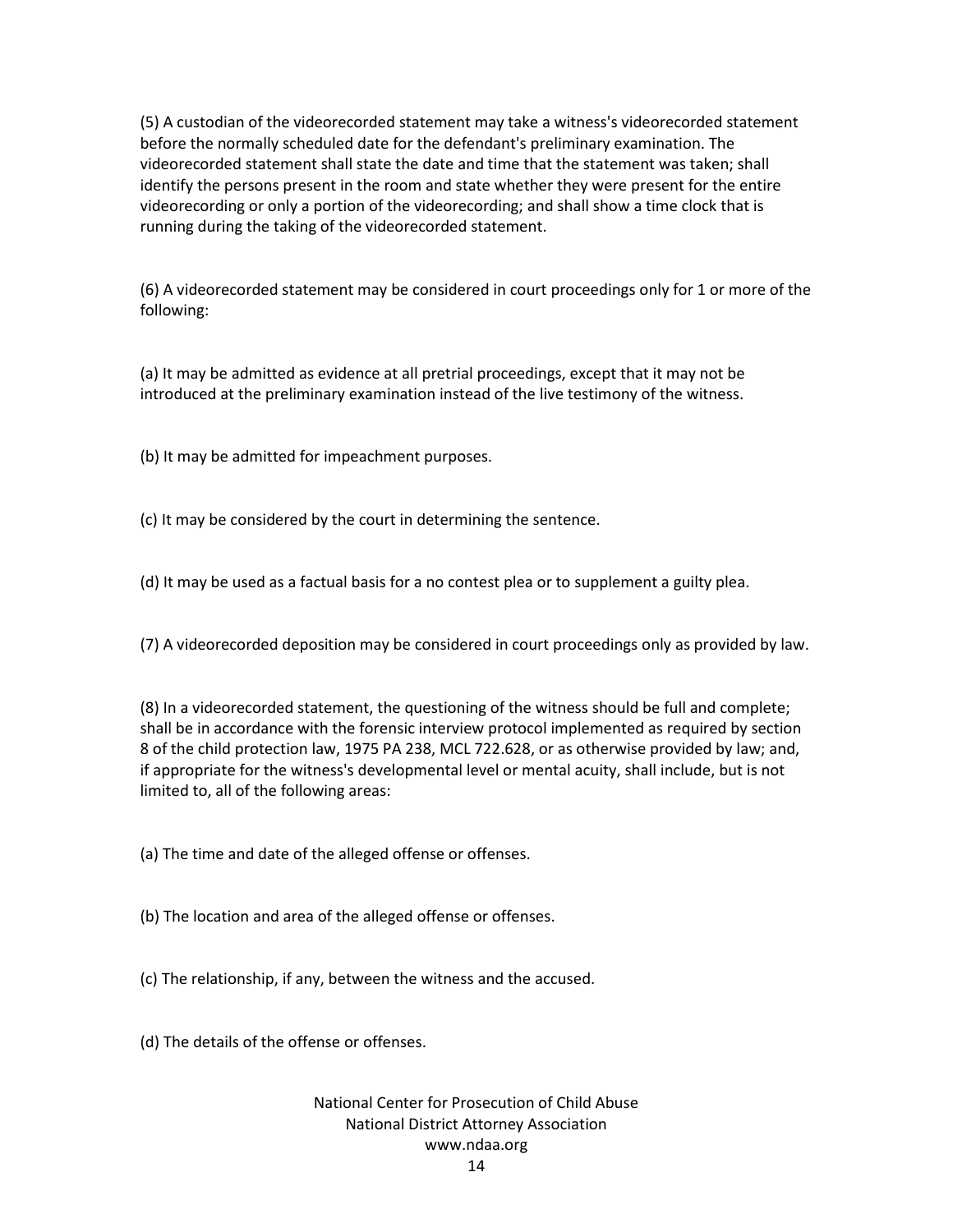(e) The names of any other persons known to the witness who may have personal knowledge of the alleged offense or offenses.

(9) A custodian of the videorecorded statement may release or consent to the release or use of a videorecorded statement or copies of a videorecorded statement to a law enforcement agency, an agency authorized to prosecute the criminal case to which the videorecorded statement relates, or an entity that is part of county protocols established under section 8 of the child protection law, 1975 PA 238, MCL 722.628, or as otherwise provided by law. The defendant and, if represented, his or her attorney has the right to view and hear a videorecorded statement before the defendant's preliminary examination. Upon request, the prosecuting attorney shall provide the defendant and, if represented, his or her attorney with reasonable access and means to view and hear the videorecorded statement at a reasonable time before the defendant's pretrial or trial of the case. In preparation for a court proceeding and under protective conditions, including, but not limited to, a prohibition on the copying, release, display, or circulation of the videorecorded statement, the court may order that a copy of the videorecorded statement be given to the defense.

(10) If authorized by the prosecuting attorney in the county in which the videorecorded statement was taken, a videorecorded statement may be used for purposes of training the custodians of the videorecorded statement in that county on the forensic interview protocol implemented as required by section 8 of the child protection law, 1975 PA 238, MCL 722.628, or as otherwise provided by law.

(11) Except as provided in this section, an individual, including, but not limited to, a custodian of the videorecorded statement, the witness, or the witness's parent, guardian, guardian ad litem, or attorney, shall not release or consent to release a videorecorded statement or a copy of a videorecorded statement.

(12) A videorecorded statement that becomes part of the court record is subject to a protective order of the court for the purpose of protecting the privacy of the witness.

(13) A videorecorded statement shall not be copied or reproduced in any manner except as provided in this section. A videorecorded statement is exempt from disclosure under the freedom of information act, 1976 PA 442, MCL 15.231 to 15.246, is not subject to release under another statute, and is not subject to disclosure under the Michigan court rules governing discovery. This section does not prohibit the production or release of a transcript of a videorecorded statement.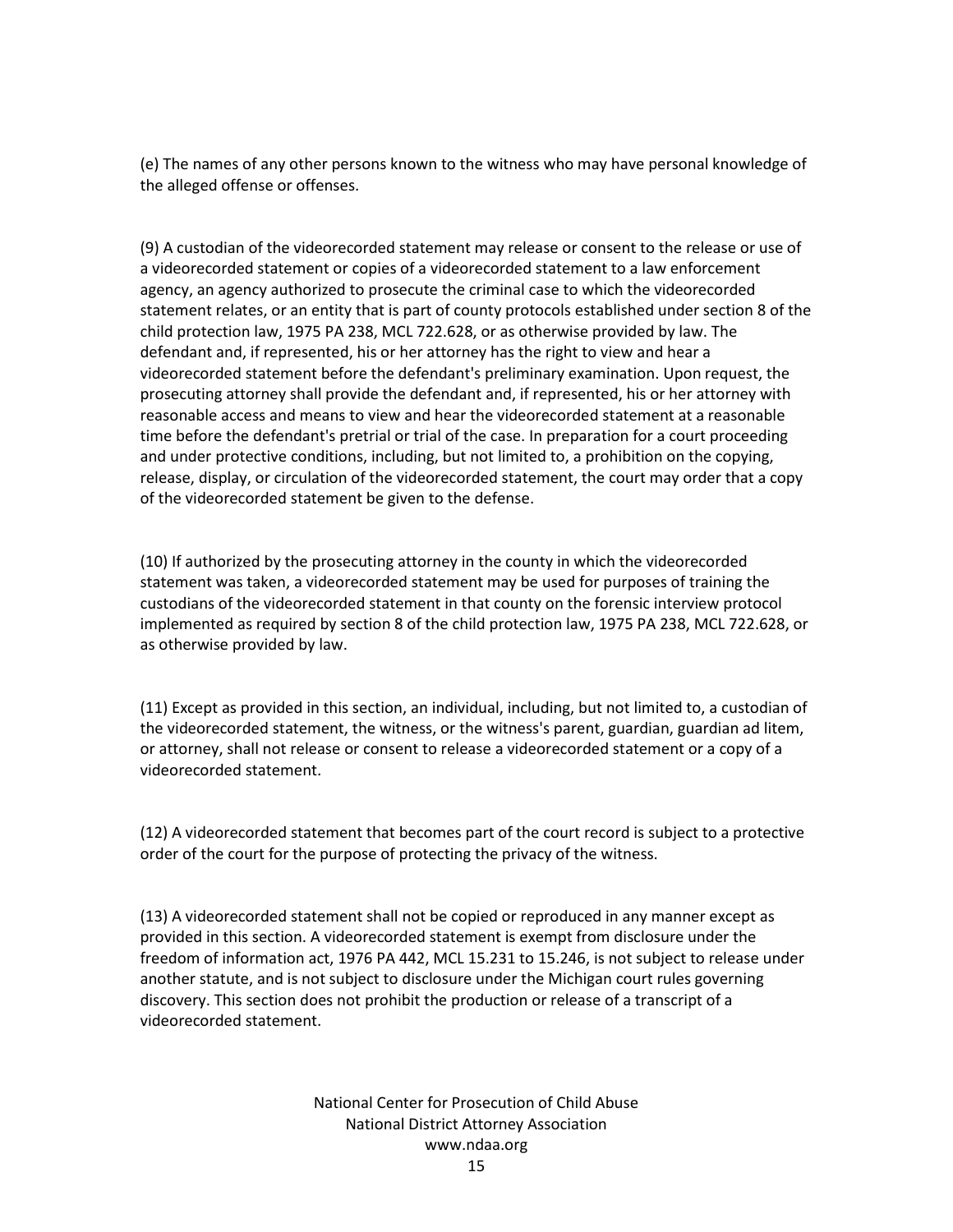(14) If, upon the motion of a party made before the preliminary examination, the court finds on the record that the special arrangements specified in subsection (15) are necessary to protect the welfare of the witness, the court shall order those special arrangements. In determining whether it is necessary to protect the welfare of the witness, the court shall consider all of the following:

(a) The age of the witness.

(b) The nature of the offense or offenses.

(c) The desire of the witness or the witness's family or guardian to have the testimony taken in a room closed to the public.

(d) The physical condition of the witness.

(15) If the court determines on the record that it is necessary to protect the welfare of the witness and grants the motion made under subsection (14), the court shall order both of the following:

(a) All persons not necessary to the proceeding shall be excluded during the witness's testimony from the courtroom where the preliminary examination is held. Upon request by any person and the payment of the appropriate fees, a transcript of the witness's testimony shall be made available.

(b) In order to protect the witness from directly viewing the defendant, the courtroom shall be arranged so that the defendant is seated as far from the witness stand as is reasonable and not directly in front of the witness stand. The defendant's position shall be located so as to allow the defendant to hear and see the witness and be able to communicate with his or her attorney.

(16) If upon the motion of a party made before trial the court finds on the record that the special arrangements specified in subsection (17) are necessary to protect the welfare of the witness, the court shall order those special arrangements. In determining whether it is necessary to protect the welfare of the witness, the court shall consider all of the following:

(a) The age of the witness.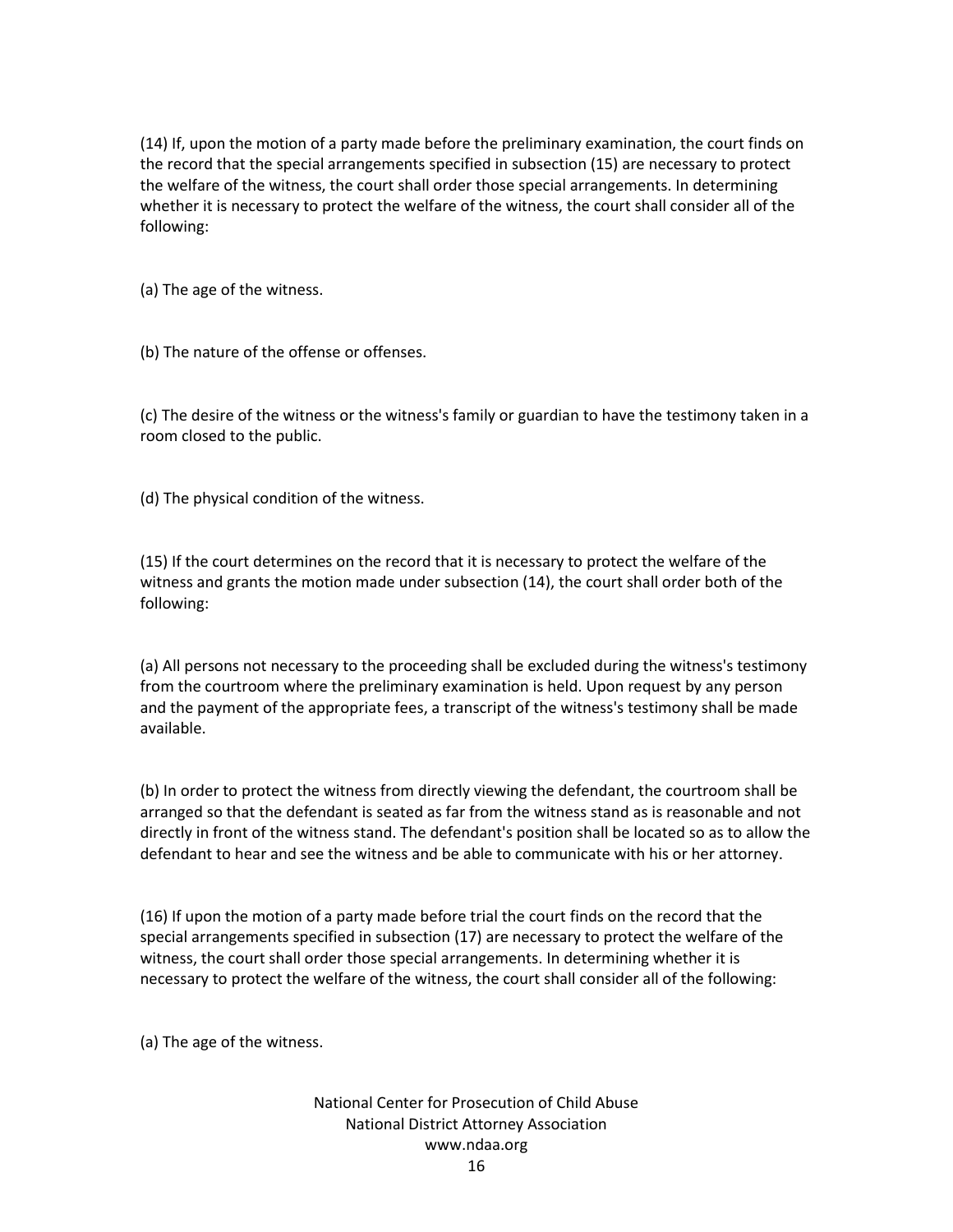(b) The nature of the offense or offenses.

(c) The desire of the witness or the witness's family or guardian to have the testimony taken in a room closed to the public.

(d) The physical condition of the witness.

(17) If the court determines on the record that it is necessary to protect the welfare of the witness and grants the motion made under subsection (16), the court shall order 1 or more of the following:

(a) All persons not necessary to the proceeding shall be excluded during the witness's testimony from the courtroom where the trial is held. The witness's testimony shall be broadcast by closed-circuit television to the public in another location out of sight of the witness.

(b) In order to protect the witness from directly viewing the defendant, the courtroom shall be arranged so that the defendant is seated as far from the witness stand as is reasonable and not directly in front of the witness stand. The defendant's position shall be the same for all witnesses and shall be located so as to allow the defendant to hear and see all witnesses and be able to communicate with his or her attorney.

(c) A questioner's stand or podium shall be used for all questioning of all witnesses by all parties and shall be located in front of the witness stand.

(18) If, upon the motion of a party or in the court's discretion, the court finds on the record that the witness is or will be psychologically or emotionally unable to testify at a court proceeding even with the benefit of the protections afforded the witness in subsections (3), (4), (15), and (17), the court shall order that the witness may testify outside the physical presence of the defendant by closed circuit television or other electronic means that allows the witness to be observed by the trier of fact and the defendant when questioned by the parties.

(19) For purposes of the videorecorded deposition under subsection (18), the witness's examination and cross- examination shall proceed in the same manner as if the witness testified at the court proceeding for which the videorecorded deposition is to be used. The court shall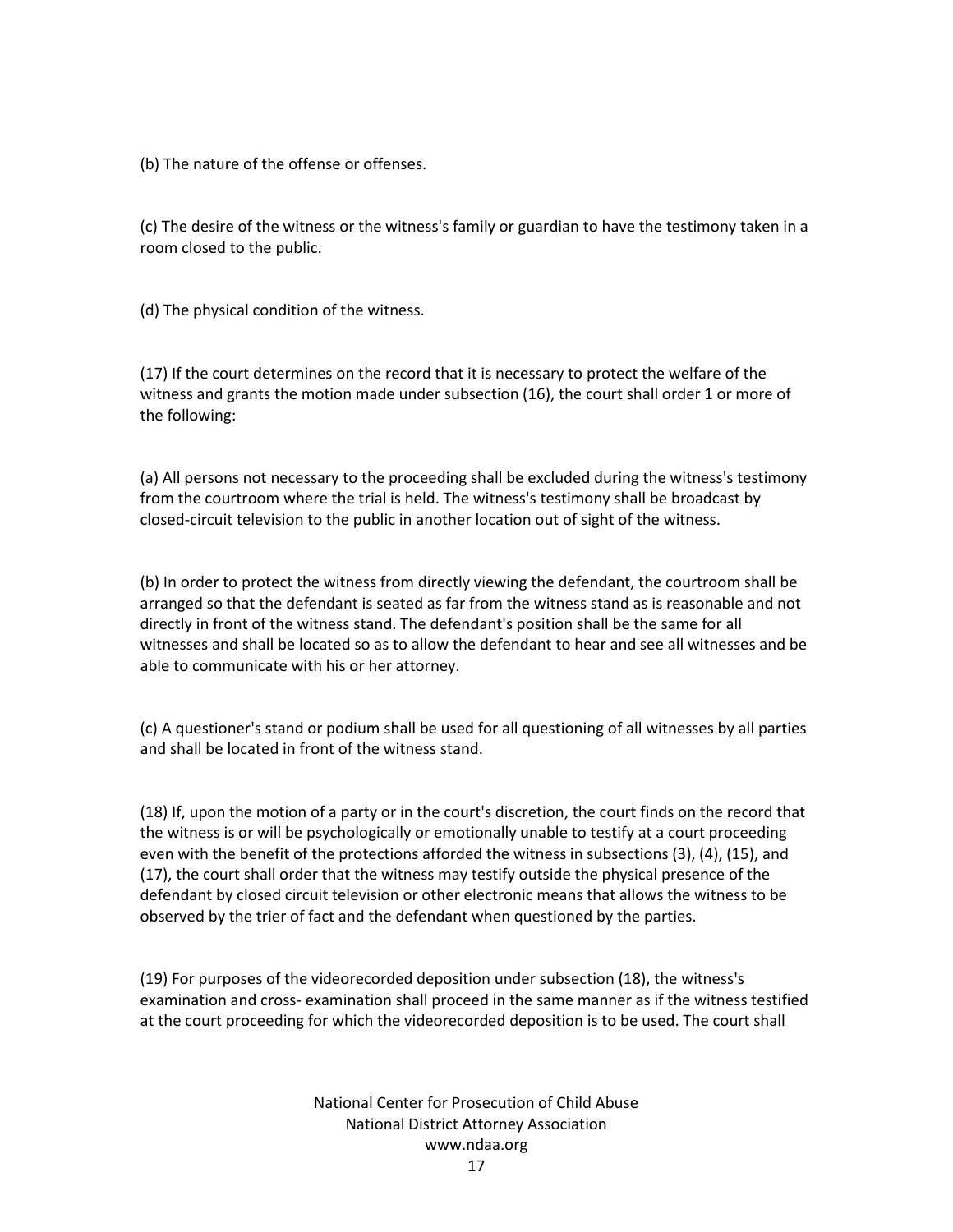permit the defendant to hear the testimony of the witness and to consult with his or her attorney.

(20) This section is in addition to other protections or procedures afforded to a witness by law or court rule.

(21) A person who intentionally releases a videorecorded statement in violation of this section is guilty of a misdemeanor punishable by imprisonment for not more than 93 days or a fine of not more than \$500.00, or both.

CREDIT(S)

P.A.1961, No. 236, § 2163a, added by P.A.1987, No. 44, § 1, Eff. Jan. 1, 1988. Amended by P.A.1989, No. 253, § 1, Eff. March 29, 1990; P.A.1998, No. 324, Imd. Eff. Aug. 3, 1998; P.A.2002, No. 604, Eff. Mar. 31, 2003; P.A.2012, No. 170, Imd. Eff. June 19, 2012. Current with amendments received through 6/15/14

#### <span id="page-17-0"></span>**MICH. COMP. LAWS § 712A.17b (2014). Testimony of child or developmentally disabled alleged victim of particular offense; videorecording of testimony; release or disclosure of videorecorded statement; penalties**

Sec. 17b. (1) As used in this section:

(a) "Custodian of the videorecorded statement" means the family independence agency, investigating law enforcement agency, prosecuting attorney, or department of attorney general or another person designated under the county protocols established as required by section 8 of the child protection law, 1975 PA 238, MCL 722.628.

(b) "Developmental disability" means that term as defined in section 100a of the mental health code, 1974 PA 258, MCL 330.1100a, except that, for the purposes of implementing this section, developmental disability includes only a condition that is attributable to a mental impairment or to a combination of mental and physical impairments, and does not include a condition attributable to a physical impairment unaccompanied by a mental impairment.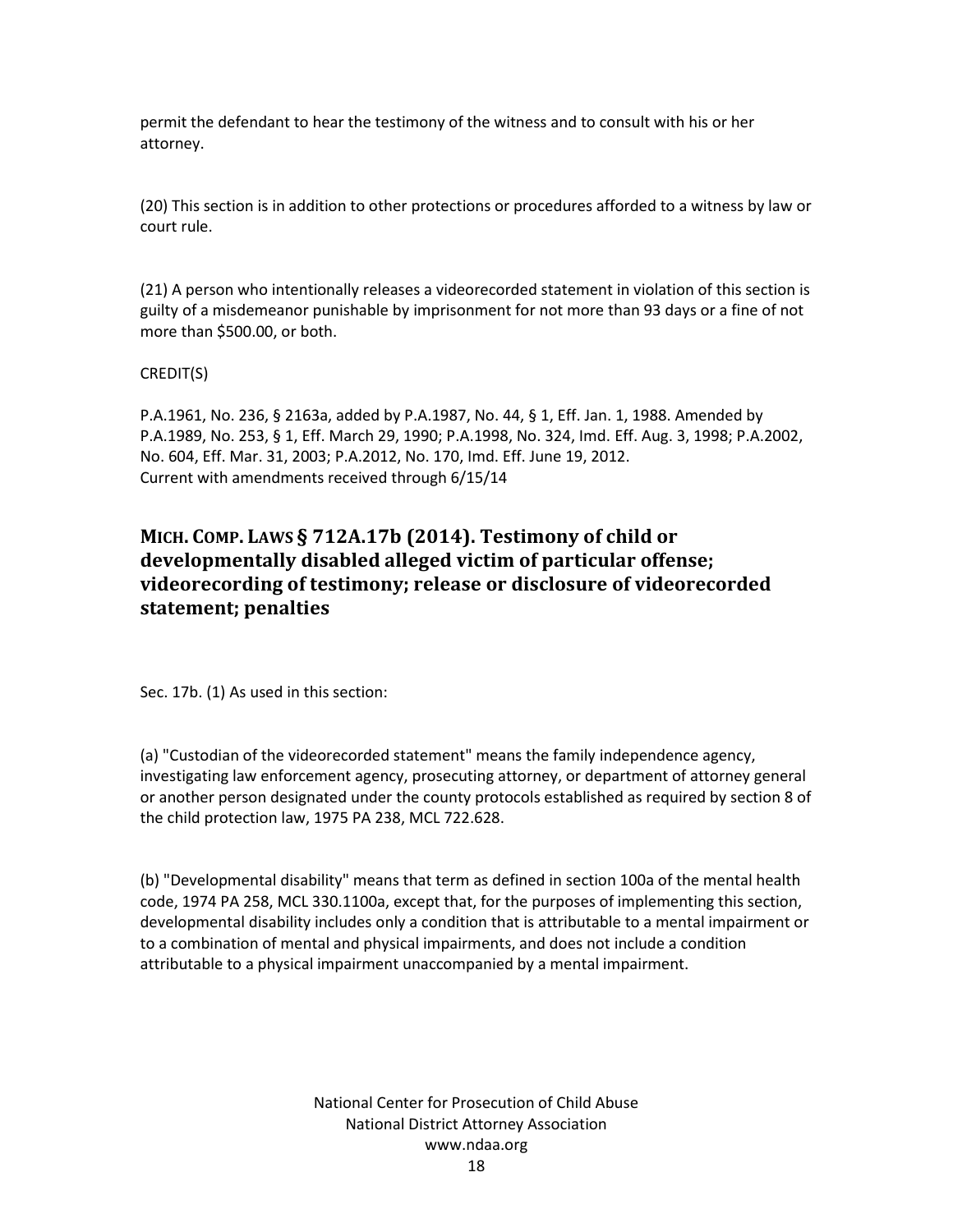(c) "Videorecorded statement" means a witness's statement taken by a custodian of the videorecorded statement as provided in subsection (5). Videorecorded statement does not include a videorecorded deposition taken as provided in subsections (16) and (17).

(d) "Witness" means an alleged victim of an offense listed under subsection (2) who is either of the following:

(i) A person under 16 years of age.

(ii) A person 16 years of age or older with a developmental disability.

(2) This section only applies to either of the following:

(a) A proceeding brought under section 2(a)(1) [FN1] of this chapter in which the alleged offense, if committed by an adult, would be a felony under section 136b, 145c, 520b to 520e, or 520g of the Michigan penal code, 1931 PA 328, MCL 750.136b, 750.145c, 750.520b to 750.520e, and 750.520g, or under former section 136 or 136a of the Michigan penal code, 1931 PA 328.

(b) A proceeding brought under section 2(b) of this chapter.

(3) If pertinent, the witness shall be permitted the use of dolls or mannequins, including, but not limited to, anatomically correct dolls or mannequins, to assist the witness in testifying on direct and cross-examination.

(4) A witness who is called upon to testify shall be permitted to have a support person sit with, accompany, or be in close proximity to the witness during his or her testimony. A notice of intent to use a support person shall name the support person, identify the relationship the support person has with the witness, and give notice to all parties to the proceeding that the witness may request that the named support person sit with the witness when the witness is called upon to testify during any stage of the proceeding. The notice of intent to use a named support person shall be filed with the court and shall be served upon all parties to the proceeding. The court shall rule on a motion objecting to the use of a named support person before the date at which the witness desires to use the support person.

(5) A custodian of the videorecorded statement may take a witness's videorecorded statement. The videorecorded statement shall be admitted at all proceedings except the adjudication stage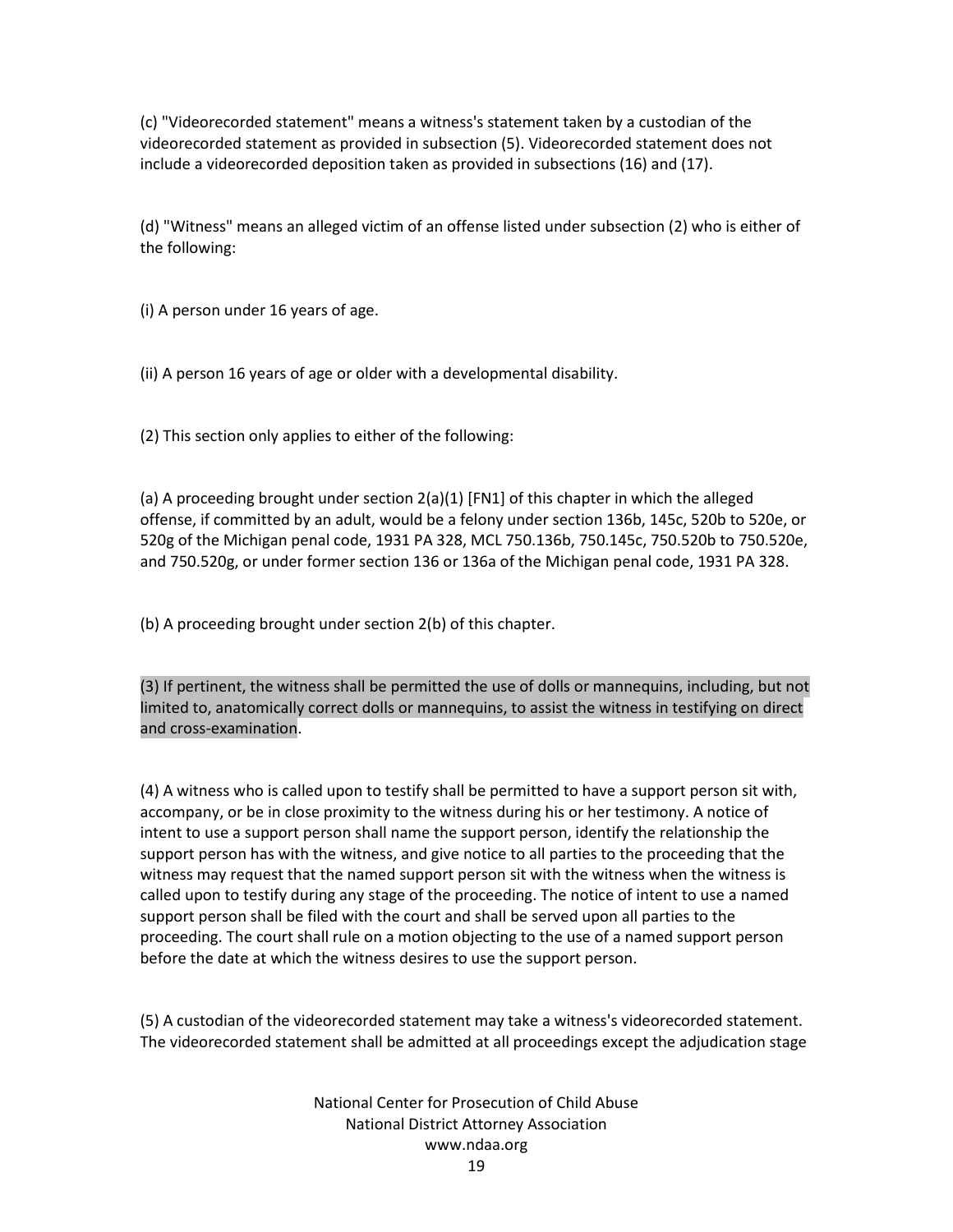instead of the live testimony of the witness. The videorecorded statement shall state the date and time that the statement was taken; shall identify the persons present in the room and state whether they were present for the entire videorecording or only a portion of the videorecording; and shall show a time clock that is running during the taking of the statement.

(6) In a videorecorded statement, the questioning of the witness should be full and complete; shall be in accordance with the forensic interview protocol implemented as required by section 8 of the child protection law, 1975 PA 238, MCL 722.628; and, if appropriate for the witness's developmental level, shall include, but need not be limited to, all of the following areas:

(a) The time and date of the alleged offense or offenses.

- (b) The location and area of the alleged offense or offenses.
- (c) The relationship, if any, between the witness and the respondent.
- (d) The details of the offense or offenses.

(e) The names of other persons known to the witness who may have personal knowledge of the offense or offenses.

(7) A custodian of the videorecorded statement may release or consent to the release or use of a videorecorded statement or copies of a videorecorded statement to a law enforcement agency, an agency authorized to prosecute the criminal case to which the videorecorded statement relates, or an entity that is part of county protocols established under section 8 of the child protection law, 1975 PA 238, MCL 722.628. Each respondent and, if represented, his or her attorney has the right to view and hear the videorecorded statement at a reasonable time before it is offered into evidence. In preparation for a court proceeding and under protective conditions, including, but not limited to, a prohibition on the copying, release, display, or circulation of the videorecorded statement, the court may order that a copy of the videorecorded statement be given to the defense.

(8) If authorized by the prosecuting attorney in the county in which the videorecorded statement was taken, a videorecorded statement may be used for purposes of training the custodians of the videorecorded statement in that county on the forensic interview protocol implemented as required by section 8 of the child protection law, 1975 PA 238, MCL 722.628.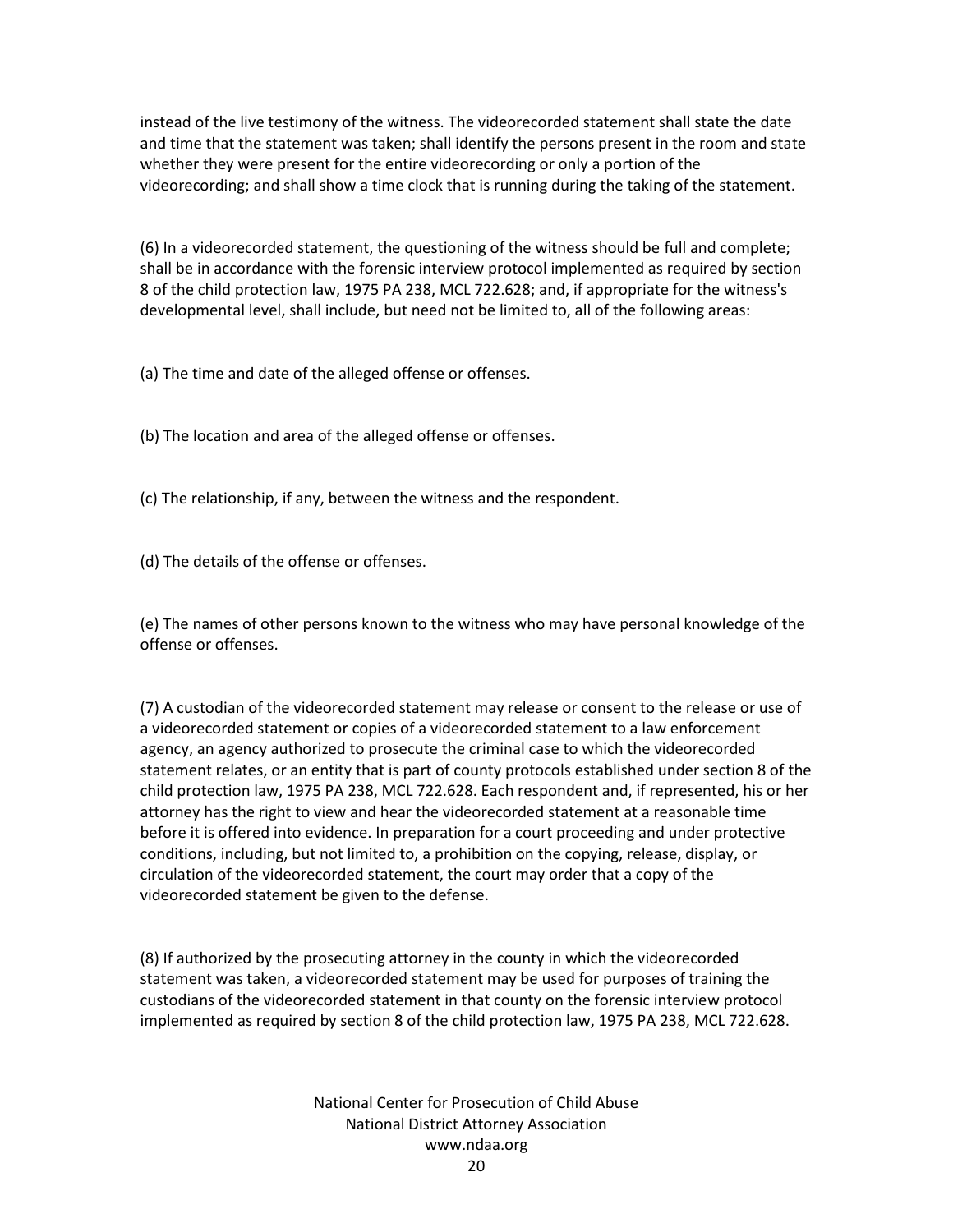(9) Except as provided in this section, an individual, including, but not limited to, a custodian of the videorecorded statement, the witness, or the witness's parent, guardian, guardian ad litem, or attorney, shall not release or consent to release a videorecorded statement or a copy of a videorecorded statement.

(10) A videorecorded statement that becomes part of the court record is subject to a protective order of the court for the purpose of protecting the privacy of the witness.

(11) A videorecorded statement shall not be copied or reproduced in any manner except as provided in this section. A videorecorded statement is exempt from disclosure under the freedom of information act, 1976 PA 442, MCL 15.231 to 15.246, is not subject to release under another statute, and is not subject to disclosure under the Michigan court rules governing discovery. This section does not prohibit the production or release of a transcript of a videorecorded statement.

(12) Except as otherwise provided in subsection (15), if, upon the motion of a party or in the court's discretion, the court finds on the record that psychological harm to the witness would occur if the witness were to testify in the presence of the respondent at a court proceeding or in a videorecorded deposition taken as provided in subsection (13), the court shall order that the witness during his or her testimony be shielded from viewing the respondent in such a manner as to enable the respondent to consult with his or her attorney and to see and hear the testimony of the witness without the witness being able to see the respondent.

(13) In a proceeding brought under section 2(b) of this chapter, if, upon the motion of a party or in the court's discretion, the court finds on the record that psychological harm to the witness would occur if the witness were to testify at the adjudication stage, the court shall order to be taken a videorecorded deposition of a witness that shall be admitted into evidence at the adjudication stage instead of the live testimony of the witness. The examination and crossexamination of the witness in the videorecorded deposition shall proceed in the same manner as permitted at the adjudication stage.

 $(14)$  In a proceeding brought under section  $2(a)(1)$  of this chapter in which the alleged offense, if committed by an adult, would be a felony under section 136b, 145c, 520b to 520e, or 520g of the Michigan penal code, 1931 PA 328, MCL 750.136b, 750.145c, 750.520b to 750.520e, and 750.520g, or under former section 136 or 136a of the Michigan penal code, 1931 PA 328, if, upon the motion of a party made before the adjudication stage, the court finds on the record that the special arrangements specified in subsection (15) are necessary to protect the welfare of the witness, the court shall order 1 or both of those special arrangements. In determining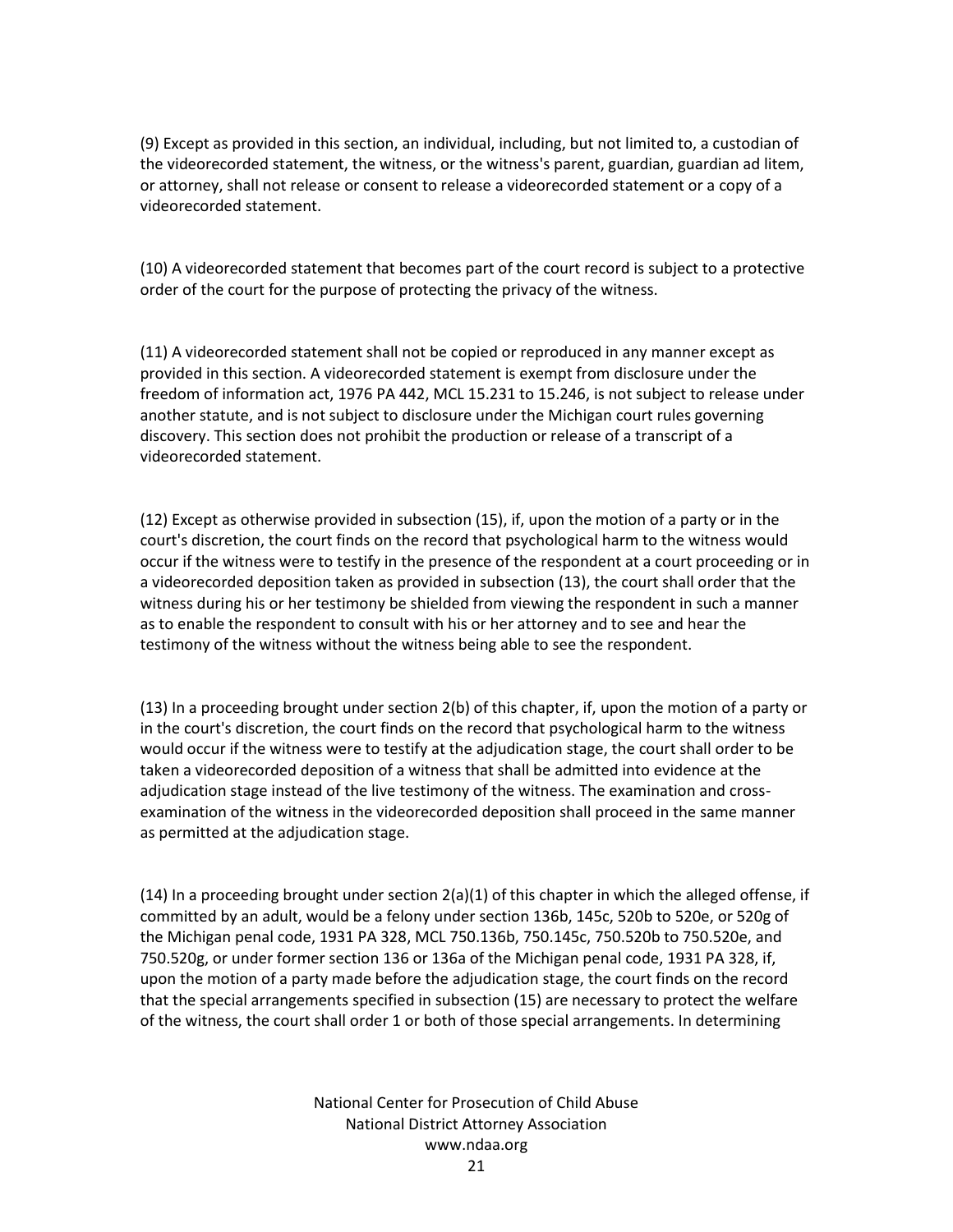whether it is necessary to protect the welfare of the witness, the court shall consider both of the following:

(a) The age of the witness.

(b) The nature of the offense or offenses.

(15) If the court determines on the record that it is necessary to protect the welfare of the witness and grants the motion made under subsection (14), the court shall order 1 or both of the following:

(a) In order to protect the witness from directly viewing the respondent, the courtroom shall be arranged so that the respondent is seated as far from the witness stand as is reasonable and not directly in front of the witness stand. The respondent's position shall be located so as to allow the respondent to hear and see all witnesses and be able to communicate with his or her attorney.

(b) A questioner's stand or podium shall be used for all questioning of all witnesses by all parties, and shall be located in front of the witness stand.

 $(16)$  In a proceeding brought under section  $2(a)(1)$  of this chapter in which the alleged offense, if committed by an adult, would be a felony under section 136b, 145c, 520b to 520e, or 520g of the Michigan penal code, 1931 PA 328, MCL 750.136b, 750.145c, 750.520b to 750.520e, and 750.520g, or under former section 136 or 136a of the Michigan penal code, 1931 PA 328, if, upon the motion of a party or in the court's discretion, the court finds on the record that the witness is or will be psychologically or emotionally unable to testify at a court proceeding even with the benefit of the protections afforded the witness in subsections (3), (4), and (15), the court shall order that a videorecorded deposition of a witness shall be taken to be admitted at the adjudication stage instead of the witness's live testimony.

(17) For purposes of the videorecorded deposition under subsection (16), the witness's examination and cross-examination shall proceed in the same manner as if the witness testified at the adjudication stage, and the court shall order that the witness, during his or her testimony, shall not be confronted by the respondent but shall permit the respondent to hear the testimony of the witness and to consult with his or her attorney.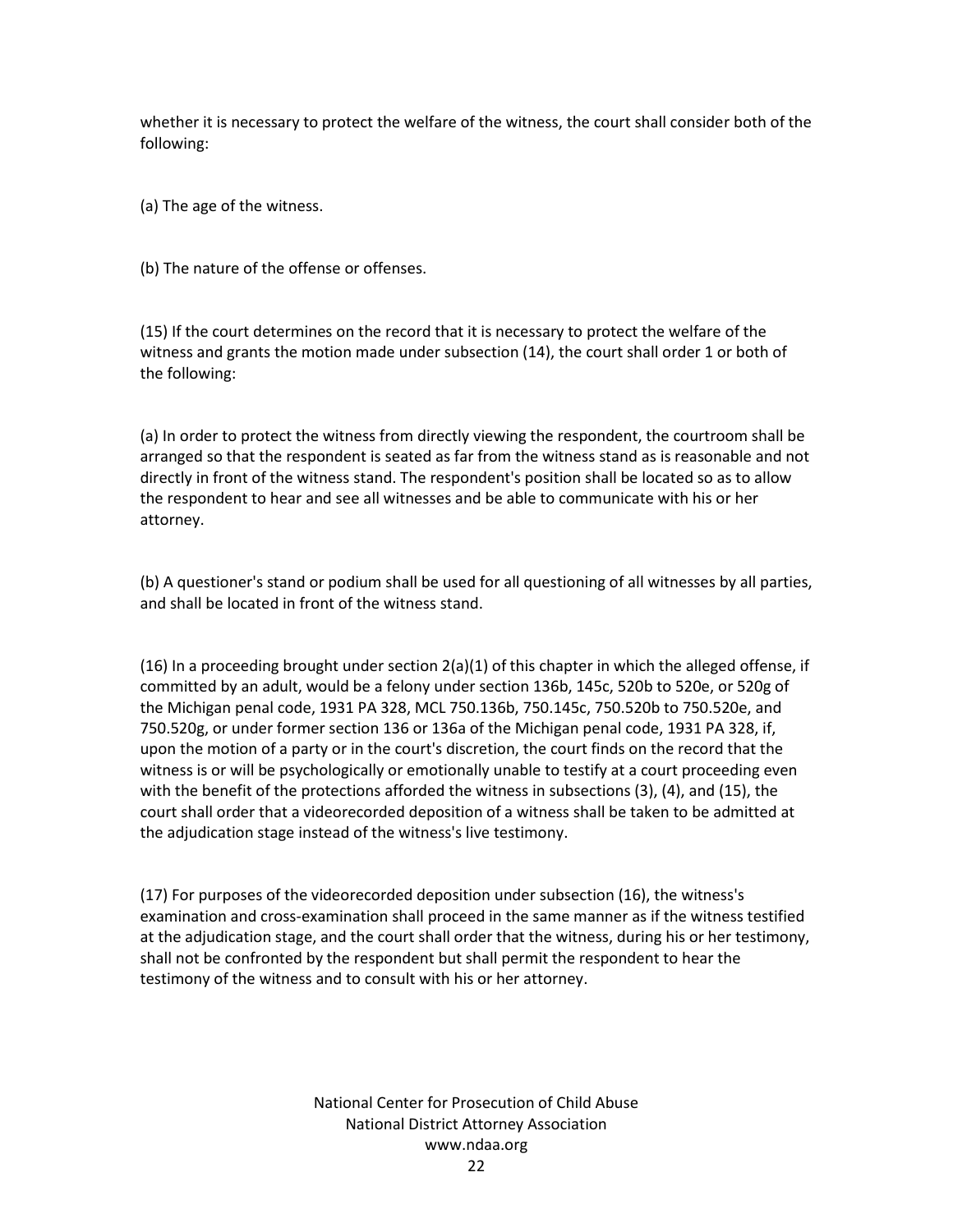(18) This section is in addition to other protections or procedures afforded to a witness by law or court rule.

(19) A person who intentionally releases a videorecorded statement in violation of this section is guilty of a misdemeanor punishable by imprisonment for not more than 93 days or a fine of not more than \$500.00, or both.

CREDIT(S)

P.A.1939, No. 288, c. XIIA, § 17b, added by P.A.1987, No. 45, § 1, Eff. Jan. 1, 1988. Amended by P.A.1989, No. 254, § 1, Eff. March 29, 1990; P.A.1998, No. 325, Imd. Eff. Aug. 3, 1998; P.A.2002, No. 625, Eff. March 31, 2003. Current with amendments received through 6/15/14

#### <span id="page-22-0"></span>**Mich. RULE 3.923 MISCELLANEOUS PROCEDURES**

(A) Additional Evidence. If at any time the court believes that the evidence has not been fully developed, it may:

(1) examine a witness,

(2) call a witness, or

(3) adjourn the matter before the court, and

(a) cause service of process on additional witnesses, or

(b) order production of other evidence.

(B) Examination or Evaluation. The court may order that a minor or a parent, guardian, or legal custodian be examined or evaluated by a physician, dentist, psychologist, or psychiatrist.

(C) Fingerprinting and Photographing. A juvenile must be fingerprinted when required by law. The court may permit fingerprinting or photographing, or both, of a minor concerning whom a petition has been filed. Fingerprints and photographs must be placed in the confidential files, capable of being located and destroyed on court order.

(D) Lineup. If a complaint or petition is filed against a juvenile alleging violation of a criminal law or ordinance, the court may, at the request of the prosecuting attorney, order the juvenile to appear at a place and time designated by the court for identification by another person,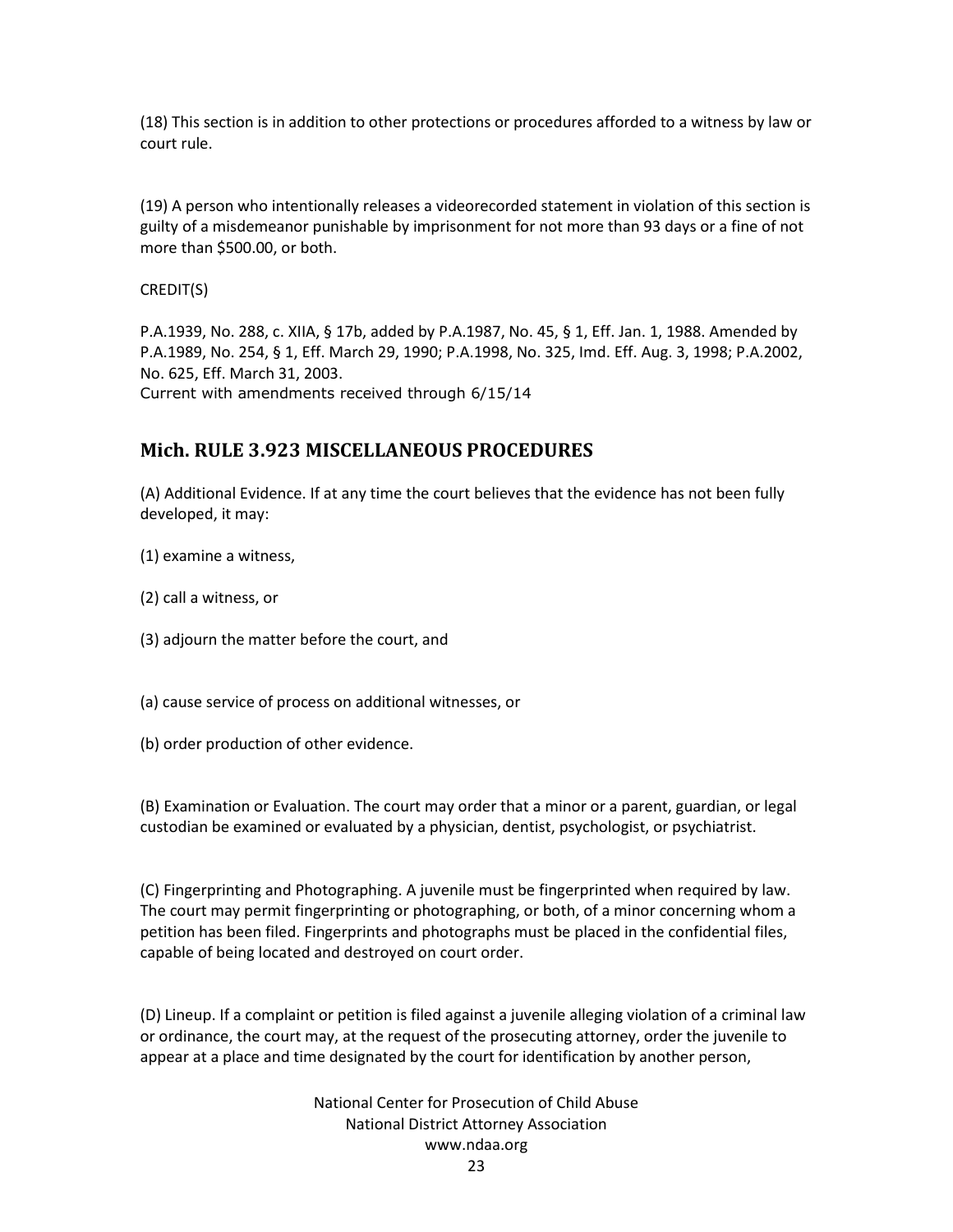including a corporeal lineup pursuant to MCL 712A.32. If the court orders the juvenile to appear for such an identification procedure, the court must notify the juvenile and the juvenile's parent, guardian or legal custodian that the juvenile has the right to consult with an attorney and have an attorney present during the identification procedure and that if the juvenile and the juvenile's parent, guardian or legal custodian cannot afford an attorney, the court will appoint an attorney for the juvenile if requested on the record or in writing by the juvenile or the juvenile's parent, guardian or legal custodian.

(E) Electronic Equipment; Support Person. The court may allow the use of closed-circuit television, speaker telephone, or other similar electronic equipment to facilitate hearings or to protect the parties. The court may allow the use of videotaped statements and depositions, anatomical dolls, or support persons, and may take other measures to protect the child witness as authorized by MCL 712A.17b.

(F) Impartial Questioner. The court may appoint an impartial person to address questions to a child witness at a hearing as the court directs.

(G) Adjournments. Adjournments of trials or hearings in child protective proceedings should be granted only

(1) for good cause,

(2) after taking into consideration the best interests of the child, and

(3) for as short a period of time as necessary.

CREDIT(S) Adopted February 4, 2003, effective May 1, 2003, 467 Mich. Current with amendments received through 6/15/14

# <span id="page-23-0"></span>**MINNESOTA**

<span id="page-23-1"></span>N/A

### **MISSISSIPPI**

N/A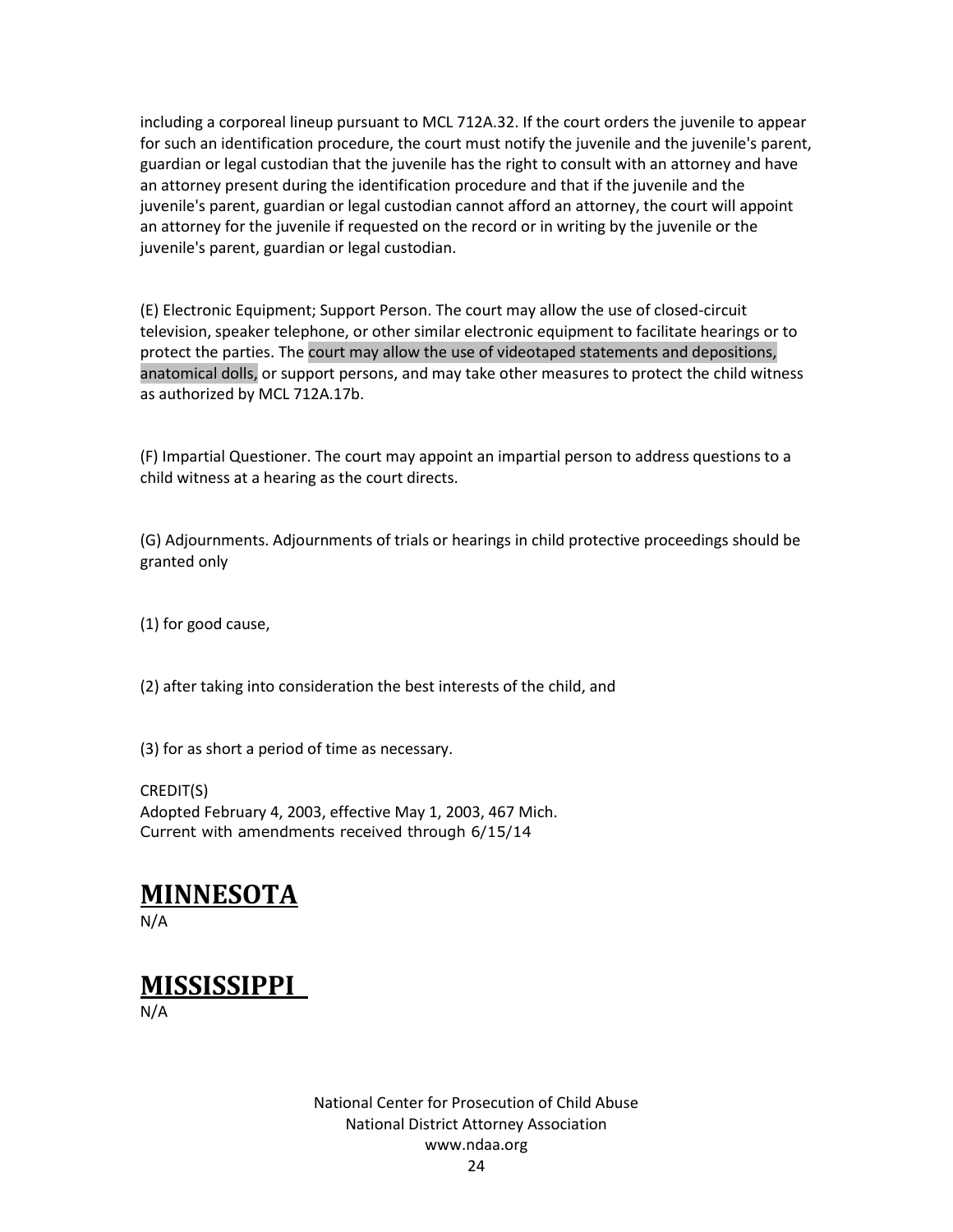# <span id="page-24-0"></span>**MISSOURI**

#### <span id="page-24-1"></span>**MO. REV. STAT. § 492.304 (2014). Visual and aural recordings of child under fourteen admissible, when**

1. In addition to the admissibility of a statement under the provisions of section 492.303, the visual and aural recording of a verbal or nonverbal statement of a child when under the age of fourteen who is alleged to be a victim of an offense under the provisions of chapter 565, 566 or 568 is admissible into evidence if:

(1) No attorney for either party was present when the statement was made; except that, for any statement taken at a state-funded child assessment center as provided for in subsection 2 of section 210.001, an attorney representing the state of Missouri in a criminal investigation may, as a member of a multidisciplinary investigation team, observe the taking of such statement, but such attorney shall not be present in the room where the interview is being conducted;

(2) The recording is both visual and aural and is recorded on film or videotape or by other electronic means;

(3) The recording equipment was capable of making an accurate recording, the operator of the equipment was competent, and the recording is accurate and has not been altered;

(4) The statement was not made in response to questioning calculated to lead the child to make a particular statement or to act in a particular way;

(5) Every voice on the recording is identified;

(6) The person conducting the interview of the child in the recording is present at the proceeding and available to testify or be cross-examined by either party; and

(7) The defendant or the attorney for the defendant is afforded an opportunity to view the recording before it is offered into evidence.

2. If the child does not testify at the proceeding, the visual and aural recording of a verbal or nonverbal statement of the child shall not be admissible under this section unless the recording qualifies for admission under section 491.075.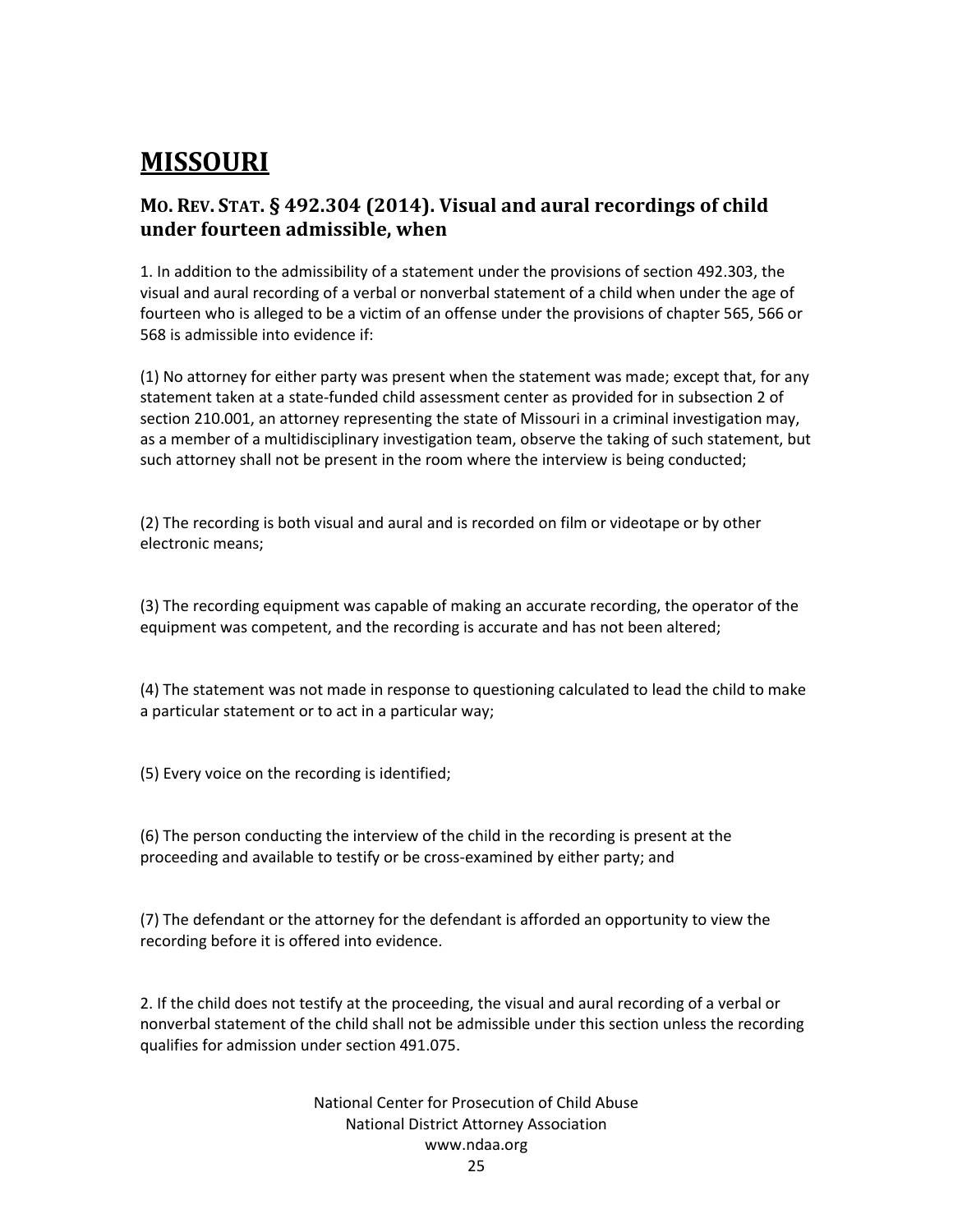3. If the visual and aural recording of a verbal or nonverbal statement of a child is admissible under this section and the child testifies at the proceeding, it shall be admissible in addition to the testimony of the child at the proceeding whether or not it repeats or duplicates the child's testimony.

4. As used in this section, a nonverbal statement shall be defined as any demonstration of the child by his or her actions, facial expressions, demonstrations with a doll or other visual aid whether or not this demonstration is accompanied by words.

#### CREDIT(S)

(L.1985, H.B. Nos. 366, 248, 372 & 393, § B, eff. July 19, 1985. Amended by L.1992, S.B. No. 638, § A; L.2004, H.B. No. 1453, § A.) Statutes are current through the end of the 2014 Second Regular Session of the 97th General Assembly, pending corrections received from the Missouri Revisor of Statutes. Constitution is current through the November 6, 2012 General Election.

### <span id="page-25-0"></span>**MONTANA**

<span id="page-25-1"></span>N/A

# **NEBRASKA**

<span id="page-25-2"></span>N/A

### **NEVADA**

N/A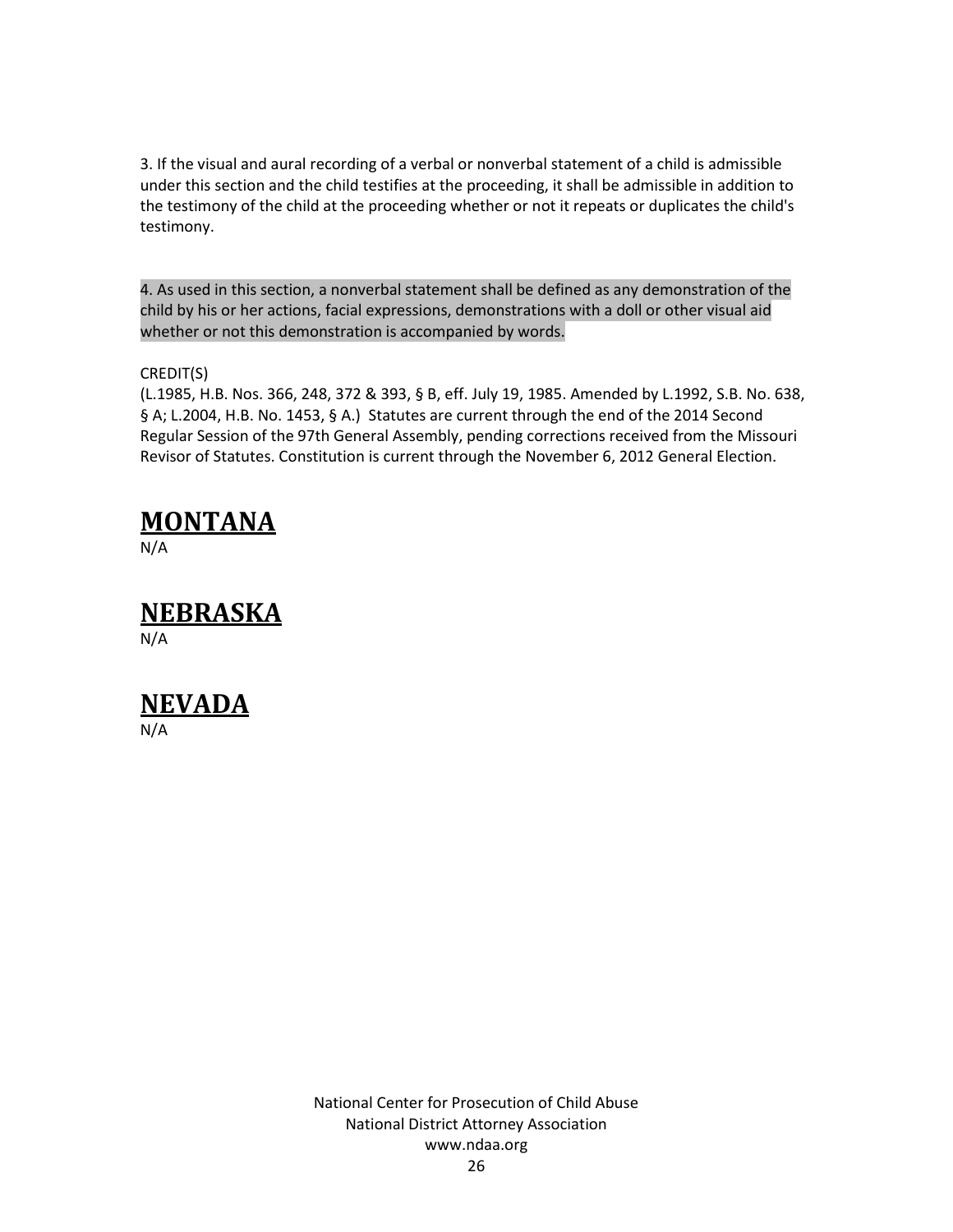# <span id="page-26-0"></span>**NEW HAMPSHIRE**

#### <span id="page-26-1"></span>**N.H. Court Rule 93-A (2014). Minor Victims or Witnesses--Sex-Related Cases**

In any criminal case alleging a sex-related offense in which a minor child was a victim, the Court shall allow the use of anatomically correct drawings and/or anatomically correct dolls as demonstrative evidence to assist the alleged victim or minor witness in testifying, unless otherwise ordered by the Court for good cause shown.

In the event that the alleged victim or minor witness is nervous, afraid, timid, or otherwise reluctant to testify, the Court may allow the use of leading questions during the initial testimony but shall not allow the use of such questions relating to any essential element of the criminal offense.

The Clerk shall schedule a pretrial conference, to be held within forty-five (45) days of the filing of an indictment, for the purpose of establishing a discovery schedule and trial date. At such conference, the Court shall consider the advisability and need for the appointment of a guardian ad litem to represent the interests of the alleged victim.

In the event that a guardian ad litem is appointed to represent the interests of a minor victim or witness, the role and scope of services of the guardian ad litem shall be explicitly outlined by the trial judge prior to trial.

The guardian ad litem appointed under this rule shall be compensated at the same hourly rate, and shall be subject to the same case maximums, as set forth for defense counsel in misdemeanor cases under the provisions of Supreme Court Rule 47. The guardian ad litem shall also be reimbursed for his or her investigative and related expenses, as allowed under Rule 47, upon a finding of necessity and reasonableness by a justice of the appropriate court, made prior to the said expenses being incurred.

CREDIT(S)

Amended April 25, 2006, effective July 1, 2006. Current with amendments received through June 1, 2014.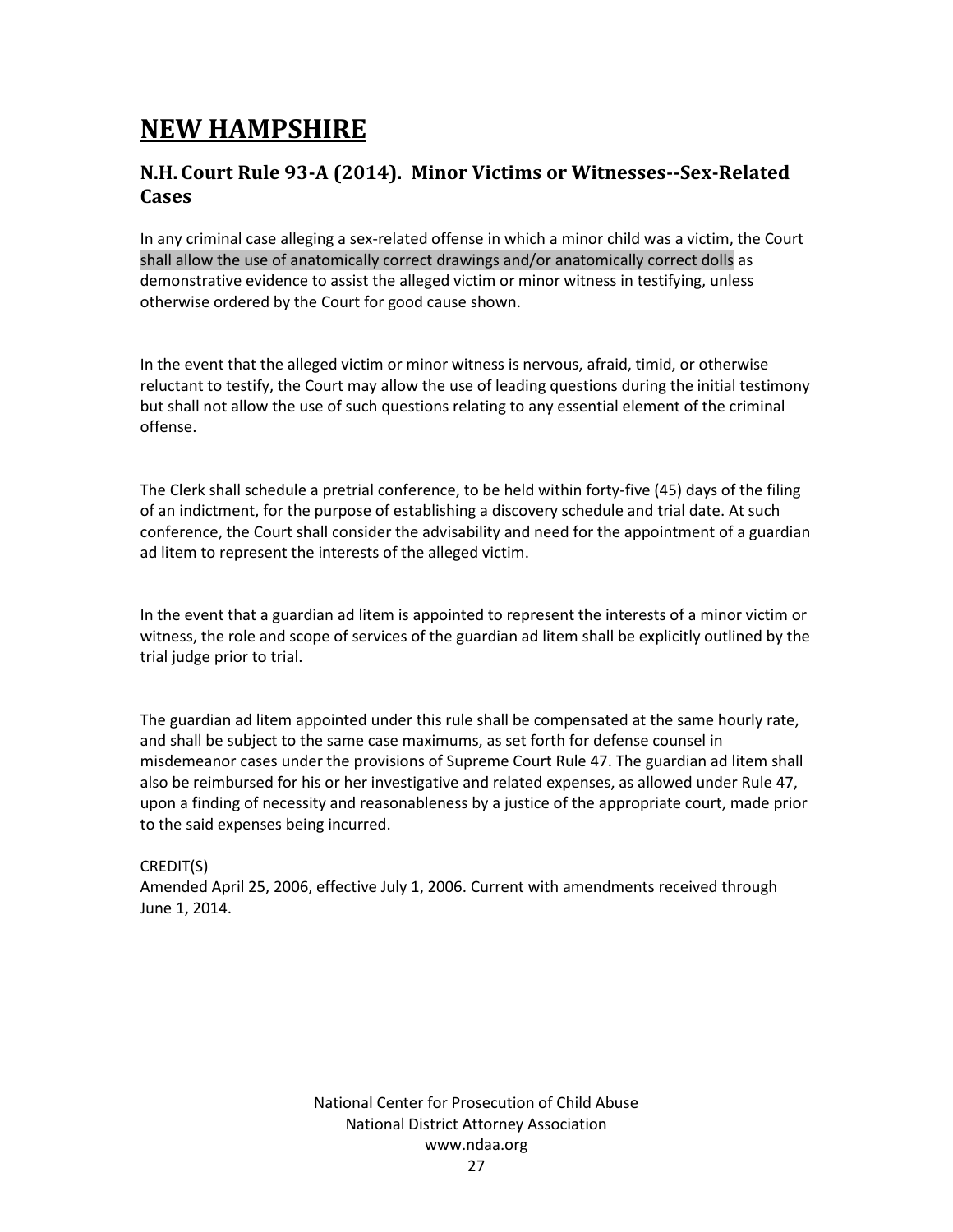#### <span id="page-27-0"></span>**N.H. Family Division Rule 3.9 (2014). Protection of Children in Sex-Related Cases**

In any proceeding under RSA 169-B alleging a sex-related offense in which a minor child is an alleged victim or a witness, the Court shall allow the use of anatomically correct drawings and/or anatomically correct dolls as demonstrative evidence to assist the alleged victim or witness in testifying unless otherwise ordered by the Court for good cause shown.

In the event that the alleged victim or witness is nervous, afraid, timid, or otherwise reluctant to testify, the Court may allow the use of leading questions during the initial testimony but shall not allow the use of such questions relating to any essential element of the offense.

CREDIT(S)

[Effective October 15, 2007. Permanent adoption October 16, 2009, effective January 1, 2010.] Current with amendments received through June 1, 2014.

# <span id="page-27-1"></span>**NEW JERSEY**

#### <span id="page-27-2"></span>**N.J. STAT. ANN. § 2A:84A-16.1 (2014).Anatomically correct dolls or models; use in testimony of children**

In prosecutions for those crimes described in sections 2C:14-2, 2C:14-3 and 2C:24-4 of the New Jersey Statutes, where the complaining witness is a child under the age of 16, the court shall permit the use of anatomically correct dolls, models or similar items of either or both sexes to assist the child's testimony.

CREDIT(S) L.1985, c. 205, § 1, eff. June 27, 1985. Current with laws effective through L.2014, c. 62 and J.R. No. 3

## <span id="page-27-3"></span>**NEW MEXICO**

N/A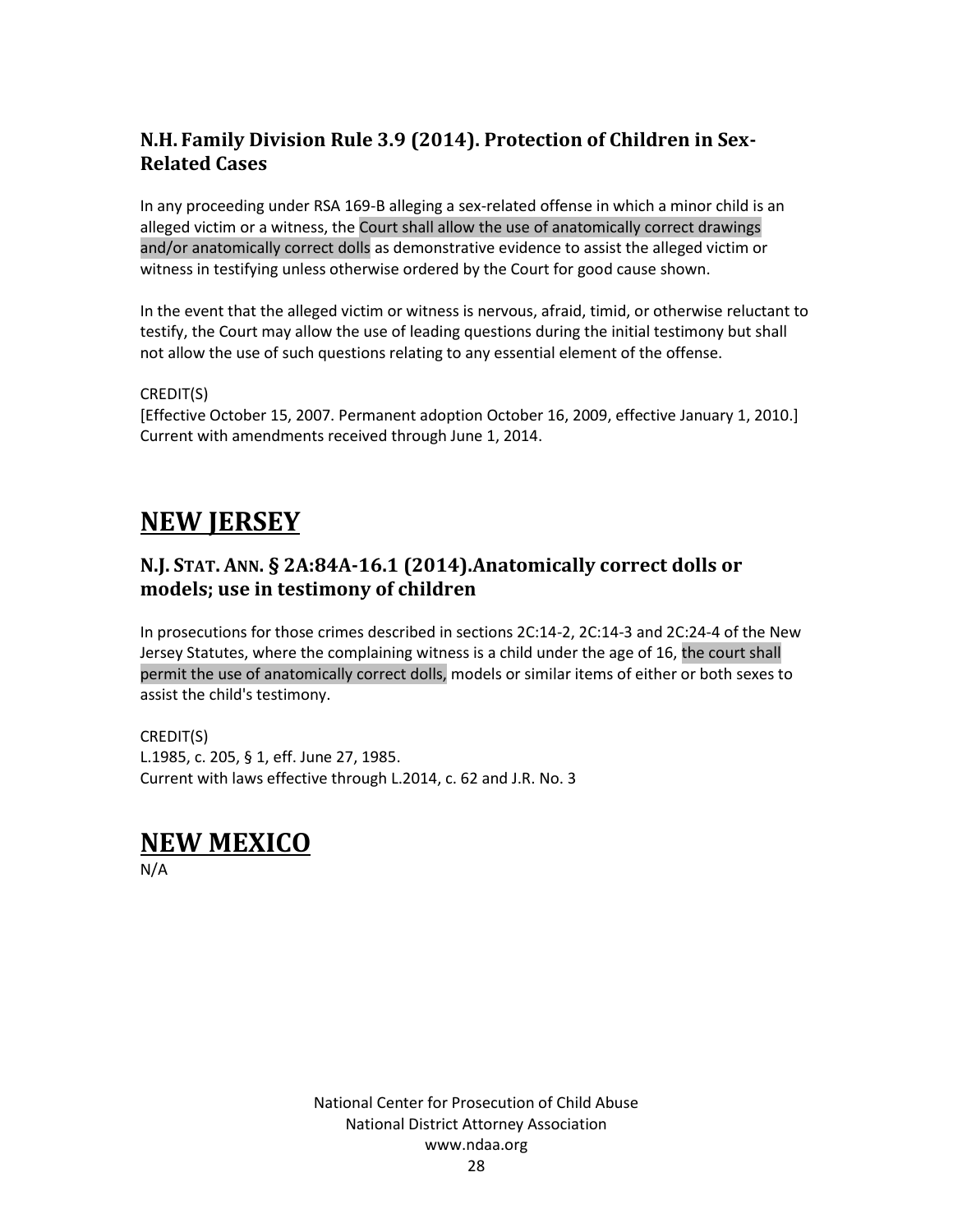## <span id="page-28-0"></span>**NEW YORK**

#### <span id="page-28-1"></span>**N.Y. CRIM. PROC. LAW § 60.44 (2014). Use of anatomically correct dolls**

Any person who is less than sixteen years old may in the discretion of the court and where helpful and appropriate, use an anatomically correct doll in testifying in a criminal proceeding based upon conduct prohibited by article one hundred thirty, article two hundred sixty or section 255.25, 255.26 or 255.27 of the penal law.

#### CREDIT(S)

(Added L.1986, c. 358, § 1. Amended L.2006, c. 320, § 11, eff. Nov. 1, 2006.) Current through L.2014, chapters 1 to 402.

#### <span id="page-28-2"></span>**N.Y. Exec. Law § 642-a (2014). § 642-a. Fair treatment of child victims as witnesses**

To the extent permitted by law, criminal justice agencies, crime victim-related agencies, social services agencies and the courts shall comply with the following guidelines in their treatment of child victims:

1. To minimize the number of times a child victim is called upon to recite the events of the case and to foster a feeling of trust and confidence in the child victim, whenever practicable and where one exists, a multi-disciplinary team as established pursuant to subdivision six of section four hundred twenty-three of the social services law and/or a child advocacy center shall be used for the investigation and prosecution of child abuse cases involving abuse of a child, as described in paragraph (i), (ii) or (iii) of subdivision (e) of section one thousand twelve of the family court act, sexual abuse of a child or the death of a child.

2. Whenever practicable, the same prosecutor should handle all aspects of a case involving an alleged child victim.

3. To minimize the time during which a child victim must endure the stress of his involvement in the proceedings, the court should take appropriate action to ensure a speedy trial in all proceedings involving an alleged child victim. In ruling on any motion or request for a delay or continuance of a proceeding involving an alleged child victim, the court should consider and give weight to any potential adverse impact the delay or continuance may have on the well-being of the child.

4. The judge presiding should be sensitive to the psychological and emotional stress a child witness may undergo when testifying.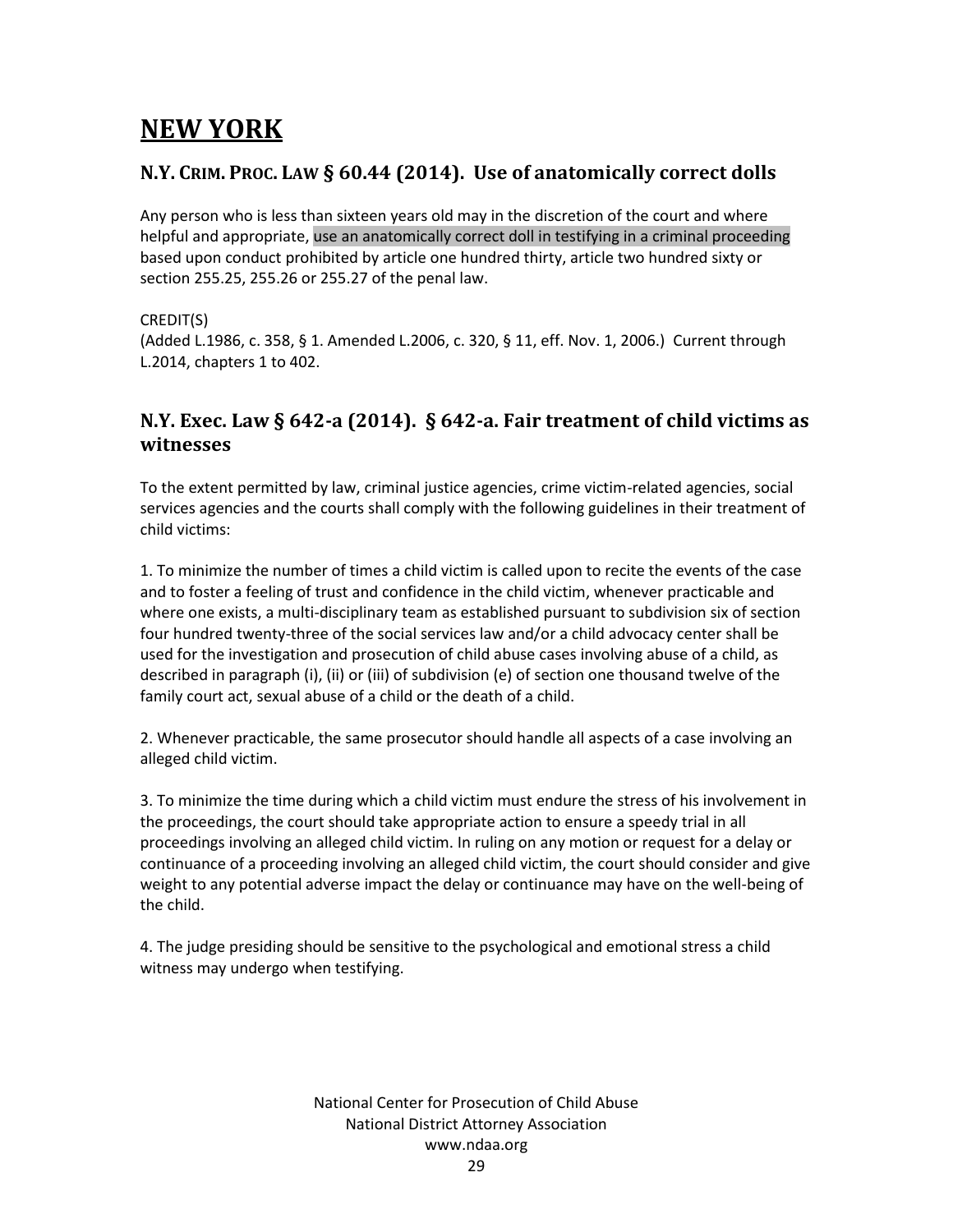5. In accordance with the provisions of article sixty-five of the criminal procedure law, when appropriate, a child witness as defined in subdivision one of section 65.00 of such law should be permitted to testify via live, two-way closed-circuit television.

6. In accordance with the provisions of section 190.32 of the criminal procedure law, a person supportive of the "child witness" or "special witness" as defined in such section should be permitted to be present and accessible to a child witness at all times during his testimony, although the person supportive of the child witness should not be permitted to influence the child's testimony.

7. A child witness should be permitted in the discretion of the court to use anatomically correct dolls and drawings during his testimony.

CREDIT(S)

(Added L.1986, c. 263, § 8. Amended L.2006, c. 517, § 3, eff. Feb. 12, 2007; L.2008, c. 574, § 3, eff. March 24, 2009.)Current through L.2014, chapters 1 to 402.

### <span id="page-29-0"></span>**NORTH CAROLINA**

<span id="page-29-1"></span>N/A

# **NORTH DAKOTA**

<span id="page-29-2"></span>N/A

### **OHIO**

<span id="page-29-3"></span>N/A

### **OKLAHOMA**

<span id="page-29-4"></span>N/A

### **OREGON**

N/A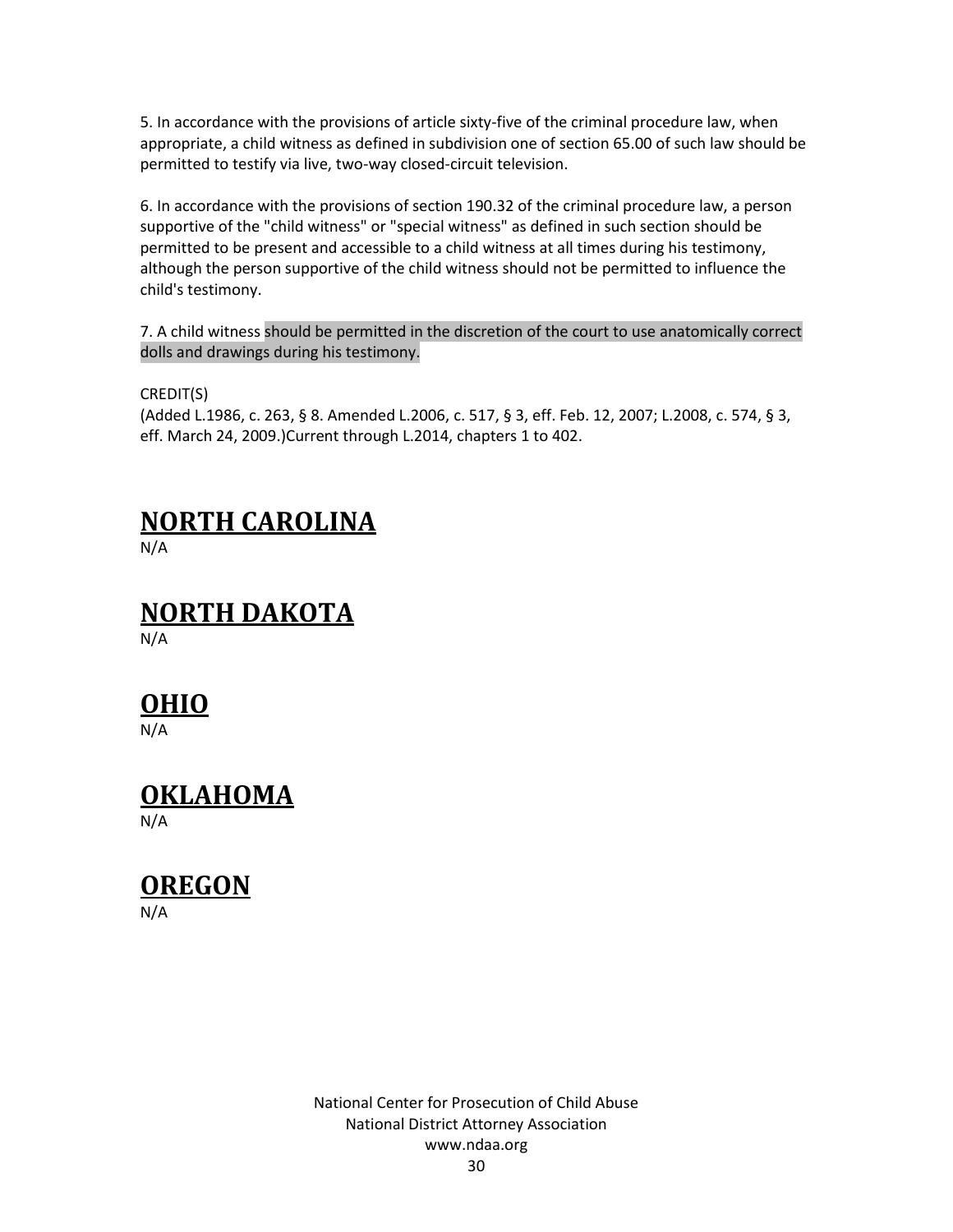# <span id="page-30-0"></span>**PENNSYLVANIA**

#### <span id="page-30-1"></span>**42 PA. CONS. STAT. § 5987 (2014). Use of dolls**

In any criminal proceeding charging physical abuse, indecent contact or any of the offenses enumerated in 18 Pa.C.S. Ch. 31 (relating to sexual offenses), the court shall permit the use of anatomically correct dolls or mannequins to assist a child in testifying on direct examination and cross-examination.

CREDIT(S) 1986, Feb. 21, P.L. 41, No. 14, § 1, effective in 60 days. Amended 1996, Dec. 18, P.L. 1077, No. 161, § 5, effective in 60 days; 2004, July 15, P.L. 736, No. 87, § 4, imd. effective. Current through 2014 Regular Session Acts 1 to 131

### <span id="page-30-2"></span>**RHODE ISLAND**

<span id="page-30-3"></span>N/A

# **SOUTH CAROLINA**

<span id="page-30-4"></span>N/A

# **SOUTH DAKOTA**

<span id="page-30-5"></span>N/A

### **TENNESSEE**

<span id="page-30-6"></span>N/A

### **TEXAS**

N/A

# <span id="page-30-7"></span>**UTAH**

N/A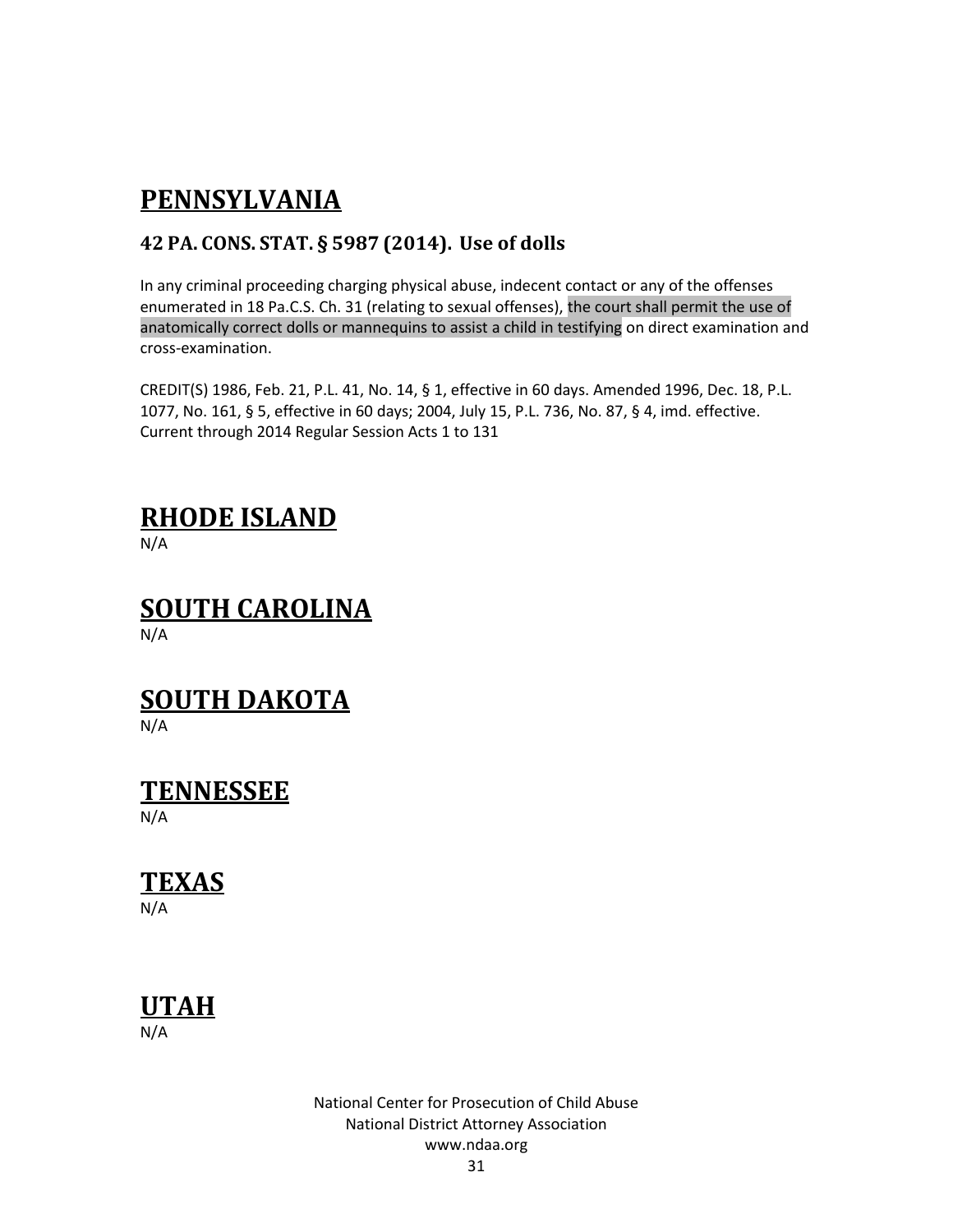#### <span id="page-31-0"></span>**VERMONT**

<span id="page-31-1"></span>N/A

### **VIRGINIA**

<span id="page-31-2"></span>N/A

### **WASHINGTON**

<span id="page-31-3"></span>N/A

### **WEST VIRGINIA**

#### <span id="page-31-4"></span>**W. VA. CODE ANN. § 61-8-13 (2014). Incest; limits on interviews of children eleven years old or less; evidence**

(a) In any prosecution under the provisions of section twelve of this article, the court may provide by rule for reasonable limits on the number of interviews to which a victim who is eleven years old or less must submit for law-enforcement or discovery purposes. To the extent possible the rule shall protect the mental and emotional health of the child from the psychological damage of repeated interrogation and at the same time preserve the rights of the public and the defendant.

(b) At any stage of the proceedings, in any prosecution under this article, the court may permit a child who is eleven years old or less to use anatomically correct dolls, mannequins or drawings to assist such child in testifying.

(c) In any prosecution under this article in which the victim's lack of consent is based solely on the incapacity to consent because such victim was below a critical age, evidence of specific instances of the victim's sexual conduct, opinion evidence of the victim's sexual conduct and reputation evidence of the victim's sexual conduct shall not be admissible. In any other prosecution under this article, evidence of specific instances of the victim's prior sexual conduct with the defendant shall be admissible on the issue of consent: Provided, That such evidence heard first out of the presence of the jury is found by the judge to be relevant.

(d) In any prosecution under this article evidence of specific instances of the victim's sexual conduct with persons other than the defendant, opinion evidence of the victim's sexual conduct and reputation evidence of the victim's sexual conduct shall not be admissible: Provided, That such evidence shall be admissible solely for the purpose of impeaching credibility, if the victim first makes his or her previous sexual conduct an issue in the trial by introducing evidence with respect thereto.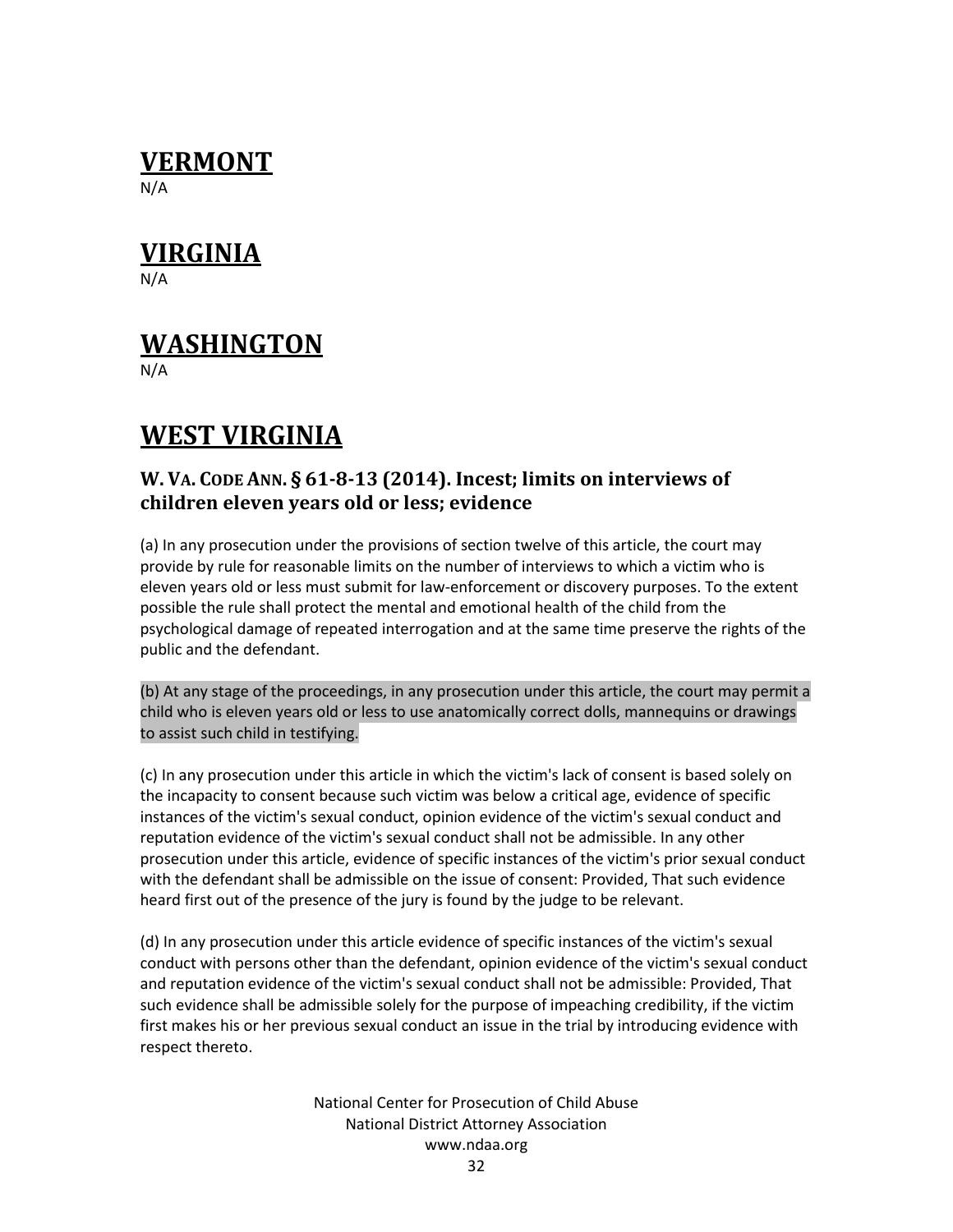(e) In any prosecution under this article, neither age nor mental capacity of the victim shall preclude the victim from testifying.

CREDIT(S)

Acts 1986, 1st Ex. Sess., c. 11; Acts 1992, c. 52; Acts 1994, 1st Ex. Sess., c. 23. Current with laws of the 2014 Second Extraordinary Session

#### <span id="page-32-0"></span>**W. VA. CODE ANN. § 61-8B-11 (2014). Sexual offenses; evidence**

(a) In any prosecution under this article in which the victim's lack of consent is based solely on the incapacity to consent because such victim was below a critical age, evidence of specific instances of the victim's sexual conduct, opinion evidence of the victim's sexual conduct and reputation evidence of the victim's sexual conduct shall not be admissible. In any other prosecution under this article, evidence of specific instances of the victim's prior sexual conduct with the defendant shall be admissible on the issue of consent: Provided, That such evidence heard first out of the presence of the jury is found by the judge to be relevant.

(b) In any prosecution under this article evidence of specific instances of the victim's sexual conduct with persons other than the defendant, opinion evidence of the victim's sexual conduct and reputation evidence of the victim's sexual conduct shall not be admissible: Provided, That such evidence shall be admissible solely for the purpose of impeaching credibility, if the victim first makes his or her previous sexual conduct an issue in the trial by introducing evidence with respect thereto.

(c) In any prosecution under this article, neither age nor mental capacity of the victim shall preclude the victim from testifying.

(d) At any stage of the proceedings, in any prosecution under this article, the court may permit a child who is eleven years old or less to use anatomically correct dolls, mannequins or drawings to assist such child in testifying.

CREDIT(S)

Acts 1976, c. 43; Acts 1984, c. 56; Acts 1986, 1st Ex. Sess., c. 11.W. Va. Code, § 61-8B-11, WV ST Current with laws of the 2014 Second Extraordinary Session

#### <span id="page-32-1"></span>**W. VA. CODE ANN. § 61-8C-5 (2014). Limits on interviews of children eleven years old or less; evidence**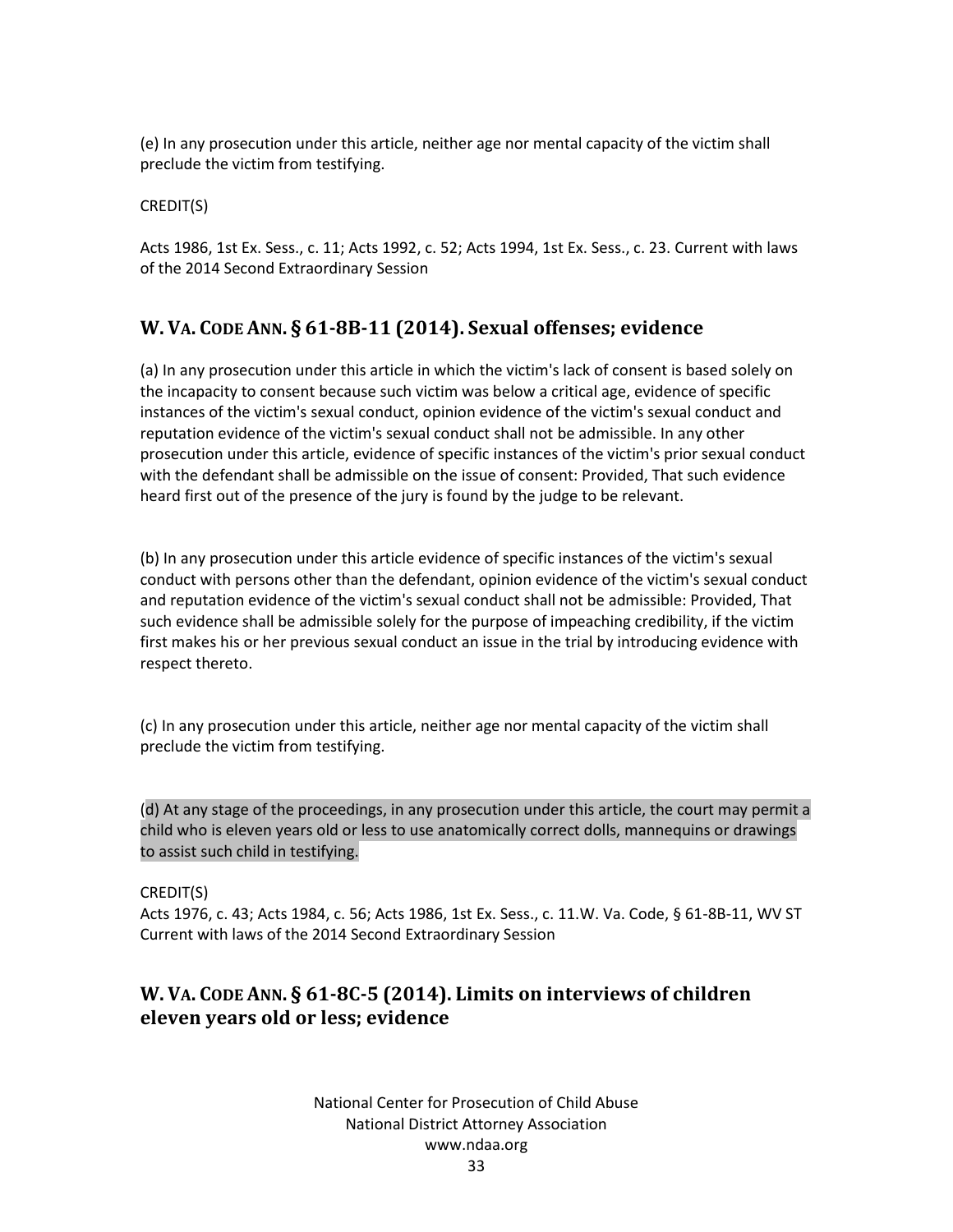(a) In any prosecution under this article, the court may provide by rule for reasonable limits on the number of interviews to which a victim who is eleven years old or less must submit for law enforcement or discovery purposes. The rule shall to the extent possible protect the mental and emotional health of the child from the psychological damage of repeated interrogation and at the same time preserve the rights of the public and the defendant.

(b) At any stage of the proceedings, in any prosecution under this article, the court may permit a child who is eleven years old or less to use anatomically correct dolls, mannequins or drawings to assist such child in testifying.

CREDIT(S)

<span id="page-33-0"></span>Acts 1986, 1st Ex. Sess., c. 11.Current with laws of the 2014 Second Extraordinary Session

### **WISCONSIN**

N/A

### <span id="page-33-1"></span>**WYOMING**

#### <span id="page-33-2"></span>**WYO. STAT. § 7-11-408 (2014). Videotape depositions**

(a) In any case in which the defendant is charged with incest as defined in W.S. 6-4-402(a) or sexual assault as defined in W.S. 6-2-302 through 6-2-304 and 6-2-314 through 6-2-317 and a child less than twelve (12) years of age is the victim, the judge may order the taking of a videotape deposition of the child. The videotaping shall be done under the supervision of the court.

(b) Persons allowed to be present at the videotaping of the deposition are the child, the judge, prosecutor, defendant and defense counsel, a family member who was not a witness to the offense or a support person for the child and any technicians required to operate the equipment.

(c) Before ordering the deposition, the judge shall find that:

(i) The child's testimony would be relevant and material;

(ii) The best interests of the child would be served by permitting the videotape deposition;

(iii) A potential physical or psychological harm to the child is likely to occur if the child is required to testify which would effectively render the child incapable to testify at the trial; and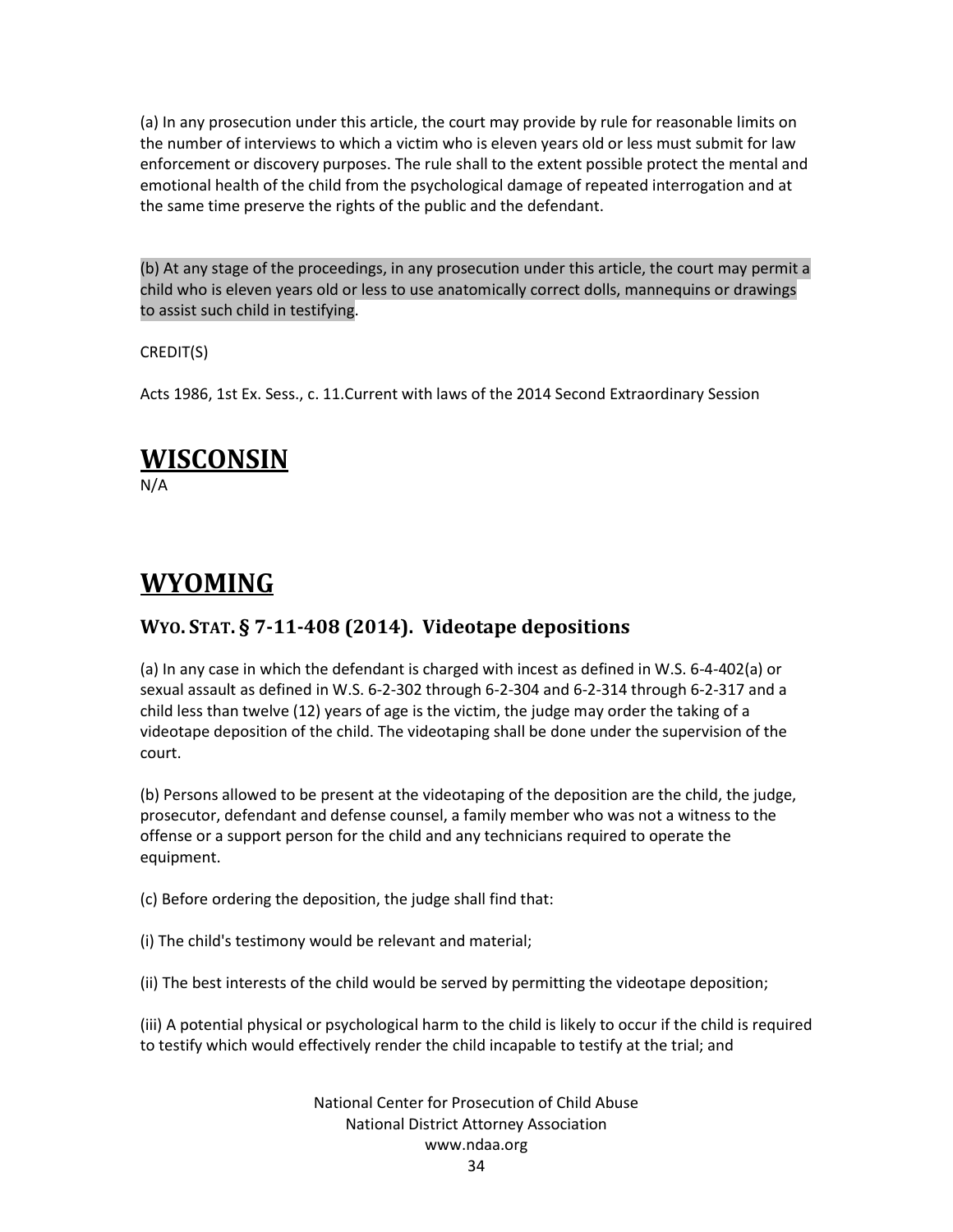(iv) The defendant or his legal counsel has the opportunity to be present and to cross-examine the child at the videotape deposition.

(d) The judge may deny the defendant's face-to-face confrontation of the child at the videotape deposition if:

(i) The defendant is alleged to have inflicted physical harm or is alleged to have threatened to inflict physical harm upon the child, and physical or psychological harm to the child is likely to occur if there is a face-to-face confrontation of the child by defendant;

(ii) The defendant's legal counsel will have reasonable opportunity to confer with his client before and at any time during the videotape deposition; and

(iii) The defendant will have opportunity to view and hear the proceedings while being taken.

(e) A videotape deposition may be admitted at trial in lieu of the direct testimony of the child, if the judge finds, after hearing, that:

(i) The visual and sound qualities of the videotape are satisfactory;

(ii) The videotape is not misleading;

(iii) All portions of the videotape that have been ruled inadmissible have been deleted; and

(iv) A potential physical or psychological harm to the child is likely to occur if the child is required to testify which would effectively render the child incapable to testify at the trial.

(f) Children unable to articulate what was done to them will be permitted to demonstrate the sexual act or acts committed against them with the aid of anatomically correct dolls. Such demonstrations will be under the supervision of the court and shall be videotaped to be viewed at trial, and shall be received into evidence as demonstrative evidence.

(g) Videotapes which are part of the court record are subject to a protective order to preserve the privacy of the child.

(h) If the prosecutor elects to utilize a videotaped deposition pursuant to this section and the videotape has been taken and is admissible, the child may not testify in court without the consent of the defendant.

CREDIT(S) Laws 1987, ch. 149, § 1; Laws 2009, ch. 68, § 1, eff. July 1, 2009. Current though the 2014 Budget Session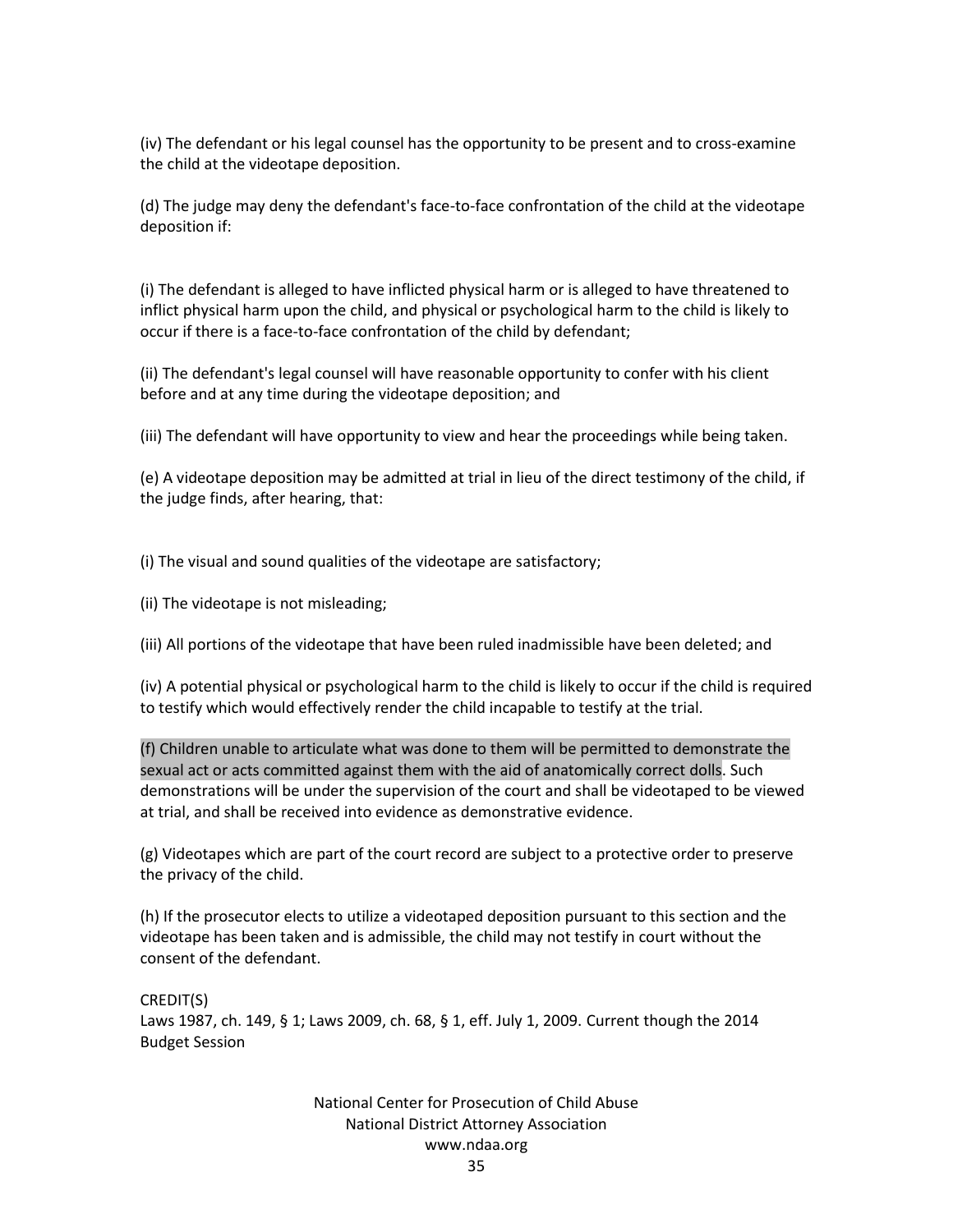# **FEDERAL LEGISLATION/U.S. TERRITORIES**

## <span id="page-35-0"></span>**FEDERAL LEGISLATION**

#### **18. USC. § 3509 (2014). Child victims' and child witnesses' rights**

(a) Definitions.--For purposes of this section--

(1) the term "adult attendant" means an adult described in subsection (i) who accompanies a child throughout the judicial process for the purpose of providing emotional support;

(2) the term "child" means a person who is under the age of 18, who is or is alleged to be--

(A) a victim of a crime of physical abuse, sexual abuse, or exploitation; or

(B) a witness to a crime committed against another person;

(3) the term "child abuse" means the physical or mental injury, sexual abuse or exploitation, or negligent treatment of a child;

(4) the term "physical injury" includes lacerations, fractured bones, burns, internal injuries, severe bruising or serious bodily harm;

(5) the term "mental injury" means harm to a child's psychological or intellectual functioning which may be exhibited by severe anxiety, depression, withdrawal or outward aggressive behavior, or a combination of those behaviors, which may be demonstrated by a change in behavior, emotional response, or cognition;

(6) the term "exploitation" means child pornography or child prostitution;

(7) the term "multidisciplinary child abuse team" means a professional unit composed of representatives from health, social service, law enforcement, and legal service agencies to coordinate the assistance needed to handle cases of child abuse;

(8) the term "sexual abuse" includes the employment, use, persuasion, inducement, enticement, or coercion of a child to engage in, or assist another person to engage in, sexually explicit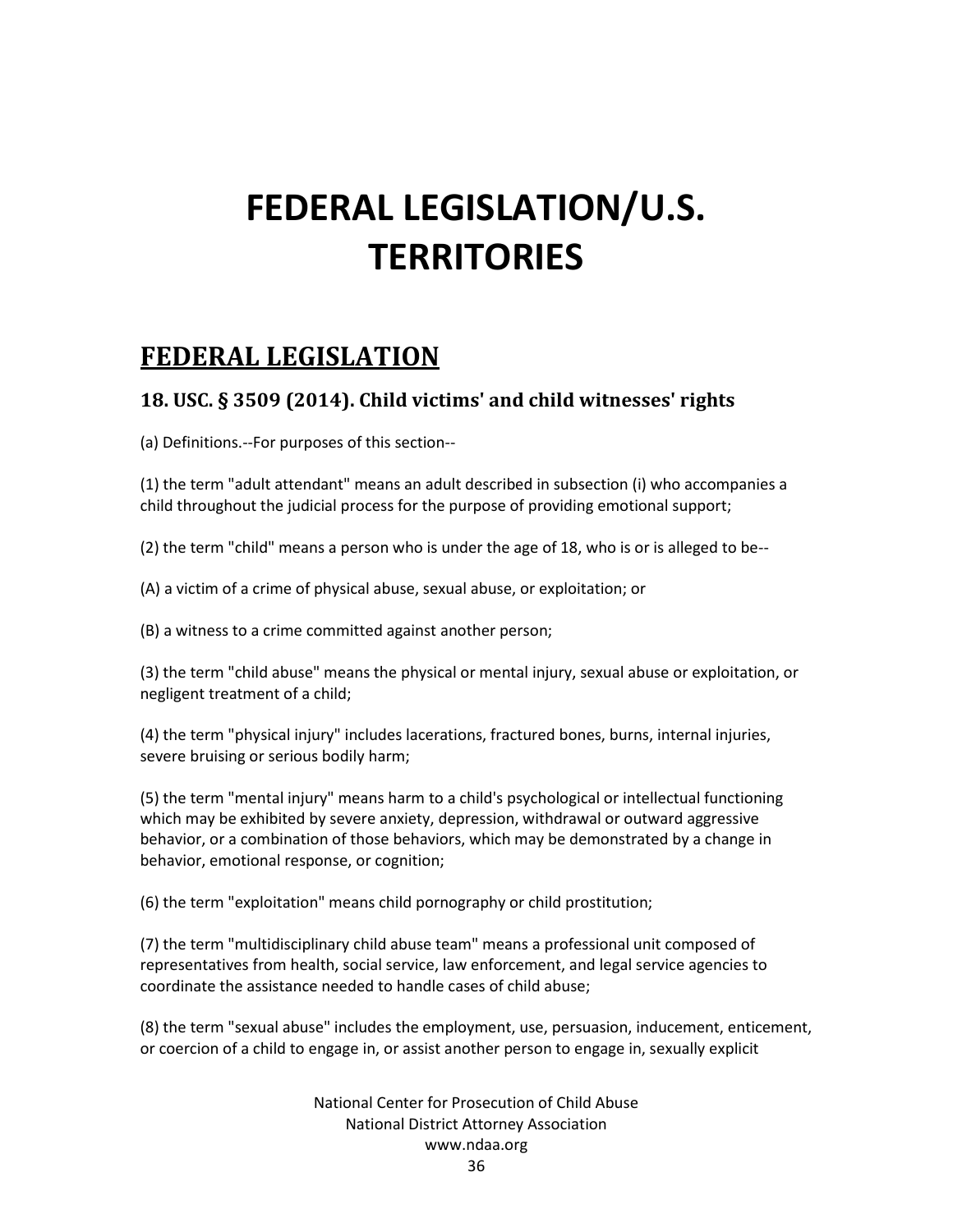conduct or the rape, molestation, prostitution, or other form of sexual exploitation of children, or incest with children;

(9) the term "sexually explicit conduct" means actual or simulated--

(A) sexual intercourse, including sexual contact in the manner of genital-genital, oral-genital, anal-genital, or oral-anal contact, whether between persons of the same or of opposite sex; sexual contact means the intentional touching, either directly or through clothing, of the genitalia, anus, groin, breast, inner thigh, or buttocks of any person with an intent to abuse, humiliate, harass, degrade, or arouse or gratify sexual desire of any person;

(B) bestiality;

(C) masturbation;

(D) lascivious exhibition of the genitals or pubic area of a person or animal; or

(E) sadistic or masochistic abuse;

(10) the term "sex crime" means an act of sexual abuse that is a criminal act;

(11) the term "negligent treatment" means the failure to provide, for reasons other than poverty, adequate food, clothing, shelter, or medical care so as to seriously endanger the physical health of the child; and

(12) the term "child abuse" does not include discipline administered by a parent or legal guardian to his or her child provided it is reasonable in manner and moderate in degree and otherwise does not constitute cruelty.

(b) Alternatives to live in-court testimony.--

(1) Child's live testimony by 2-way closed circuit television.--

(A) In a proceeding involving an alleged offense against a child, the attorney for the Government, the child's attorney, or a guardian ad litem appointed under subsection (h) may apply for an order that the child's testimony be taken in a room outside the courtroom and be televised by 2-way closed circuit television. The person seeking such an order shall apply for such an order at least 7 days before the trial date, unless the court finds on the record that the need for such an order was not reasonably foreseeable.

(B) The court may order that the testimony of the child be taken by closed-circuit television as provided in subparagraph (A) if the court finds that the child is unable to testify in open court in the presence of the defendant, for any of the following reasons: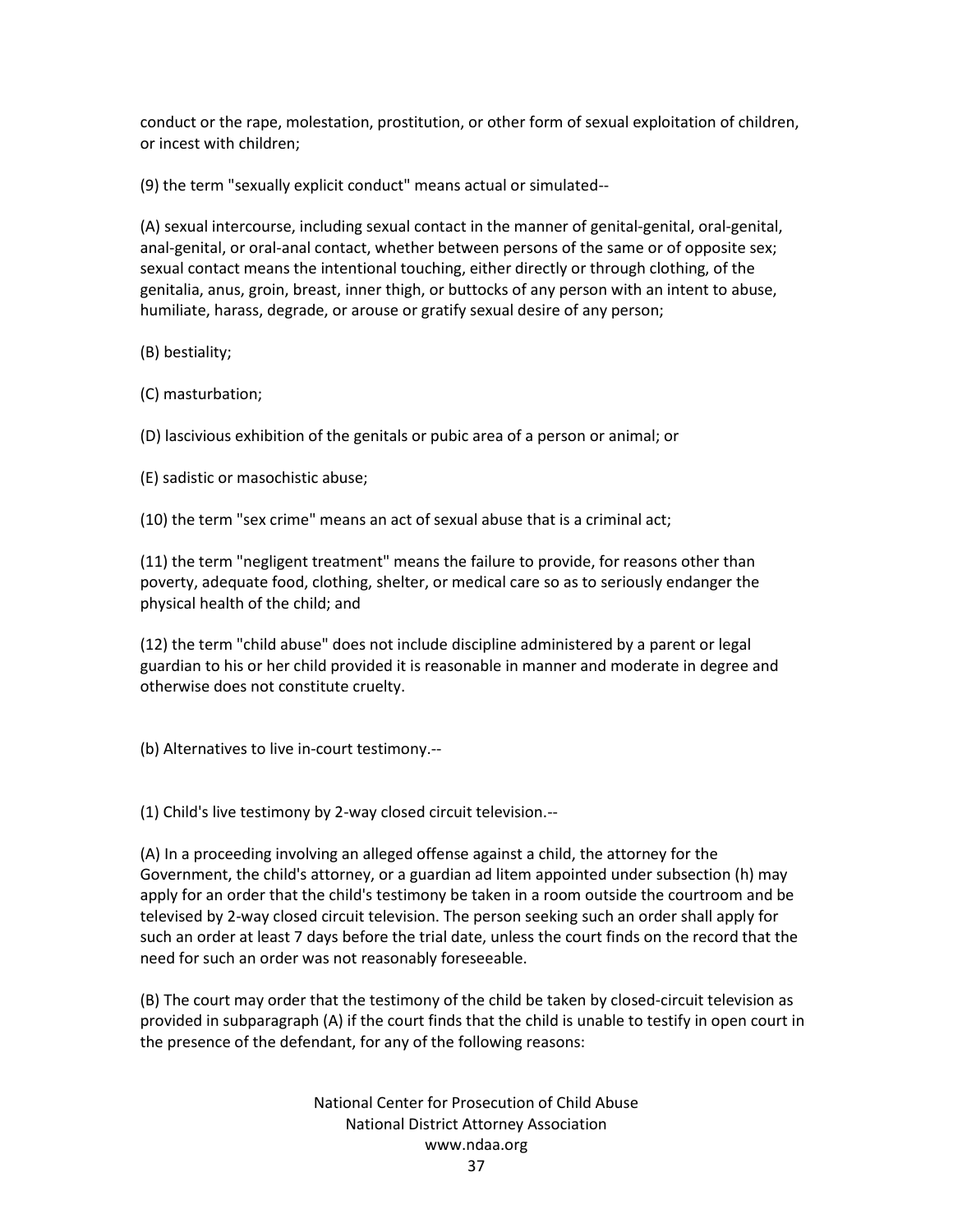(i) The child is unable to testify because of fear.

(ii) There is a substantial likelihood, established by expert testimony, that the child would suffer emotional trauma from testifying.

(iii) The child suffers a mental or other infirmity.

(iv) Conduct by defendant or defense counsel causes the child to be unable to continue testifying.

(C) The court shall support a ruling on the child's inability to testify with findings on the record. In determining whether the impact on an individual child of one or more of the factors described in subparagraph (B) is so substantial as to justify an order under subparagraph (A), the court may question the minor in chambers, or at some other comfortable place other than the courtroom, on the record for a reasonable period of time with the child attendant, the prosecutor, the child's attorney, the guardian ad litem, and the defense counsel present.

(D) If the court orders the taking of testimony by television, the attorney for the Government and the attorney for the defendant not including an attorney pro se for a party shall be present in a room outside the courtroom with the child and the child shall be subjected to direct and cross-examination. The only other persons who may be permitted in the room with the child during the child's testimony are--

(i) the child's attorney or guardian ad litem appointed under subsection (h);

(ii) Persons necessary to operate the closed-circuit television equipment;

(iii) A judicial officer, appointed by the court; and

(iv) Other persons whose presence is determined by the court to be necessary to the welfare and well-being of the child, including an adult attendant.

The child's testimony shall be transmitted by closed circuit television into the courtroom for viewing and hearing by the defendant, jury, judge, and public. The defendant shall be provided with the means of private, contemporaneous communication with the defendant's attorney during the testimony. The closed circuit television transmission shall relay into the room in which the child is testifying the defendant's image, and the voice of the judge.

(2) Videotaped deposition of child.--(A) In a proceeding involving an alleged offense against a child, the attorney for the Government, the child's attorney, the child's parent or legal guardian, or the guardian ad litem appointed under subsection (h) may apply for an order that a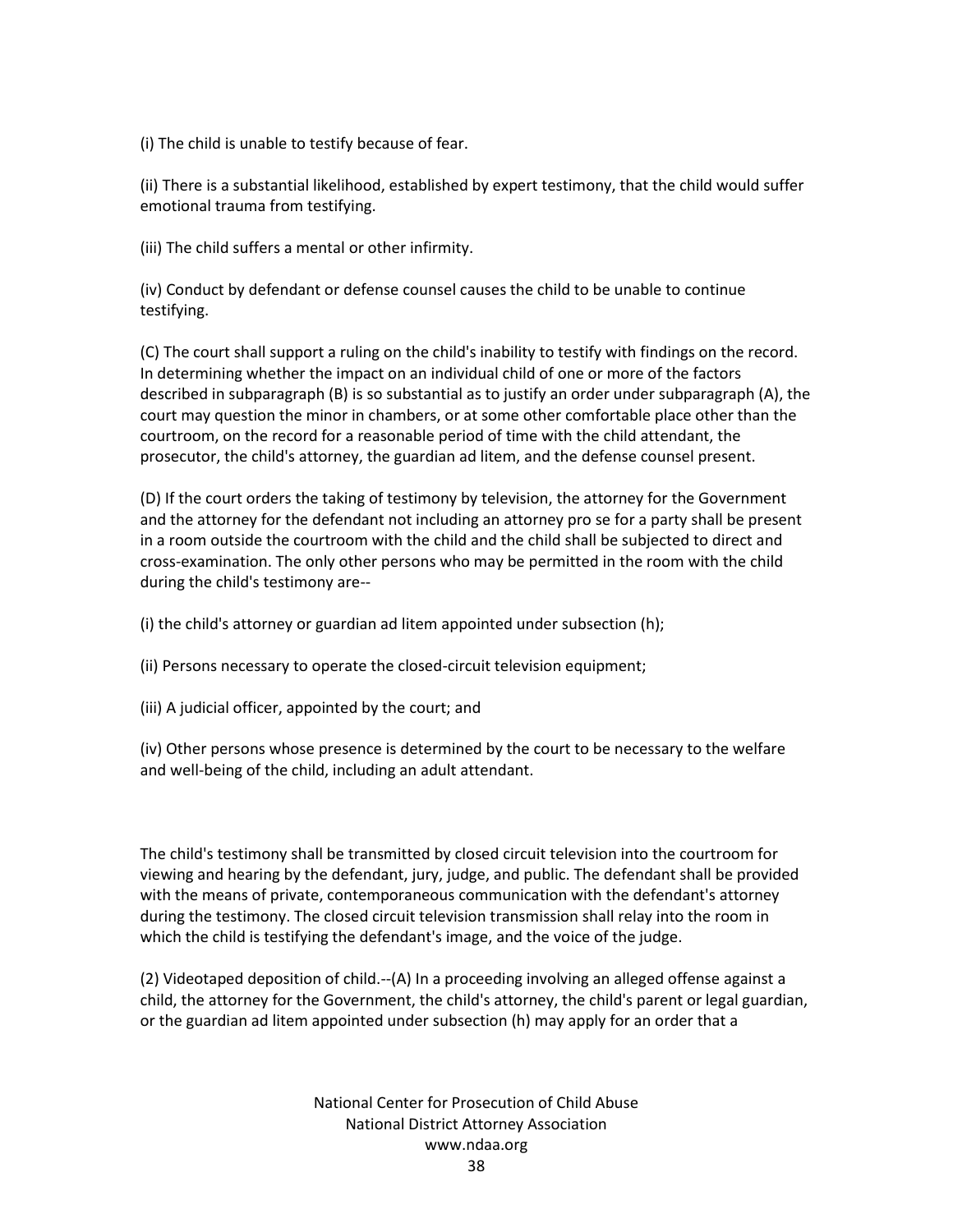deposition be taken of the child's testimony and that the deposition be recorded and preserved on videotape.

(B)(i) Upon timely receipt of an application described in subparagraph (A), the court shall make a preliminary finding regarding whether at the time of trial the child is likely to be unable to testify in open court in the physical presence of the defendant, jury, judge, and public for any of the following reasons:

(I) The child will be unable to testify because of fear.

(II) There is a substantial likelihood, established by expert testimony, that the child would suffer emotional trauma from testifying in open court.

(III) The child suffers a mental or other infirmity.

(IV) Conduct by defendant or defense counsel causes the child to be unable to continue testifying.

(ii) If the court finds that the child is likely to be unable to testify in open court for any of the reasons stated in clause (i), the court shall order that the child's deposition be taken and preserved by videotape.

(iii) The trial judge shall preside at the videotape deposition of a child and shall rule on all questions as if at trial. The only other persons who may be permitted to be present at the proceeding are--

- (II) the attorney for the defendant;
- (III) the child's attorney or guardian ad litem appointed under subsection (h);
- (IV) persons necessary to operate the videotape equipment;
- (V) subject to clause (iv), the defendant; and

(VI) other persons whose presence is determined by the court to be necessary to the welfare and well-being of the child.

The defendant shall be afforded the rights applicable to defendants during trial, including the right to an attorney, the right to be confronted with the witness against the defendant, and the right to cross-examine the child.

<sup>(</sup>I) the attorney for the Government;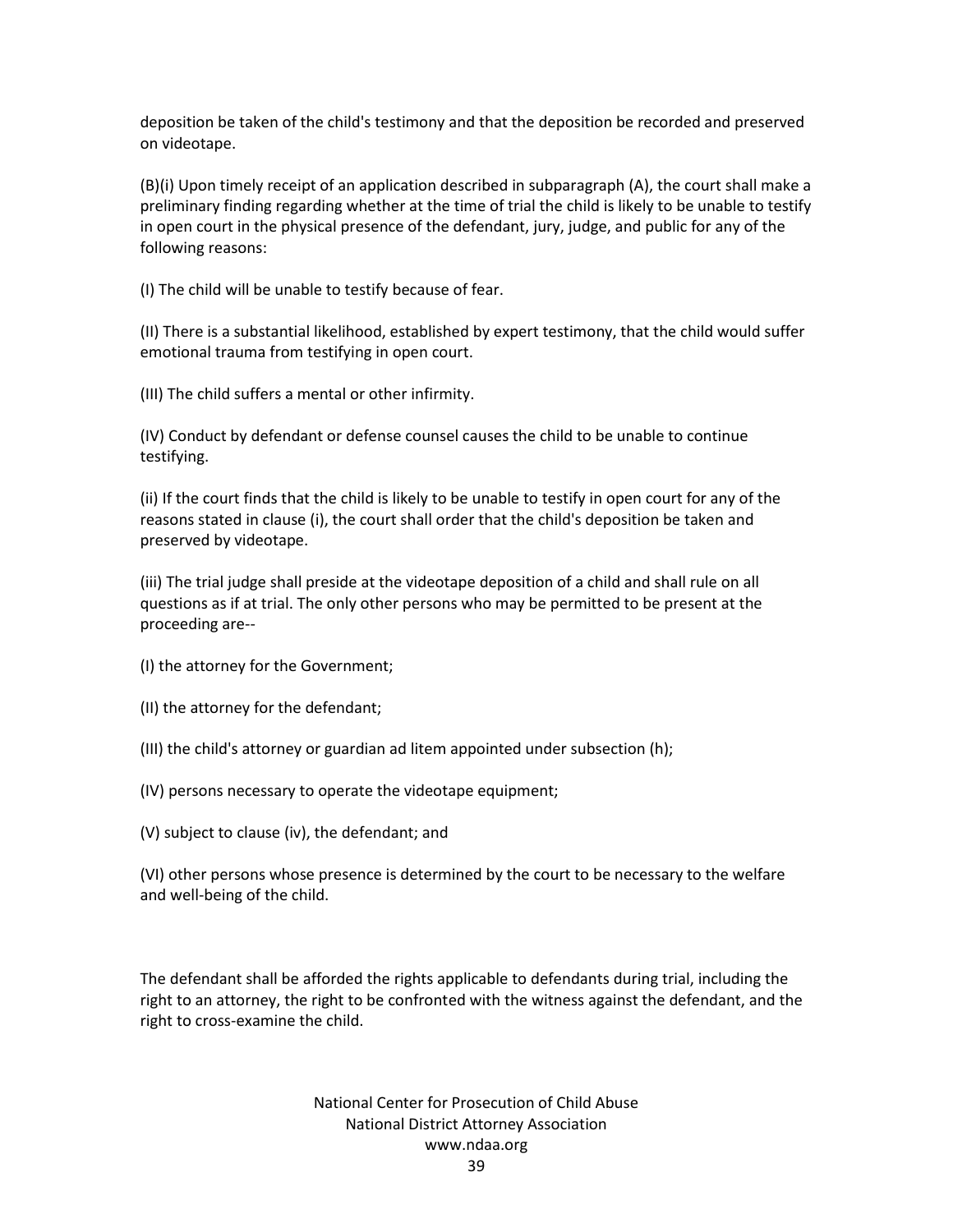(iv) If the preliminary finding of inability under clause (i) is based on evidence that the child is unable to testify in the physical presence of the defendant, the court may order that the defendant, including a defendant represented pro se, be excluded from the room in which the deposition is conducted. If the court orders that the defendant be excluded from the deposition room, the court shall order that 2-way closed circuit television equipment relay the defendant's image into the room in which the child is testifying, and the child's testimony into the room in which the defendant is viewing the proceeding, and that the defendant be provided with a means of private, contemporaneous communication with the defendant's attorney during the deposition.

(v) Handling of videotape.--The complete record of the examination of the child, including the image and voices of all persons who in any way participate in the examination, shall be made and preserved on video tape in addition to being stenographically recorded. The videotape shall be transmitted to the clerk of the court in which the action is pending and shall be made available for viewing to the prosecuting attorney, the defendant, and the defendant's attorney during ordinary business hours.

(C) If at the time of trial the court finds that the child is unable to testify as for a reason described in subparagraph (B)(i), the court may admit into evidence the child's videotaped deposition in lieu of the child's testifying at the trial. The court shall support a ruling under this subparagraph with findings on the record.

(D) Upon timely receipt of notice that new evidence has been discovered after the original videotaping and before or during trial, the court, for good cause shown, may order an additional videotaped deposition. The testimony of the child shall be restricted to the matters specified by the court as the basis for granting the order.

(E) In connection with the taking of a videotaped deposition under this paragraph, the court may enter a protective order for the purpose of protecting the privacy of the child.

(F) The videotape of a deposition taken under this paragraph shall be destroyed 5 years after the date on which the trial court entered its judgment, but not before a final judgment is entered on appeal including Supreme Court review. The videotape shall become part of the court record and be kept by the court until it is destroyed.

(c) Competency examinations.--

(1) Effect on Federal Rules of Evidence.--Nothing in this subsection shall be construed to abrogate rule 601 of the Federal Rules of Evidence.

(2) Presumption.--A child is presumed to be competent.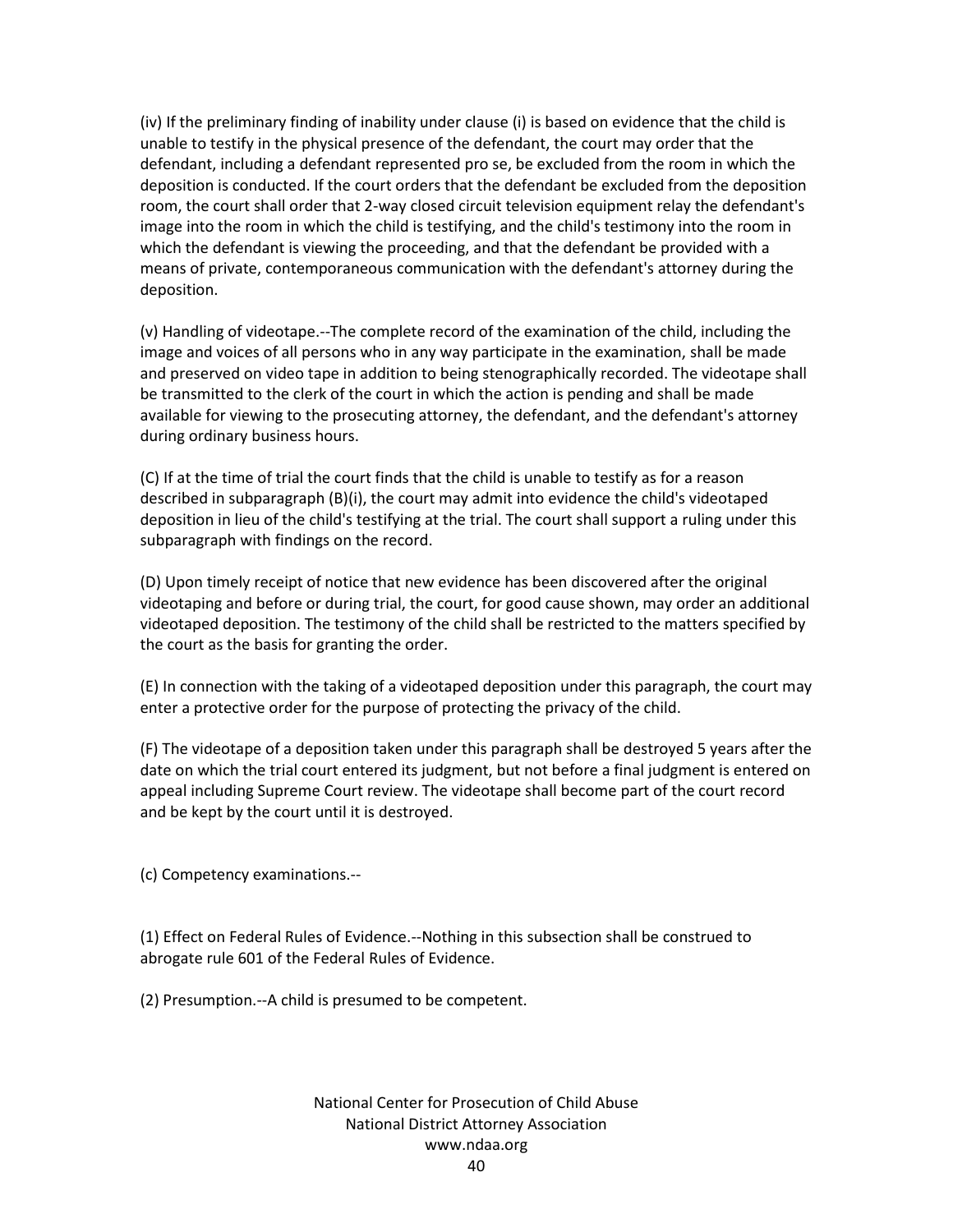(3) Requirement of written motion.--A competency examination regarding a child witness may be conducted by the court only upon written motion and offer of proof of incompetency by a party.

(4) Requirement of compelling reasons.--A competency examination regarding a child may be conducted only if the court determines, on the record, that compelling reasons exist. A child's age alone is not a compelling reason.

(5) Persons permitted to be present.--The only persons who may be permitted to be present at a competency examination are--

(A) the judge;

(B) the attorney for the Government;

(C) the attorney for the defendant;

(D) a court reporter; and

(E) persons whose presence, in the opinion of the court, is necessary to the welfare and wellbeing of the child, including the child's attorney, guardian ad litem, or adult attendant.

(6) Not before jury.--A competency examination regarding a child witness shall be conducted out of the sight and hearing of a jury.

(7) Direct examination of child.--Examination of a child related to competency shall normally be conducted by the court on the basis of questions submitted by the attorney for the Government and the attorney for the defendant including a party acting as an attorney pro se. The court may permit an attorney but not a party acting as an attorney pro se to examine a child directly on competency if the court is satisfied that the child will not suffer emotional trauma as a result of the examination.

(8) Appropriate questions.--The questions asked at the competency examination of a child shall be appropriate to the age and developmental level of the child, shall not be related to the issues at trial, and shall focus on determining the child's ability to understand and answer simple questions.

(9) Psychological and psychiatric examinations.--Psychological and psychiatric examinations to assess the competency of a child witness shall not be ordered without a showing of compelling need.

(d) Privacy protection.--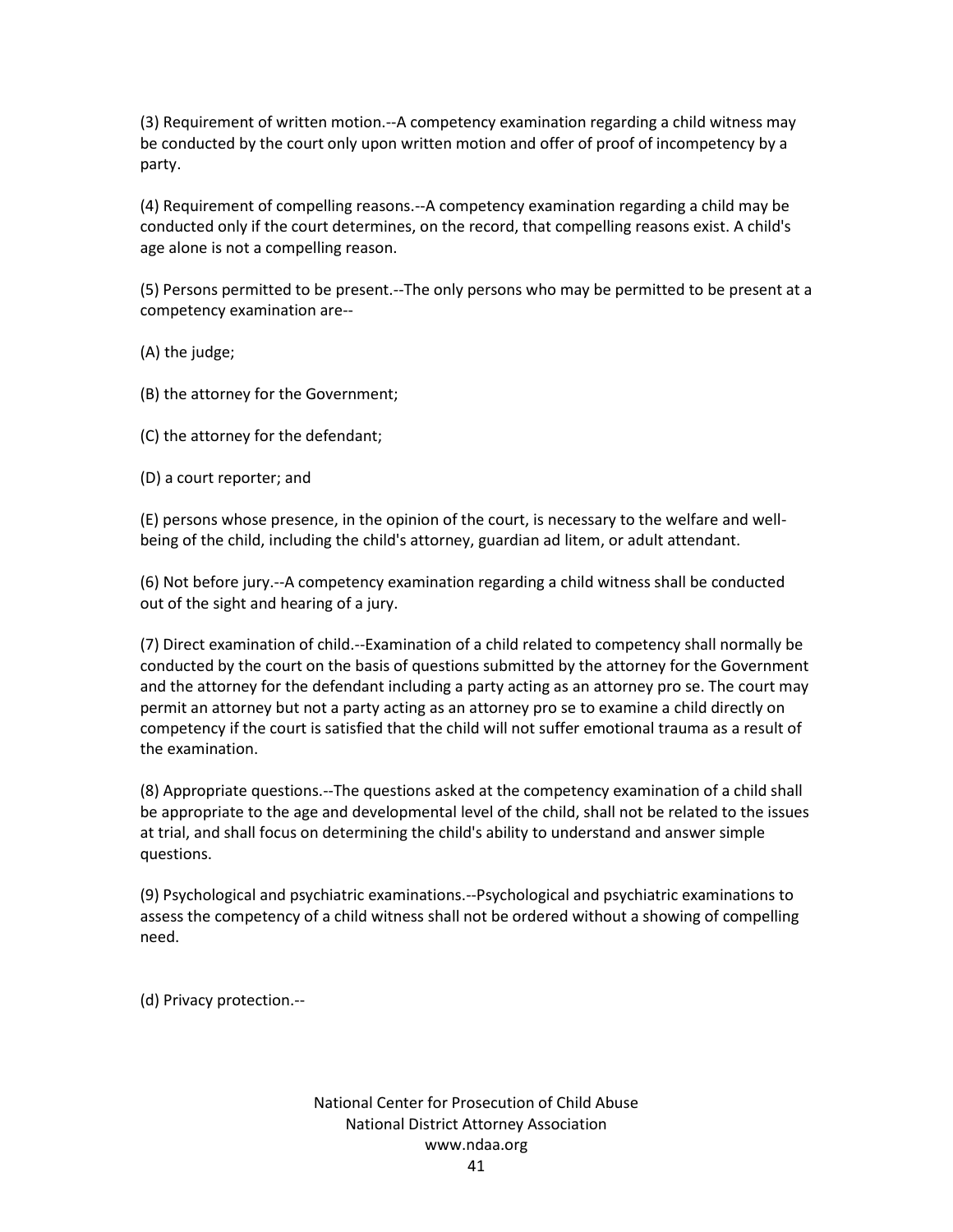(1) Confidentiality of information.--(A) A person acting in a capacity described in subparagraph (B) in connection with a criminal proceeding shall--

(i) keep all documents that disclose the name or any other information concerning a child in a secure place to which no person who does not have reason to know their contents has access; and

(ii) disclose documents described in clause (i) or the information in them that concerns a child only to persons who, by reason of their participation in the proceeding, have reason to know such information.

(B) Subparagraph (A) applies to--

(i) all employees of the Government connected with the case, including employees of the Department of Justice, any law enforcement agency involved in the case, and any person hired by the Government to provide assistance in the proceeding;

(ii) employees of the court;

(iii) the defendant and employees of the defendant, including the attorney for the defendant and persons hired by the defendant or the attorney for the defendant to provide assistance in the proceeding; and

(iv) members of the jury.

(2) Filing under seal.--All papers to be filed in court that disclose the name of or any other information concerning a child shall be filed under seal without necessity of obtaining a court order. The person who makes the filing shall submit to the clerk of the court--

(A) the complete paper to be kept under seal; and

(B) the paper with the portions of it that disclose the name of or other information concerning a child redacted, to be placed in the public record.

(3) Protective orders.--(A) On motion by any person the court may issue an order protecting a child from public disclosure of the name of or any other information concerning the child in the course of the proceedings, if the court determines that there is a significant possibility that such disclosure would be detrimental to the child.

(B) A protective order issued under subparagraph (A) may--

(i) provide that the testimony of a child witness, and the testimony of any other witness, when the attorney who calls the witness has reason to anticipate that the name of or any other information concerning a child may be divulged in the testimony, be taken in a closed courtroom; and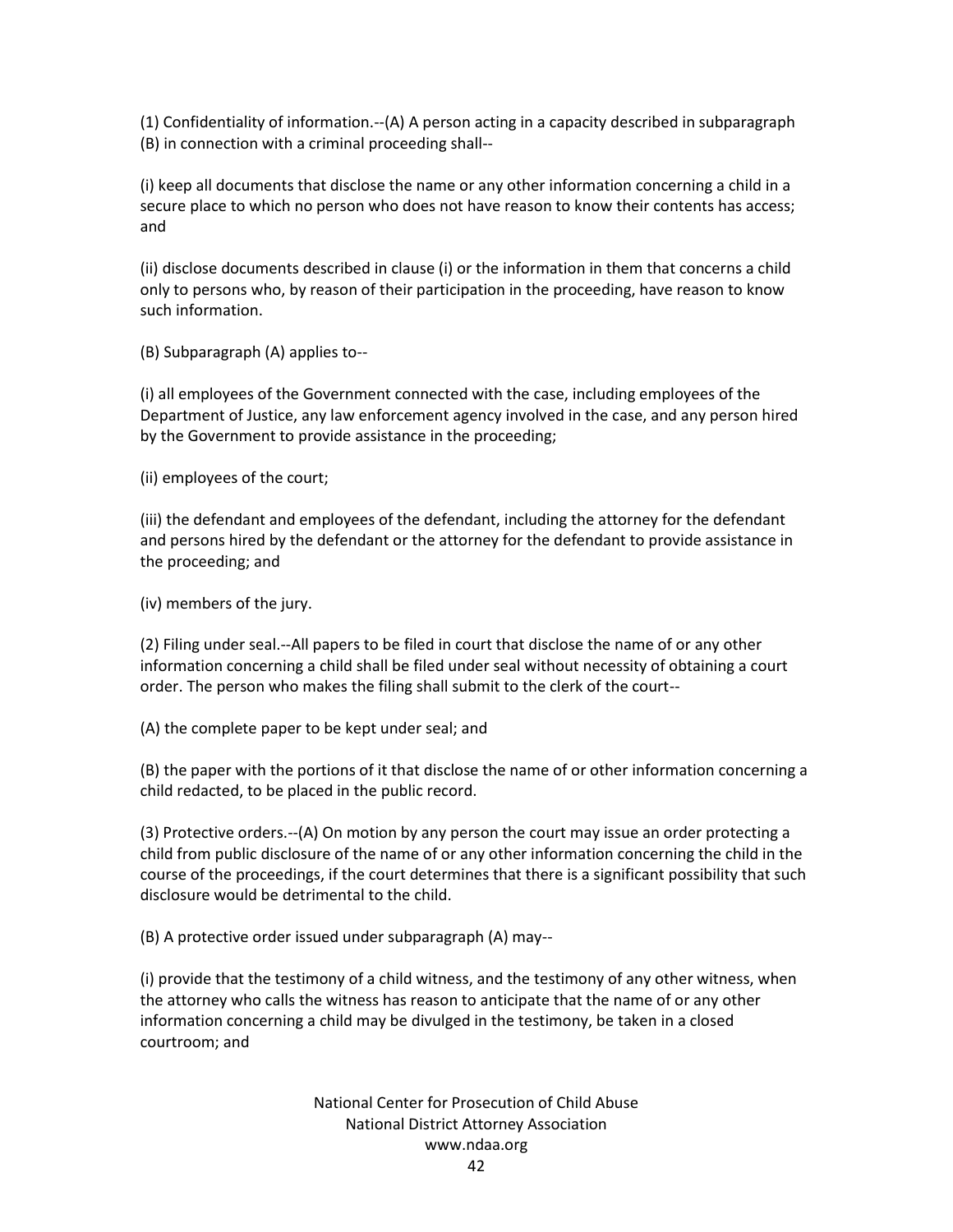(ii) provide for any other measures that may be necessary to protect the privacy of the child.

(4) Disclosure of information.--This subsection does not prohibit disclosure of the name of or other information concerning a child to the defendant, the attorney for the defendant, a multidisciplinary child abuse team, a guardian ad litem, or an adult attendant, or to anyone to whom, in the opinion of the court, disclosure is necessary to the welfare and well-being of the child.

(e) Closing the courtroom.--When a child testifies the court may order the exclusion from the courtroom of all persons, including members of the press, who do not have a direct interest in the case. Such an order may be made if the court determines on the record that requiring the child to testify in open court would cause substantial psychological harm to the child or would result in the child's inability to effectively communicate. Such an order shall be narrowly tailored to serve the Government's specific compelling interest.

(f) Victim impact statement.--In preparing the presentence report pursuant to rule 32(c) of the Federal Rules of Criminal Procedure, the probation officer shall request information from the multidisciplinary child abuse team and other appropriate sources to determine the impact of the offense on the child victim and any other children who may have been affected. A guardian ad litem appointed under subsection (h) shall make every effort to obtain and report information that accurately expresses the child's and the family's views concerning the child's victimization. A guardian ad litem shall use forms that permit the child to express the child's views concerning the personal consequences of the child's victimization, at a level and in a form of communication commensurate with the child's age and ability.

(g) Use of multidisciplinary child abuse teams.--

(1) In general.--A multidisciplinary child abuse team shall be used when it is feasible to do so. The court shall work with State and local governments that have established multidisciplinary child abuse teams designed to assist child victims and child witnesses, and the court and the attorney for the Government shall consult with the multidisciplinary child abuse team as appropriate.

(2) Role of multidisciplinary child abuse teams.--The role of the multidisciplinary child abuse team shall be to provide for a child services that the members of the team in their professional roles are capable of providing, including--

(A) medical diagnoses and evaluation services, including provision or interpretation of x-rays, laboratory tests, and related services, as needed, and documentation of findings;

(B) telephone consultation services in emergencies and in other situations;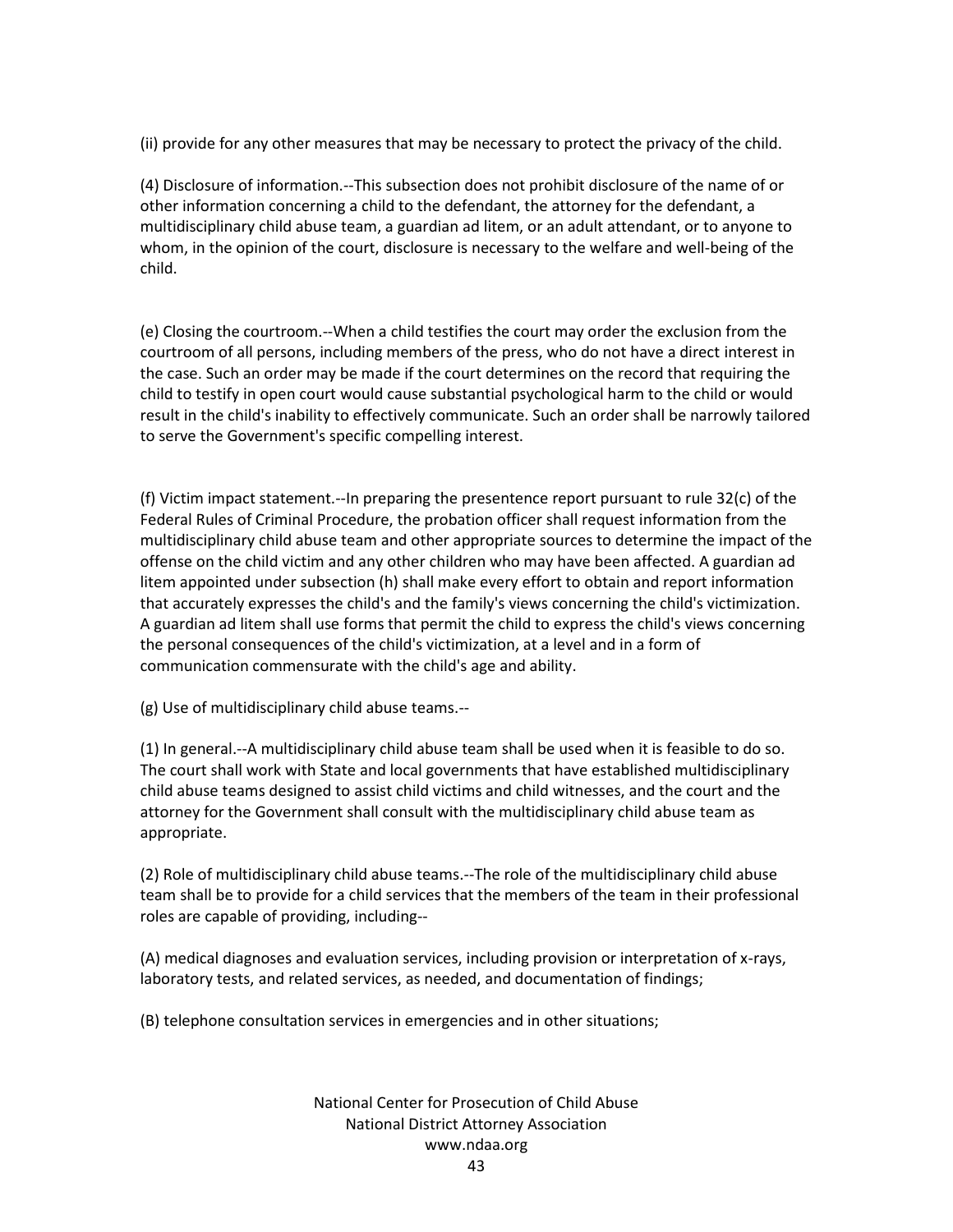(C) medical evaluations related to abuse or neglect;

(D) psychological and psychiatric diagnoses and evaluation services for the child, parent or parents, guardian or guardians, or other caregivers, or any other individual involved in a child victim or child witness case;

(E) expert medical, psychological, and related professional testimony;

(F) case service coordination and assistance, including the location of services available from public and private agencies in the community; and

(G) training services for judges, litigators, court officers and others that are involved in child victim and child witness cases, in handling child victims and child witnesses.

(h) Guardian ad litem.--

(1) In general.--The court may appoint, and provide reasonable compensation and payment of expenses for, a guardian ad litem for a child who was a victim of, or a witness to, a crime involving abuse or exploitation to protect the best interests of the child. In making the appointment, the court shall consider a prospective guardian's background in, and familiarity with, the judicial process, social service programs, and child abuse issues. The guardian ad litem shall not be a person who is or may be a witness in a proceeding involving the child for whom the guardian is appointed.

(2) Duties of guardian ad litem.--A guardian ad litem may attend all the depositions, hearings, and trial proceedings in which a child participates, and make recommendations to the court concerning the welfare of the child. The guardian ad litem may have access to all reports, evaluations and records, except attorney's work product, necessary to effectively advocate for the child. (The extent of access to grand jury materials is limited to the access routinely provided to victims and their representatives.) A guardian ad litem shall marshal and coordinate the delivery of resources and special services to the child. A guardian ad litem shall not be compelled to testify in any court action or proceeding concerning any information or opinion received from the child in the course of serving as a guardian ad litem.

(3) Immunities.--A guardian ad litem shall be presumed to be acting in good faith and shall be immune from civil and criminal liability for complying with the guardian's lawful duties described in paragraph (2).

(i) Adult attendant.--A child testifying at or attending a judicial proceeding shall have the right to be accompanied by an adult attendant to provide emotional support to the child. The court, at its discretion, may allow the adult attendant to remain in close physical proximity to or in contact with the child while the child testifies. The court may allow the adult attendant to hold the child's hand or allow the child to sit on the adult attendant's lap throughout the course of the proceeding. An adult attendant shall not provide the child with an answer to any question directed to the child during the course of the child's testimony or otherwise prompt the child.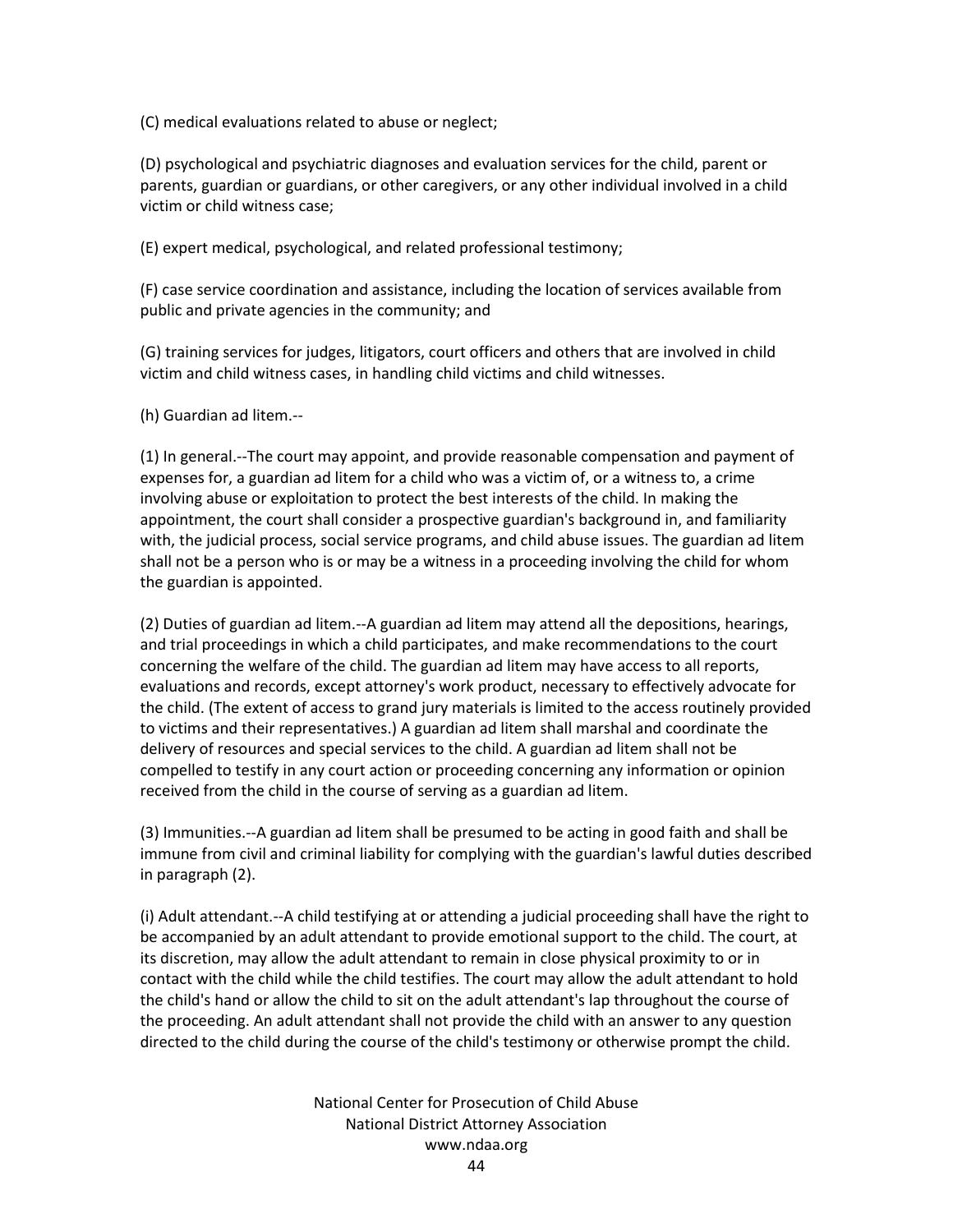The image of the child attendant, for the time the child is testifying or being deposed, shall be recorded on videotape.

(j) Speedy trial.--In a proceeding in which a child is called to give testimony, on motion by the attorney for the Government or a guardian ad litem, or on its own motion, the court may designate the case as being of special public importance. In cases so designated, the court shall, consistent with these rules, expedite the proceeding and ensure that it takes precedence over any other. The court shall ensure a speedy trial in order to minimize the length of time the child must endure the stress of involvement with the criminal process. When deciding whether to grant a continuance, the court shall take into consideration the age of the child and the potential adverse impact the delay may have on the child's well-being. The court shall make written findings of fact and conclusions of law when granting a continuance in cases involving a child.

(k) Stay of civil action.--If, at any time that a cause of action for recovery of compensation for damage or injury to the person of a child exists, a criminal action is pending which arises out of the same occurrence and in which the child is the victim, the civil action shall be stayed until the end of all phases of the criminal action and any mention of the civil action during the criminal proceeding is prohibited. As used in this subsection, a criminal action is pending until its final adjudication in the trial court.

(l) Testimonial aids.--The court may permit a child to use anatomical dolls, puppets, drawings, mannequins, or any other demonstrative device the court deems appropriate for the purpose of assisting a child in testifying.

(m) Prohibition on reproduction of child pornography.--

(1) In any criminal proceeding, any property or material that constitutes child pornography (as defined by section 2256 of this title) shall remain in the care, custody, and control of either the Government or the court.

(2)(A) Notwithstanding Rule 16 of the Federal Rules of Criminal Procedure, a court shall deny, in any criminal proceeding, any request by the defendant to copy, photograph, duplicate, or otherwise reproduce any property or material that constitutes child pornography (as defined by section 2256 of this title), so long as the Government makes the property or material reasonably available to the defendant.

(B) For the purposes of subparagraph (A), property or material shall be deemed to be reasonably available to the defendant if the Government provides ample opportunity for inspection, viewing, and examination at a Government facility of the property or material by the defendant, his or her attorney, and any individual the defendant may seek to qualify to furnish expert testimony at trial.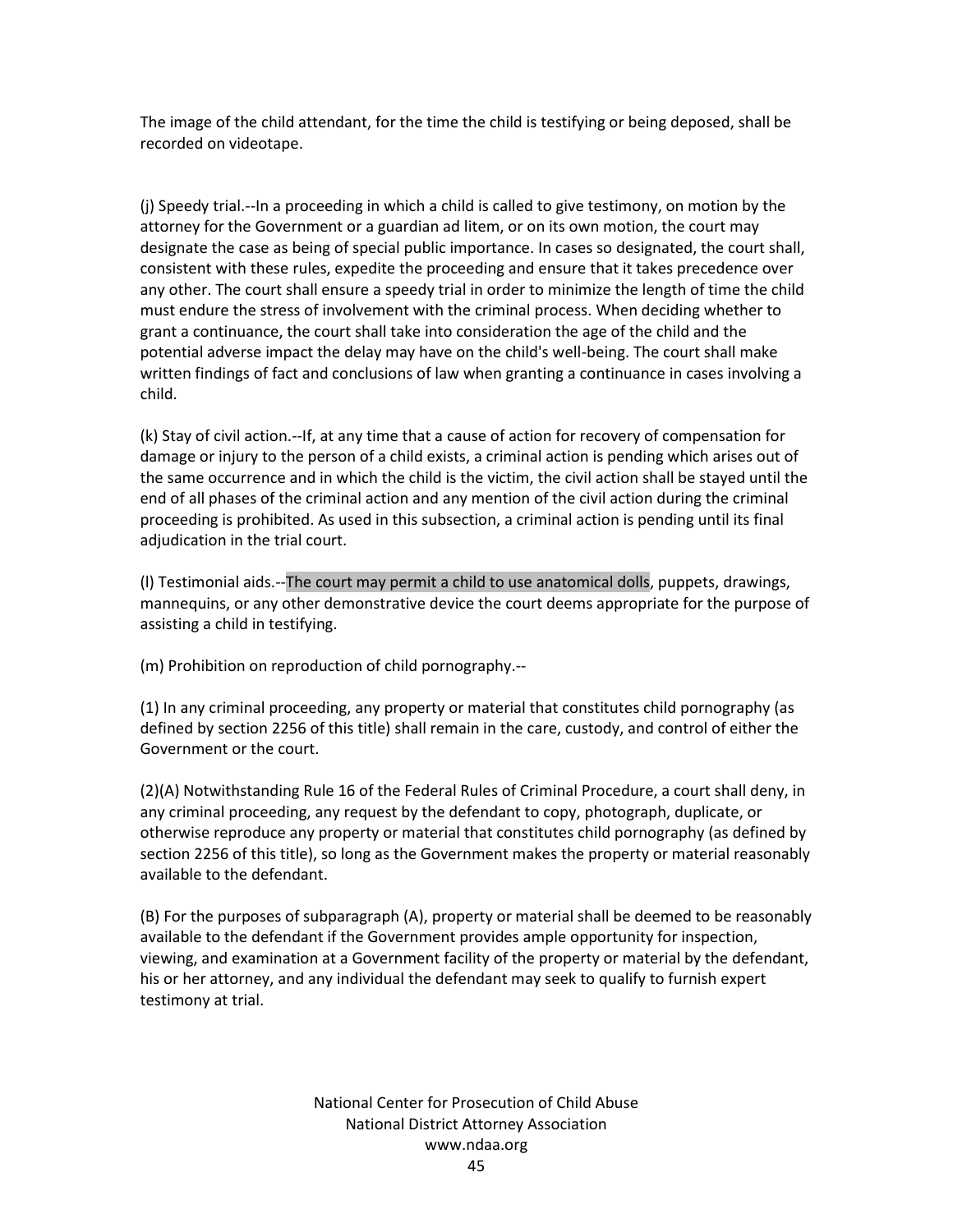CREDIT(S)

(Added Pub.L. 101-647, Title II, § 225(a), Nov. 29, 1990, 104 Stat. 4798; amended Pub.L. 103- 322, Title XXXIII, §§ 330010(6), (7), 330011(e), 330018(b), Sept. 13, 1994, 108 Stat. 2143, 2145, 2149; Pub.L. 104-294, Title VI, § 605(h), Oct. 11, 1996, 110 Stat. 3510; Pub.L. 109-248, Title V, §§ 504, 507, July 27, 2006, 120 Stat. 629, 631; Pub.L. 111-16, § 3(11), May 7, 2009, 123 Stat. 1608.) Current through P.L. 113-163 (excluding P.L. 113-128) approved 8-8-14

### <span id="page-45-0"></span>**AMERICAN SAMOA**

<span id="page-45-1"></span>N/A

**GUAM**

N/A

# <span id="page-45-2"></span>**PUERTO RICO**

#### <span id="page-45-3"></span>**P.R. LAWS TIT. 34, APP. II § 131.3 (2014). WITNESSES WHO ARE MINORS; ASSISTANCE DURING TESTIMONY**

In any proceeding under these rules, and specifically, Rules 131.1 and 131.2 of this appendix, the court, on its own initiative or by petition of the Prosecutor, guardian ad litem, or the parents, tutor or guardian of a minor who is a witness in a criminal procedure, may authorize that assistance be given to the minor pursuant to the following:

(1) Support personnel.-- The minor shall have the right to be escorted by support personnel, which may be a relative or an acquaintance of the minor, or the professional or technical personnel who has intervened or offered assistance to the minor throughout the different stages of the process. The court may authorize the support personnel to remain next to the minor, including actions such as holding him/her on his/her lap, or holding his/her hands. While the minor is testifying, the support personnel shall not address the minor, nor make any suggestive movement whatsoever, nor communicate with the jury by making gestures nor through any other means.

In the cases of trial by jury, the court shall give special instructions to clarify the function of the support personnel, emphasizing the fact that his/her presence has the purpose of facilitating the testimony of the minor and not of physically protecting him/her from the defendant nor to influence in favor of his/her credibility.